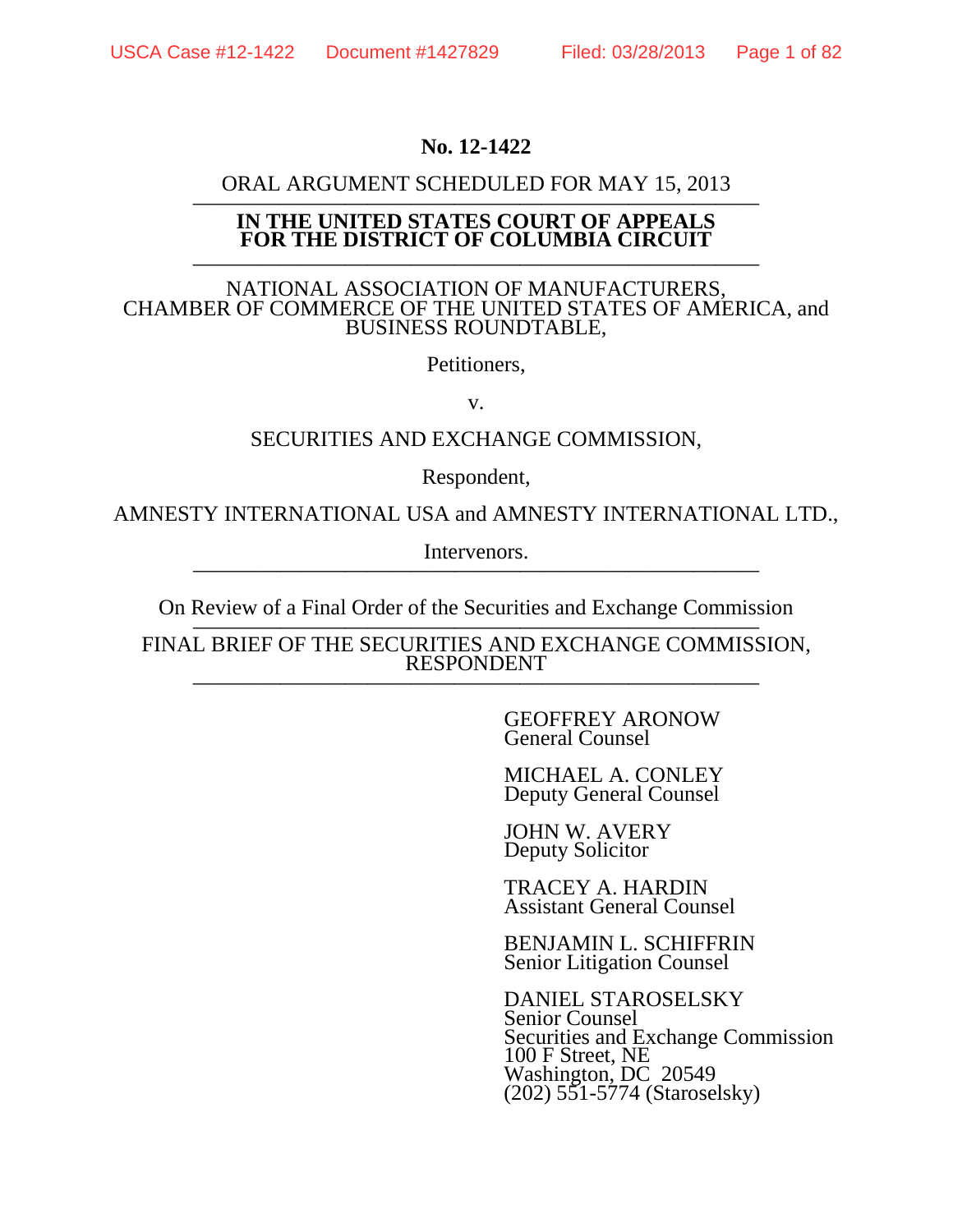## **CERTIFICATE AS TO PARTIES, RULINGS, AND RELATED CASES**

## **A. Parties**

All parties, intervenors, and amici appearing before the Commission and this Court are listed in the final brief for petitioners.

## **B. The Ruling Under Review**

On August 22, 2012, the Commission adopted the rule that petitioners challenge here, Rule 13p-1, in *Conflict Minerals*, Securities Exchange Act Release No. 62764, published in the Federal Register at 77 FR 56,274 (Sept. 12, 2012).

## **C. Related Cases**

The case on review has not previously been before this, or any other, Court. Counsel is not aware of any other related cases currently pending in this, or any other, Court.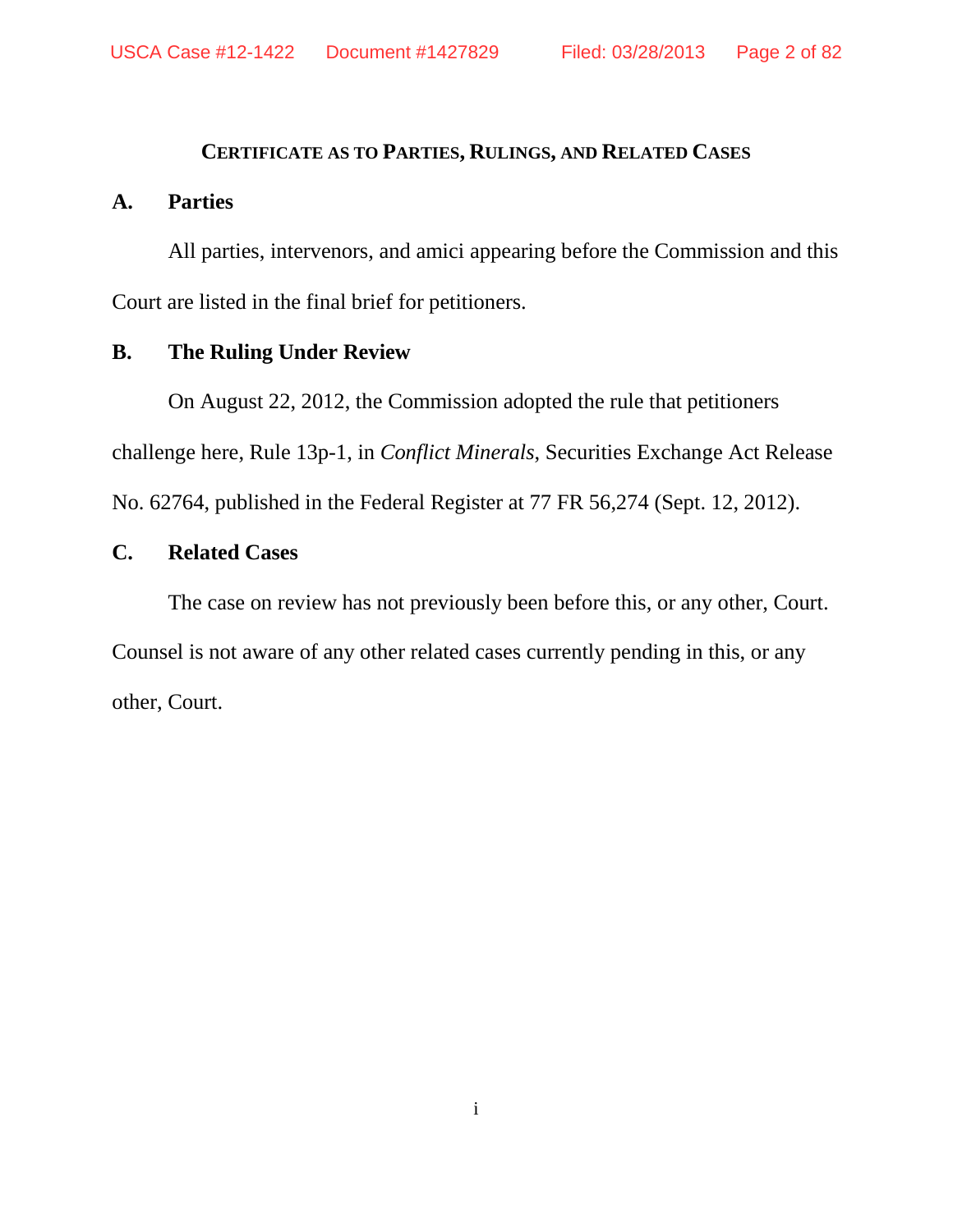## **TABLE OF CONTENTS**

## Page

| A.        |    |    |                                                                                                 |  |
|-----------|----|----|-------------------------------------------------------------------------------------------------|--|
| <b>B.</b> |    |    |                                                                                                 |  |
|           | 1. |    |                                                                                                 |  |
|           | 2. |    |                                                                                                 |  |
|           | 3. |    |                                                                                                 |  |
|           |    | a. | The Commission attempted to reduce the rule's<br>burdens while remaining faithful to Congress's |  |
|           |    |    | i.                                                                                              |  |
|           |    |    | ii.                                                                                             |  |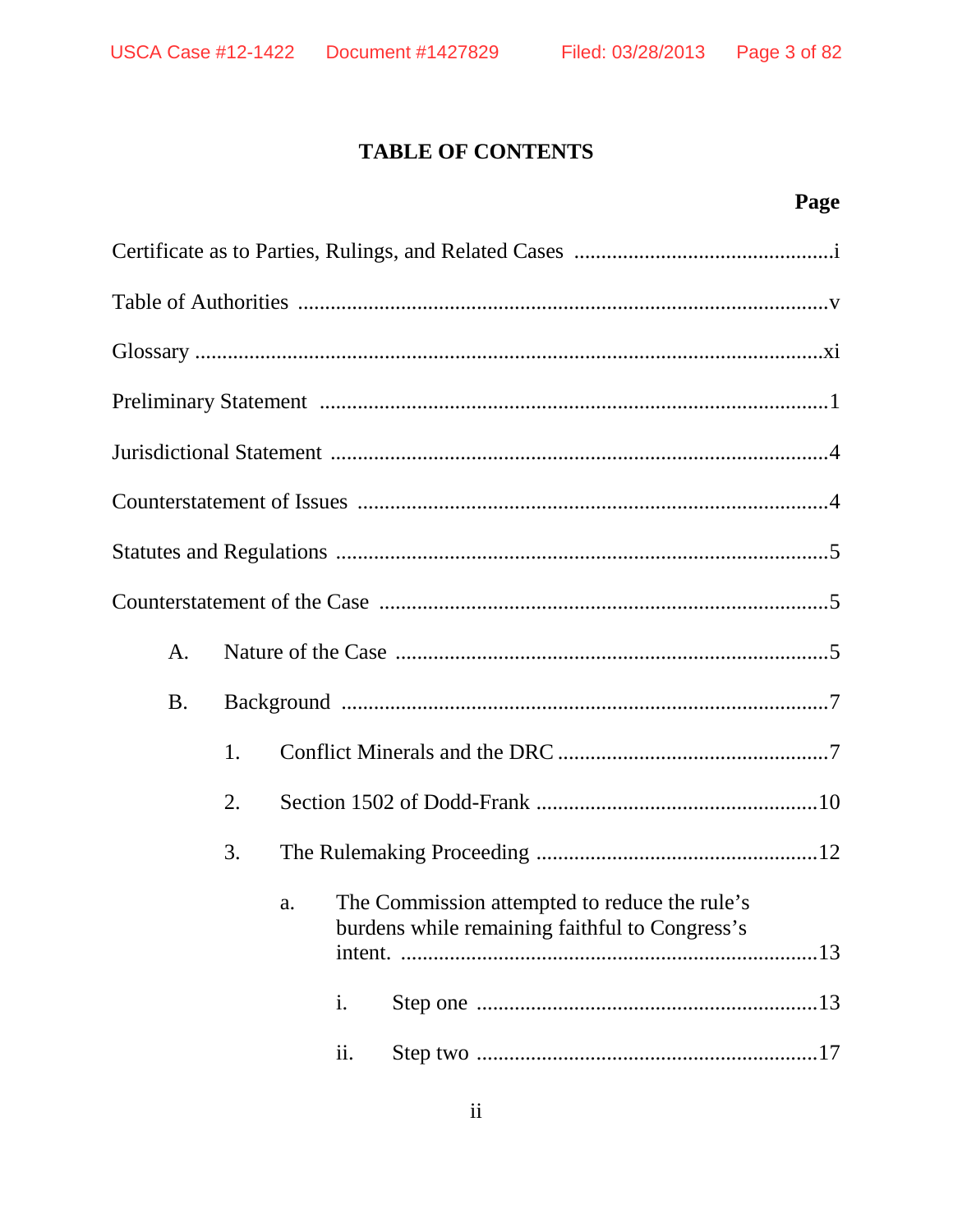## **TABLE OF CONTENTS (CONTINUED)**

## **Page**

|                |                 |    | iii. |                                                                                                                                       |     |
|----------------|-----------------|----|------|---------------------------------------------------------------------------------------------------------------------------------------|-----|
|                |                 | b. |      | The Commission considered the costs and benefits<br>of the rule as well as its effects on efficiency,                                 |     |
|                |                 |    |      |                                                                                                                                       |     |
|                |                 |    |      |                                                                                                                                       |     |
|                |                 |    |      |                                                                                                                                       | .29 |
| $\mathbf{I}$ . |                 |    |      | The Commission Appropriately Considered the Economic Effects of the                                                                   |     |
|                | A.              |    |      | The Commission reasonably accepted Congress's determination<br>that the disclosure requirements would achieve the desired social      |     |
|                | <b>B.</b>       |    |      | The Commission did not err by engaging in a largely qualitative<br>assessment of the marginal costs and benefits of its discretionary |     |
|                | $\mathcal{C}$ . |    |      | The Commission conducted a thorough quantitative analysis                                                                             |     |
| II.            |                 |    |      |                                                                                                                                       |     |
|                | A.              |    |      | The Commission's determination not to adopt a <i>de minimis</i>                                                                       |     |
|                | <b>B.</b>       |    |      | The Commission's interpretation of Section 1502 to include issuers<br>who "contract to manufacture" products was reasonable. 50       |     |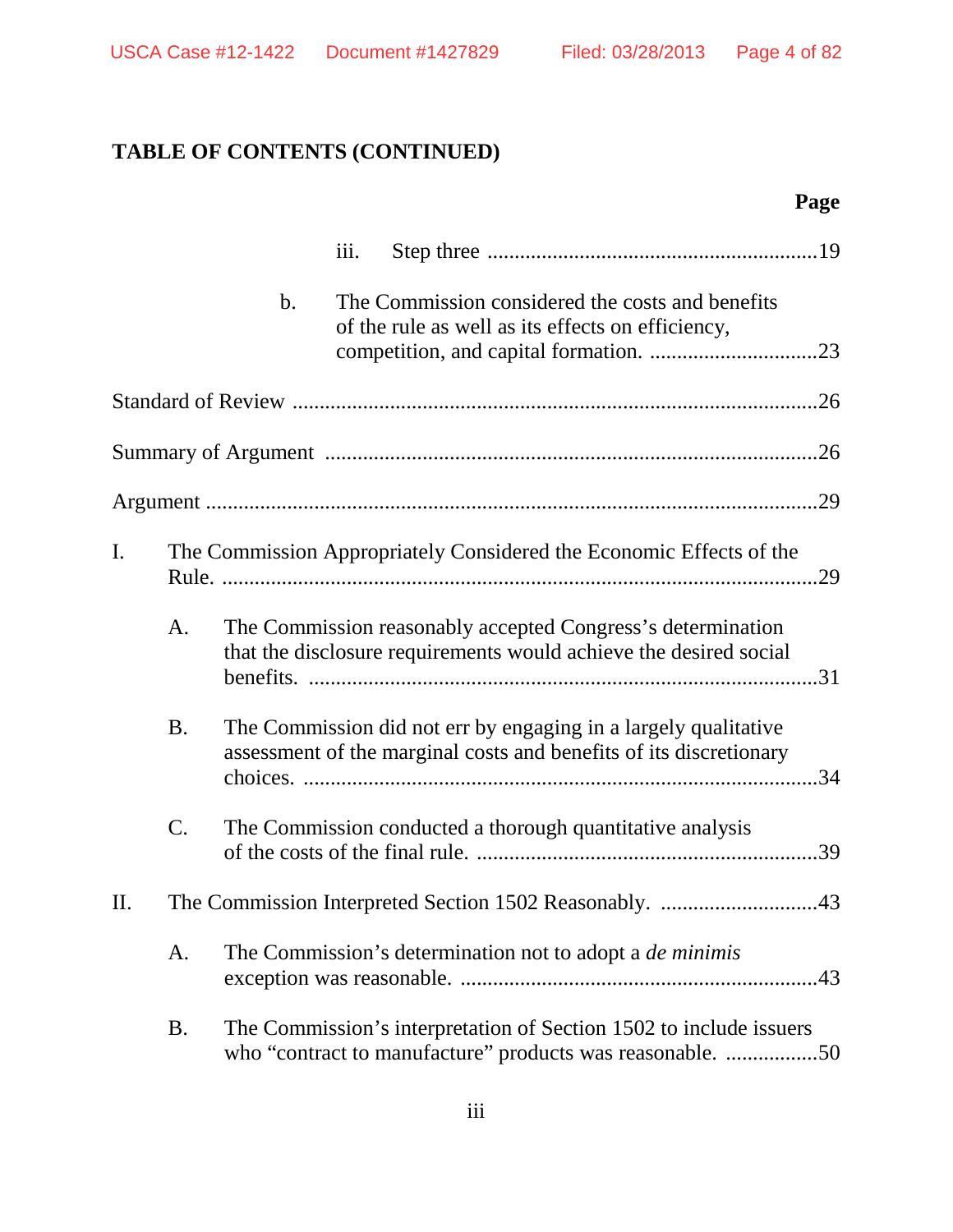## **TABLE OF CONTENTS (CONTINUED)**

## **Page**

|      |    | The Commission's adoption of the reasonable country of origin |  |
|------|----|---------------------------------------------------------------|--|
|      | D. | The transition period the Commission adopted was              |  |
| III. |    |                                                               |  |
|      |    |                                                               |  |
|      |    | Certificate of Compliance                                     |  |
|      |    | Certificate of Service                                        |  |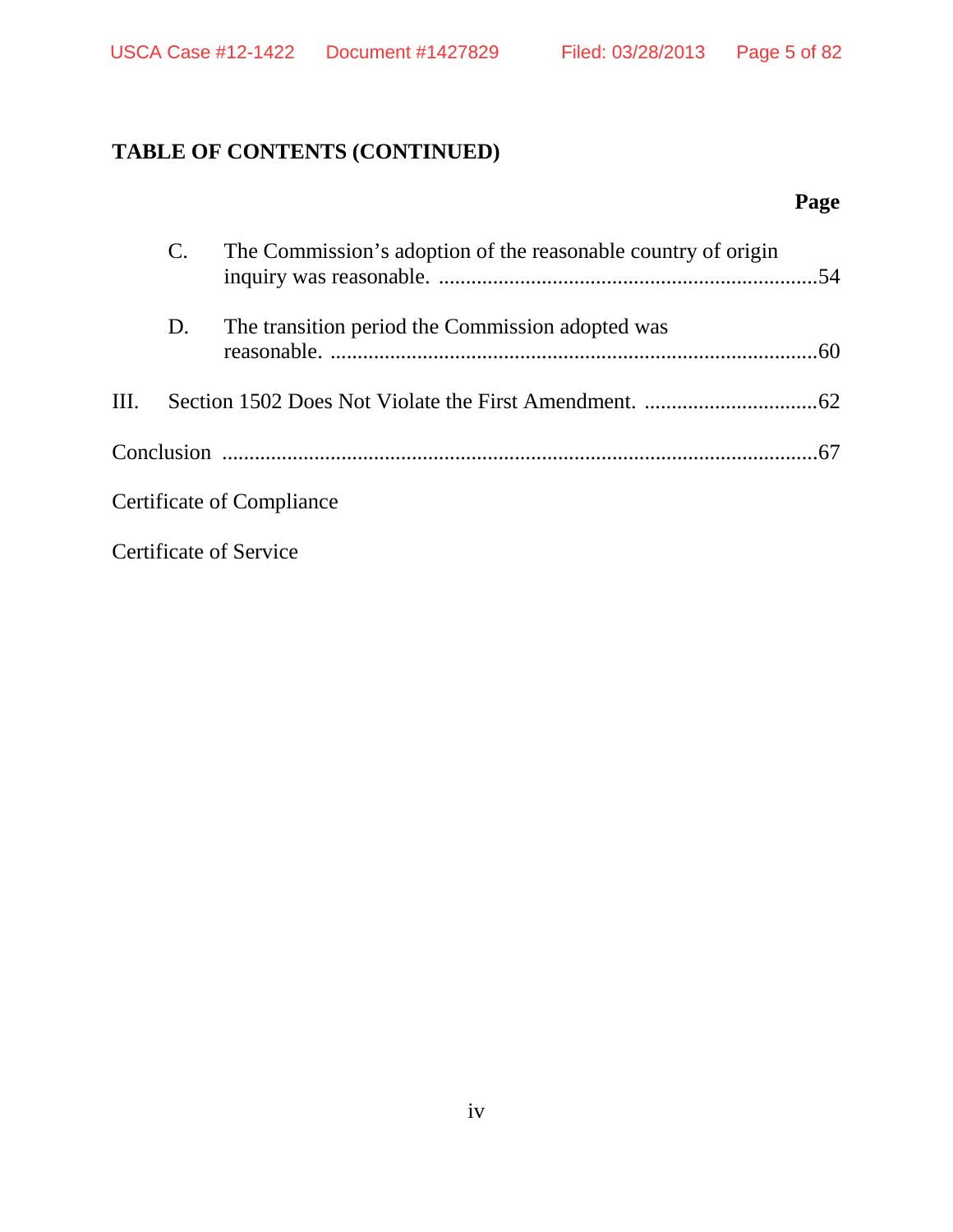## **TABLE OF AUTHORITIES**

| Page<br><b>Cases</b>                                                         |
|------------------------------------------------------------------------------|
| Aeronautical Repair Station Ass'n v. FAA, 494 F.3d 161                       |
|                                                                              |
|                                                                              |
|                                                                              |
| American Equity Inv. Life Ins. Co. v. SEC, 613 F.3d 166                      |
| American Petroleum Inst. v. SEC, No. 12-1398 (D.C. Cir. 2012) 4              |
| Ass'n of Private Sector Colleges and Universities v. Duncan,                 |
|                                                                              |
| Business Roundtable v. SEC, 647 F.3d 1144 (D.C. Cir. 2011) 30, 35            |
| Cablevision Sys. Corp. v. FCC, 597 F.3d 1306 (D.C. Cir. 2010) 37             |
|                                                                              |
| Chamber of Commerce v. SEC, 412 F.3d 133 (D.C. Cir. 2005) 29, 35, 36, 37, 48 |
|                                                                              |
|                                                                              |

<sup>\*</sup> Authorities upon which we chiefly rely are marked with asterisks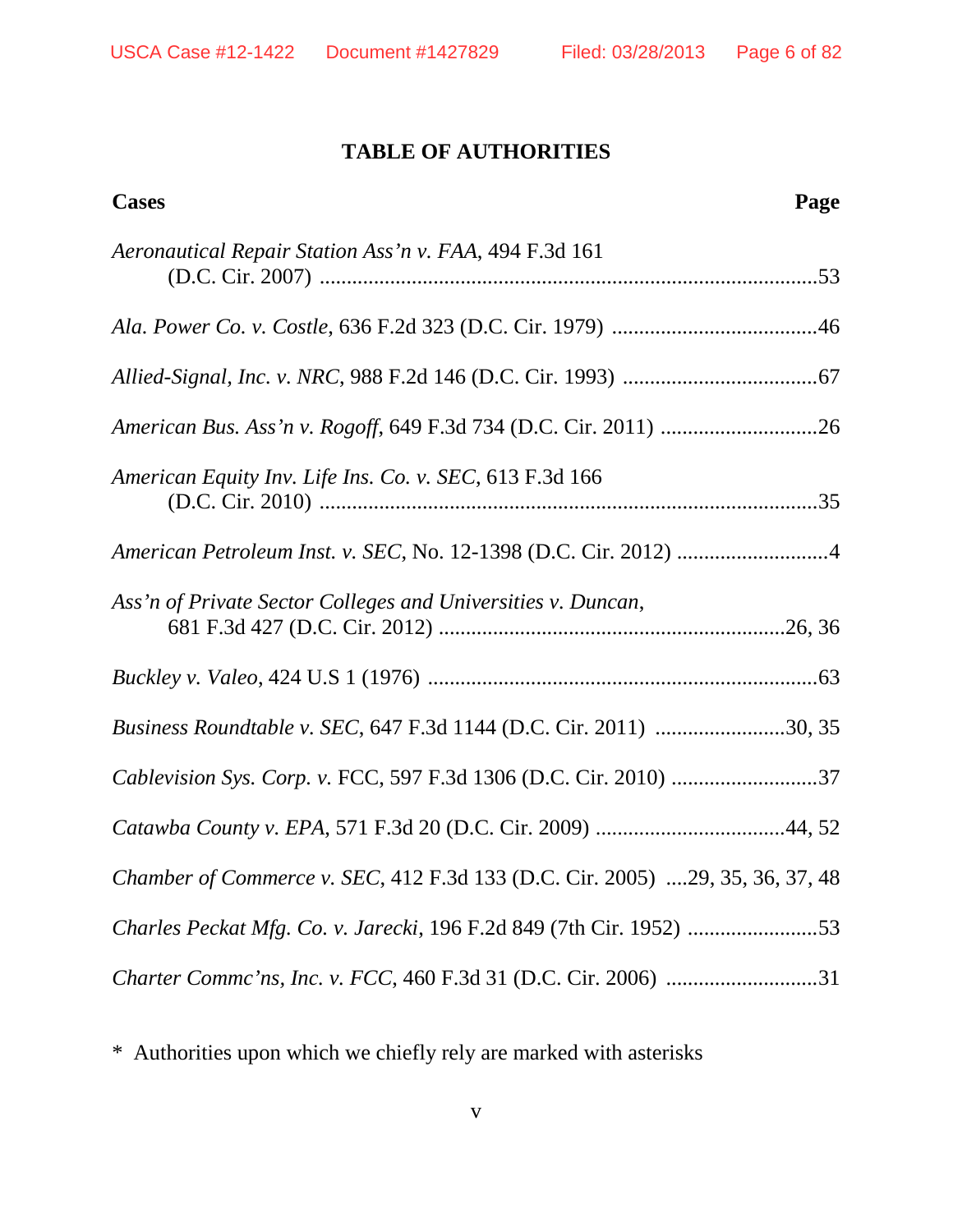| <b>Cases (Continued)</b>                                                | Page |
|-------------------------------------------------------------------------|------|
|                                                                         |      |
|                                                                         |      |
| *Consumer Elec. Ass'n v. FCC, 347 F.3d 291 (D.C. Cir. 2003) 31, 38, 41  |      |
|                                                                         |      |
|                                                                         |      |
|                                                                         |      |
| Hurley v. Irish-American Gay, Lesbian and Bisexual Group of Boston,     |      |
| Inv. Co. Inst. v. Bd. of Governors of Fed. Reserve Sys., 551 F.2d 1270  |      |
|                                                                         |      |
|                                                                         |      |
|                                                                         |      |
| *Motor Vehicle Mfrs. Ass'n v. State Farm Mutual Auto                    |      |
| Nat'l Ass'n. of Home Builders v. EPA, 682 F.3d 1032 (D.C. Cir. 2012) 40 |      |
|                                                                         |      |
|                                                                         |      |
|                                                                         |      |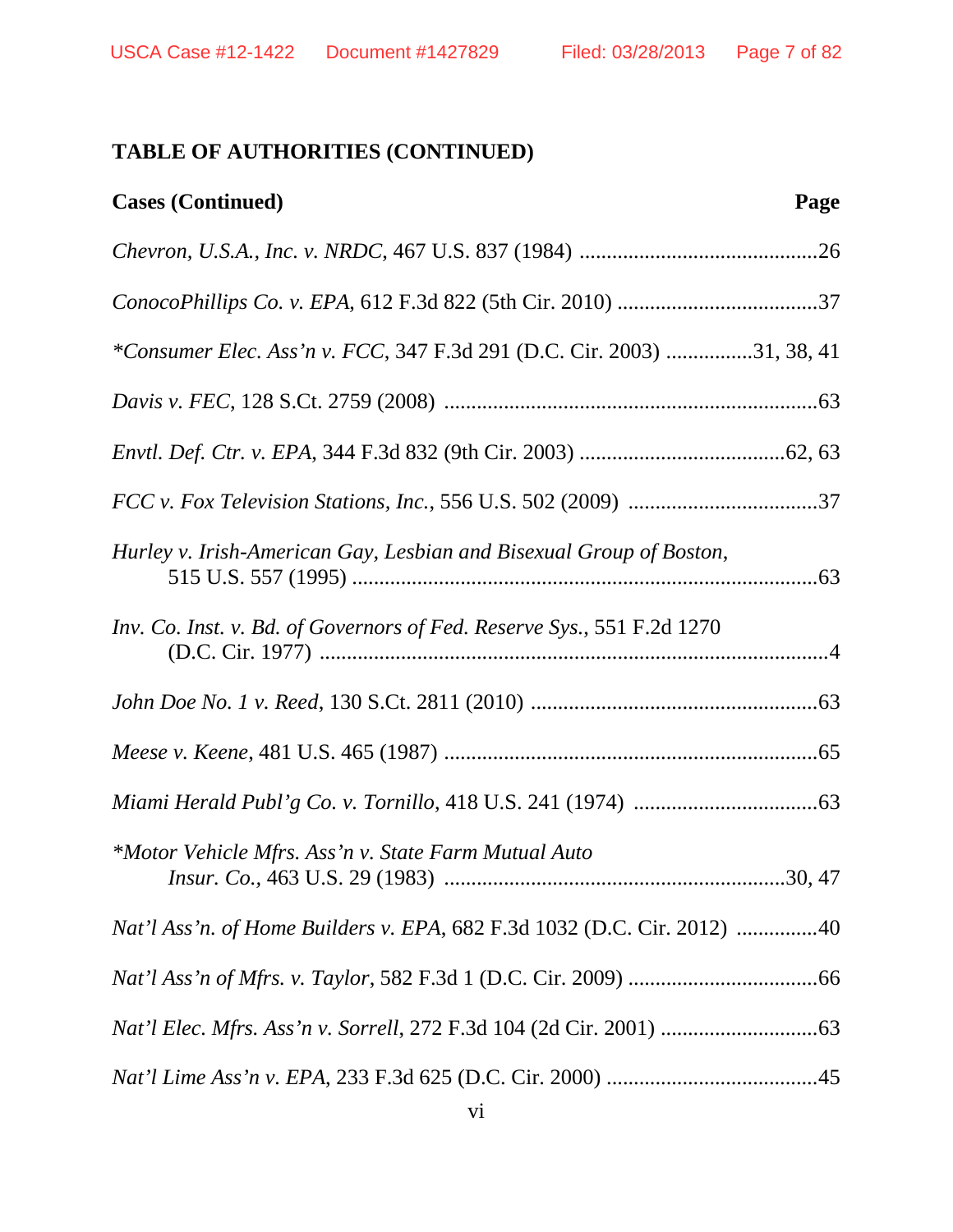| <b>Cases (Continued)</b><br>Page                                               |
|--------------------------------------------------------------------------------|
|                                                                                |
| Public Citizen v. Fed. Motor Carrier Safety Admin.,                            |
| <i>*Public Citizen v. FTC</i> , 869 F.2d 1541 (D.C. Cir. 1989) 34, 45, 46, 49  |
|                                                                                |
|                                                                                |
| R.J. Reynolds Tobacco Co. v. FDA, 696 F.3d 1205 (D.C. Cir. 2012) 65, 66        |
| Safari Club Int'l v. Salazar, No.11-5219 (D.C. Cir. Mar. 1, 2013) 30           |
| Sierra Club v. EPA, No. 10-1413, 2013 WL 216018 (D.C. Cir. Jan. 22, 2013) 49   |
|                                                                                |
| Stilwell v. Office of Thrift Supervision, 569 F.3d 514 (D.C. Cir. 2009) 34, 35 |
|                                                                                |
| United States v. Western Elec. Co., 894 F.2d 1387 (D.C. Cir. 1990) 52, 53      |
| Vonage Holdings Corp. v. FCC, 489 F.3d 1232 (D.C. Cir. 2007) 36                |
|                                                                                |
|                                                                                |
| Zauderer v. Office of Disciplinary Counsel of Supreme Court of Ohio,           |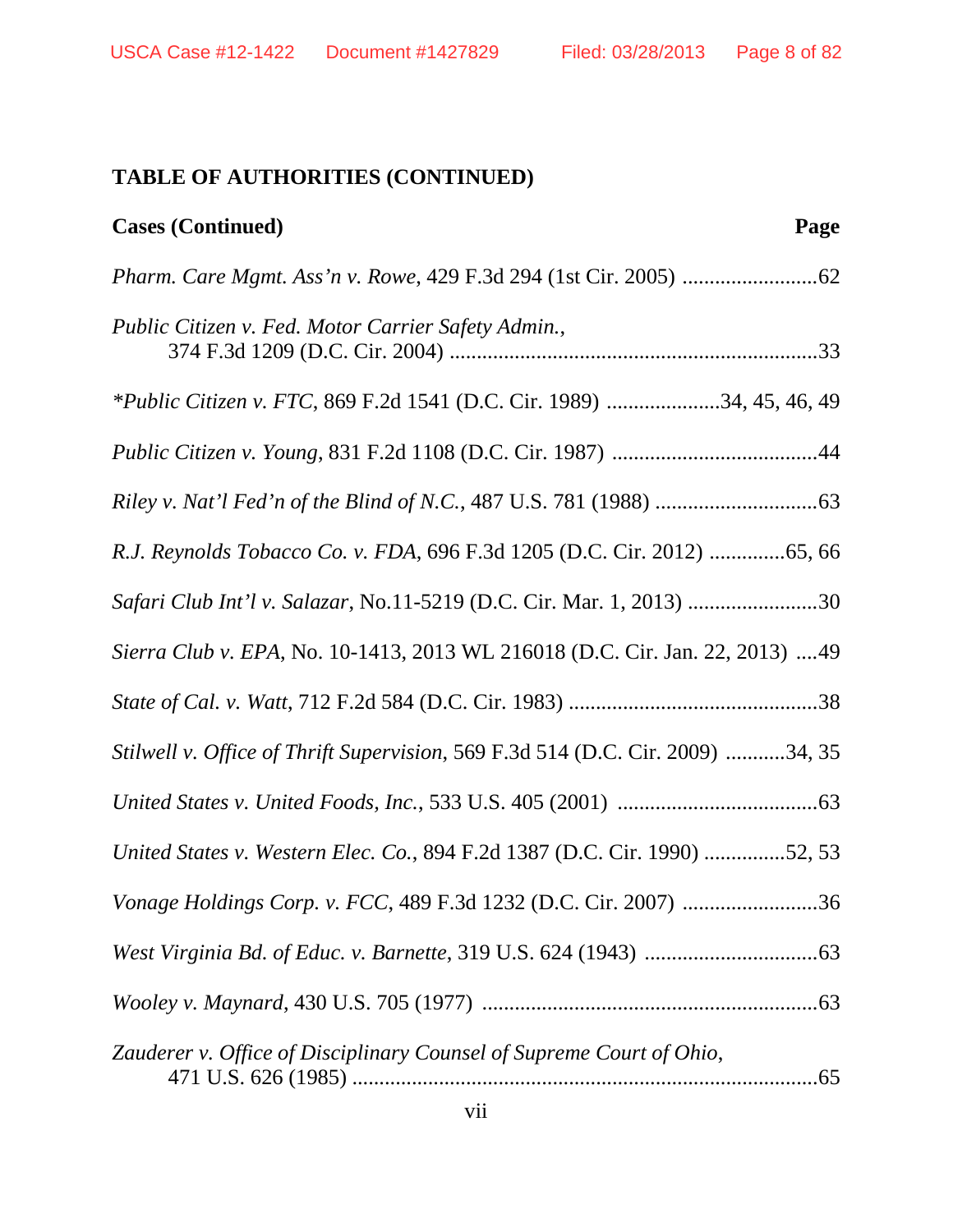## **Statutes and Rules**

Page

## Securities Exchange Act of 1934, 15 U.S.C. 78aa, et seq.

## Dodd-Frank Wall Street Reform and Consumer Protection Act, PL 111-203, 124 Stat. 1376 (2010)

Democratic Republic of the Congo Relief, Security and Democracy Promotion Act of 2006, PL 109-456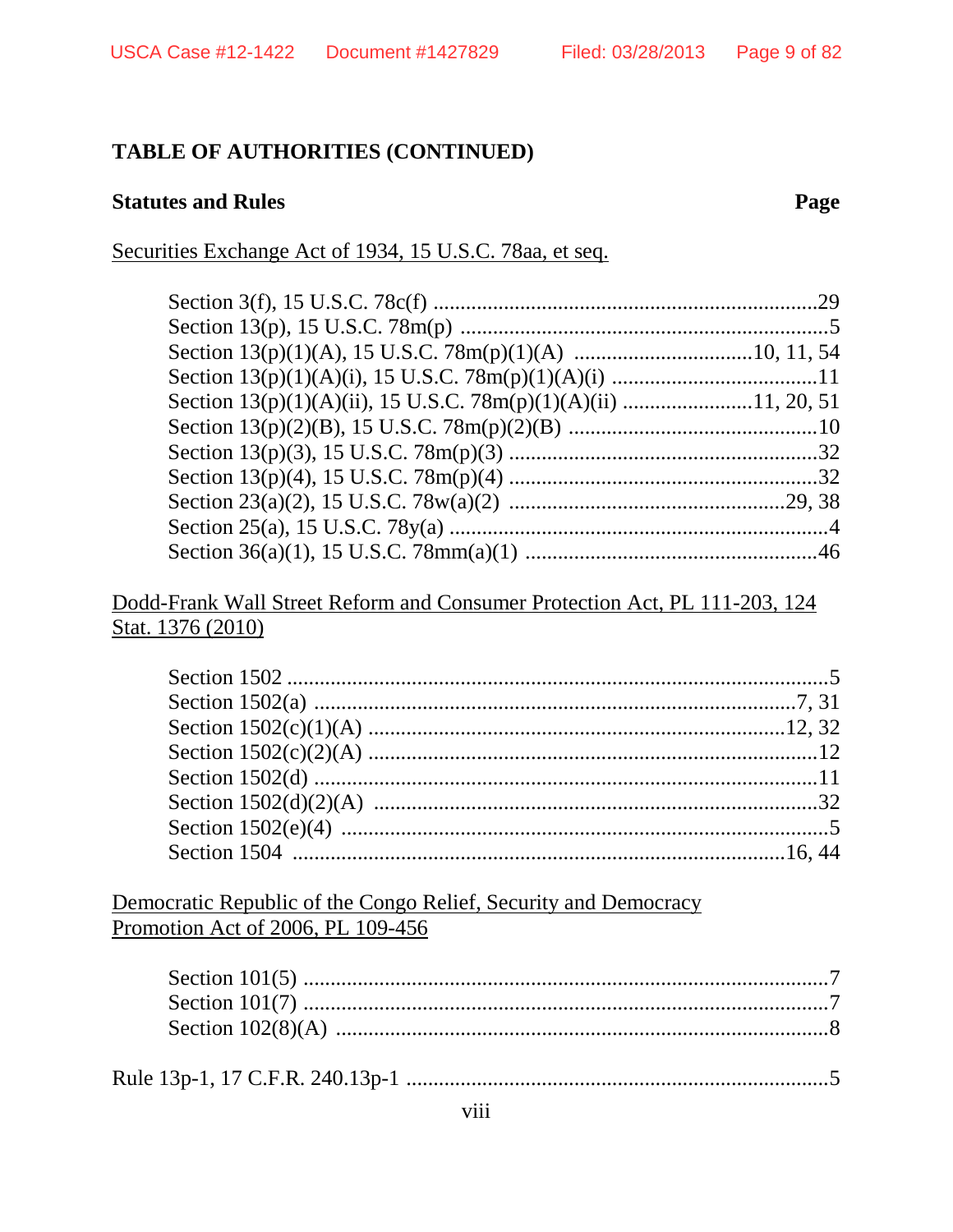## **Statutes and Rules (Continued) Page**

Adopting Release, *Conflict Minerals*, 77 FR 56,274 (Sept. 12, 2012) .............5, 6, 9 12, 13, 14, 15, 16, 17, 18, 19, 20, 21, 22, 23, 24, 25, 26, 27, 30, 31, 33, 34, 35, 36, 37, 38, 39, 40, 41, 42, 43, 44, 45, 46, 47, 48, 49, 50, 51, 53, 54, 55, 56, 58, 59, 60, 61, 64

Proposing Release, *Conflict Minerals*, 75 FR 80,948 (Dec. 23, 2010) ............12, 36

## **Miscellaneous**

| USAID, The Responsible Minerals Trade (RMT) Program (Oct. 2012) 57, 58 |
|------------------------------------------------------------------------|
|                                                                        |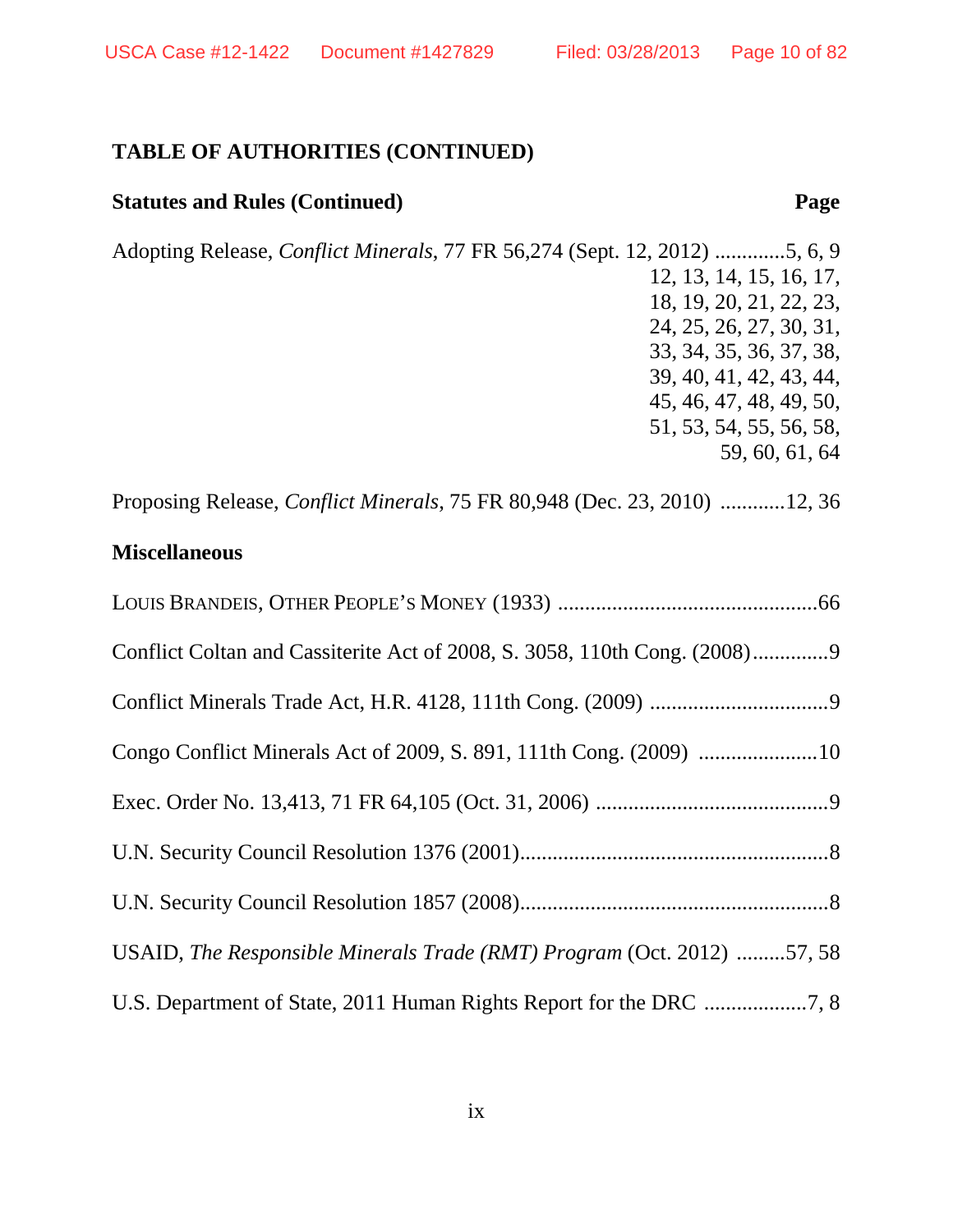| <b>Miscellaneous (Continued)</b><br>Page                                                                                                                                                            |
|-----------------------------------------------------------------------------------------------------------------------------------------------------------------------------------------------------|
| U.S. Department of State, Statement Concerning Implementation of<br>Section 1502 of the Dodd-Frank Legislation Concerning Conflict                                                                  |
| U.S. GOV'T ACCOUNTABILITY OFFICE, GAO-08-188, THE DEMOCRATIC REPUBLIC<br>OF THE CONGO: SYSTEMATIC ASSESSMENT IS NEEDED TO DETERMINE<br>AGENCIES' PROGRESS TOWARD U.S. POLICY OBJECTIVES (2007) 8, 9 |
| U.S. GOV'T ACCOUNTABILITY OFFICE, GAO-12-763, CONFLICT MINERALS RULE:<br>SEC'S ACTIONS AND STAKEHOLDER-DEVELOPED INITIATIVES (2012) 7, 8, 9, 58                                                     |
| 155 Cong. Rec. S4696 (Apr. 23, 2009) (statement of Sen. Brownback) 10                                                                                                                               |
| 155 Cong. Rec. S4697 (Apr. 23, 2009) (statement of Sen. Feingold)  10, 31                                                                                                                           |
|                                                                                                                                                                                                     |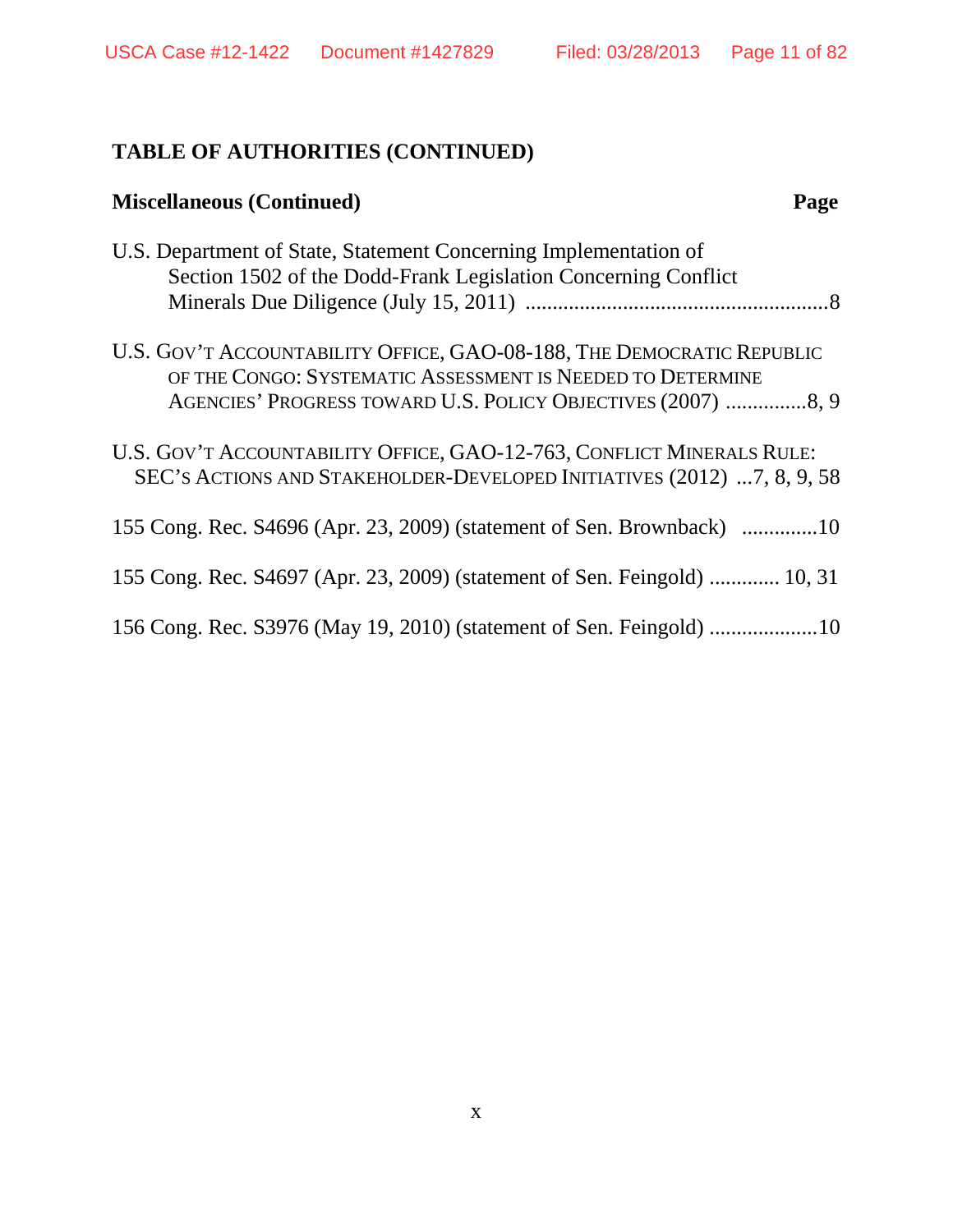| <b>GLOSSARY</b>                 |                                                                                                                                                                                                                                                                                       |  |  |
|---------------------------------|---------------------------------------------------------------------------------------------------------------------------------------------------------------------------------------------------------------------------------------------------------------------------------------|--|--|
| Academics Br.                   | Brief of <i>Amicus Curiae</i> Experts on the<br>Democratic Republic of the Congo in<br><b>Support of Petitioners</b>                                                                                                                                                                  |  |  |
| <b>Adopting Release</b>         | Conflict Minerals, 77 FR 56,274 (Sept. 12,<br>2012)                                                                                                                                                                                                                                   |  |  |
| APA                             | <b>Administrative Procedure Act</b>                                                                                                                                                                                                                                                   |  |  |
| Br.                             | <b>Opening Brief of Petitioners National</b><br>Association of Manufacturers, Chamber of<br>Commerce of the United States of America,<br>and Business Roundtable                                                                                                                      |  |  |
| <b>Commission or SEC</b>        | <b>Securities and Exchange Commission</b>                                                                                                                                                                                                                                             |  |  |
| Conflict minerals               | Columbite-tantalite, cassiterite, gold,<br>wolframite or their derivatives, as well as<br>any other minerals or their derivatives that<br>the State Department determines to be<br>financing conflict in the DRC or an<br>adjoining country. See Dodd-Frank Section<br>$1502(e)(4)$ . |  |  |
| <b>Conflict Minerals Report</b> | The report required by Section $13(p)(1)(A)$<br>of the Exchange Act                                                                                                                                                                                                                   |  |  |
| <b>Covered Countries</b>        | The DRC or an adjoining country                                                                                                                                                                                                                                                       |  |  |
| Dodd-Frank                      | Dodd-Frank Wall Street Reform and<br>Consumer Protection Act, Pub. L. 111-203,<br>124 Stat. 1376 (2010)                                                                                                                                                                               |  |  |
| DRC                             | The Democratic Republic of the Congo                                                                                                                                                                                                                                                  |  |  |
| <b>Exchange Act</b>             | Securities Exchange Act of 1934<br>xi                                                                                                                                                                                                                                                 |  |  |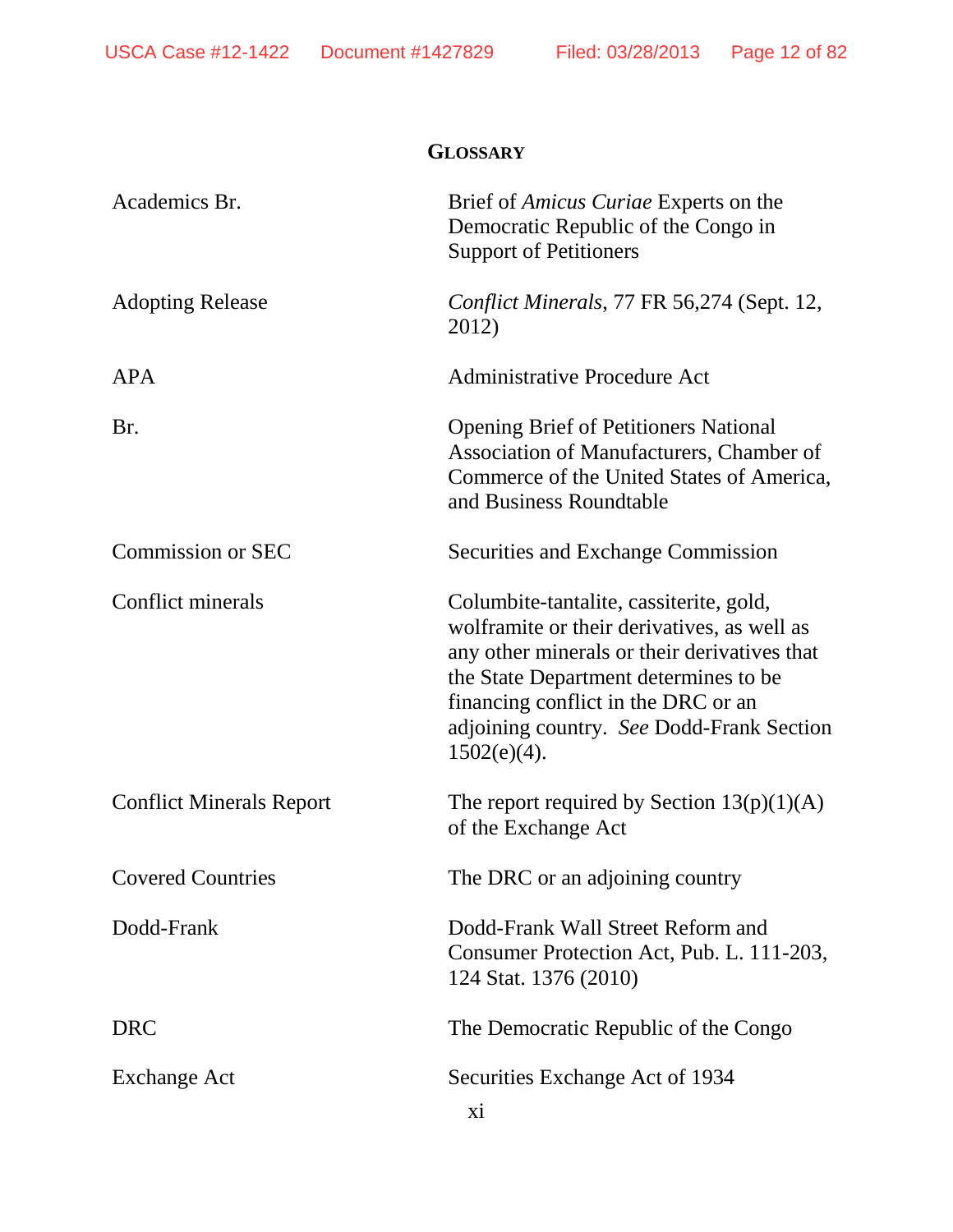## **GLOSSARY (CONTINUED)**

| <b>FR</b>    | <b>Federal Register</b>                                            |
|--------------|--------------------------------------------------------------------|
| Industry Br. | Industry Coalition Amici Brief in<br><b>Support of Petitioners</b> |
| <b>NAM</b>   | <b>Petitioner National Association of</b><br><b>Manufacturers</b>  |
| <b>OECD</b>  | Organisation for Economic Co-operation<br>and Development          |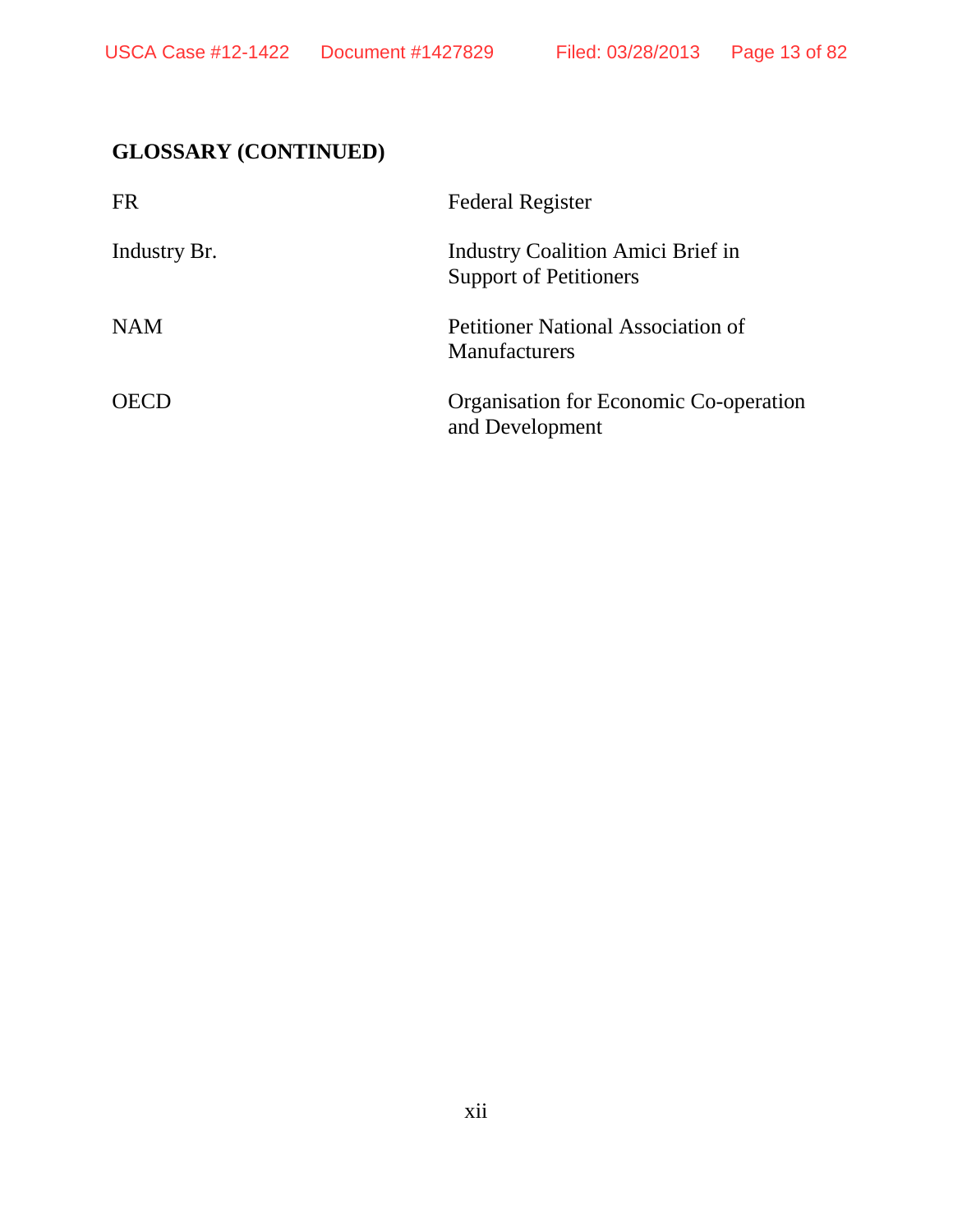## **No. 12-1422**

## ORAL ARGUMENT SCHEDULED FOR MAY 15, 2013 ————————————————————————————————

## IN THE UNITED STATES COURT OF APPEALS FOR THE DISTRICT OF COLUMBIA CIRCUIT

\_\_\_\_\_\_\_\_\_\_\_\_\_\_\_\_\_\_\_\_\_\_\_\_\_\_\_\_\_\_\_\_\_\_\_\_\_\_\_\_\_\_\_\_\_\_\_\_\_\_\_\_\_\_\_\_\_\_\_\_\_

## NATIONAL ASSOCIATION OF MANUFACTURERS, CHAMBER OF COMMERCE OF THE UNITED STATES OF AMERICA, and BUSINESS ROUNDTABLE,

Petitioners,

v.

## SECURITIES AND EXCHANGE COMMISSION,

Respondent,

AMNESTY INTERNATIONAL USA and AMNESTY INTERNATIONAL LTD.,

Intervenors. \_\_\_\_\_\_\_\_\_\_\_\_\_\_\_\_\_\_\_\_\_\_\_\_\_\_\_\_\_\_\_\_\_\_\_\_\_\_\_\_\_\_\_\_\_\_\_\_\_\_\_\_\_\_\_\_\_\_\_\_\_

On Review of a Final Order of the Securities and Exchange Commission \_\_\_\_\_\_\_\_\_\_\_\_\_\_\_\_\_\_\_\_\_\_\_\_\_\_\_\_\_\_\_\_\_\_\_\_\_\_\_\_\_\_\_\_\_\_\_\_\_\_\_\_\_\_\_\_\_\_\_\_\_

## FINAL BRIEF OF THE SECURITIES AND EXCHANGE COMMISSION, RESPONDENT

\_\_\_\_\_\_\_\_\_\_\_\_\_\_\_\_\_\_\_\_\_\_\_\_\_\_\_\_\_\_\_\_\_\_\_\_\_\_\_\_\_\_\_\_\_\_\_\_\_\_\_\_\_\_\_\_\_\_\_\_\_

## **PRELIMINARY STATEMENT**

In enacting Section 1502 of the Dodd-Frank Wall Street Reform and

Consumer Protection Act ("Dodd-Frank"), Congress expressly stated its sense that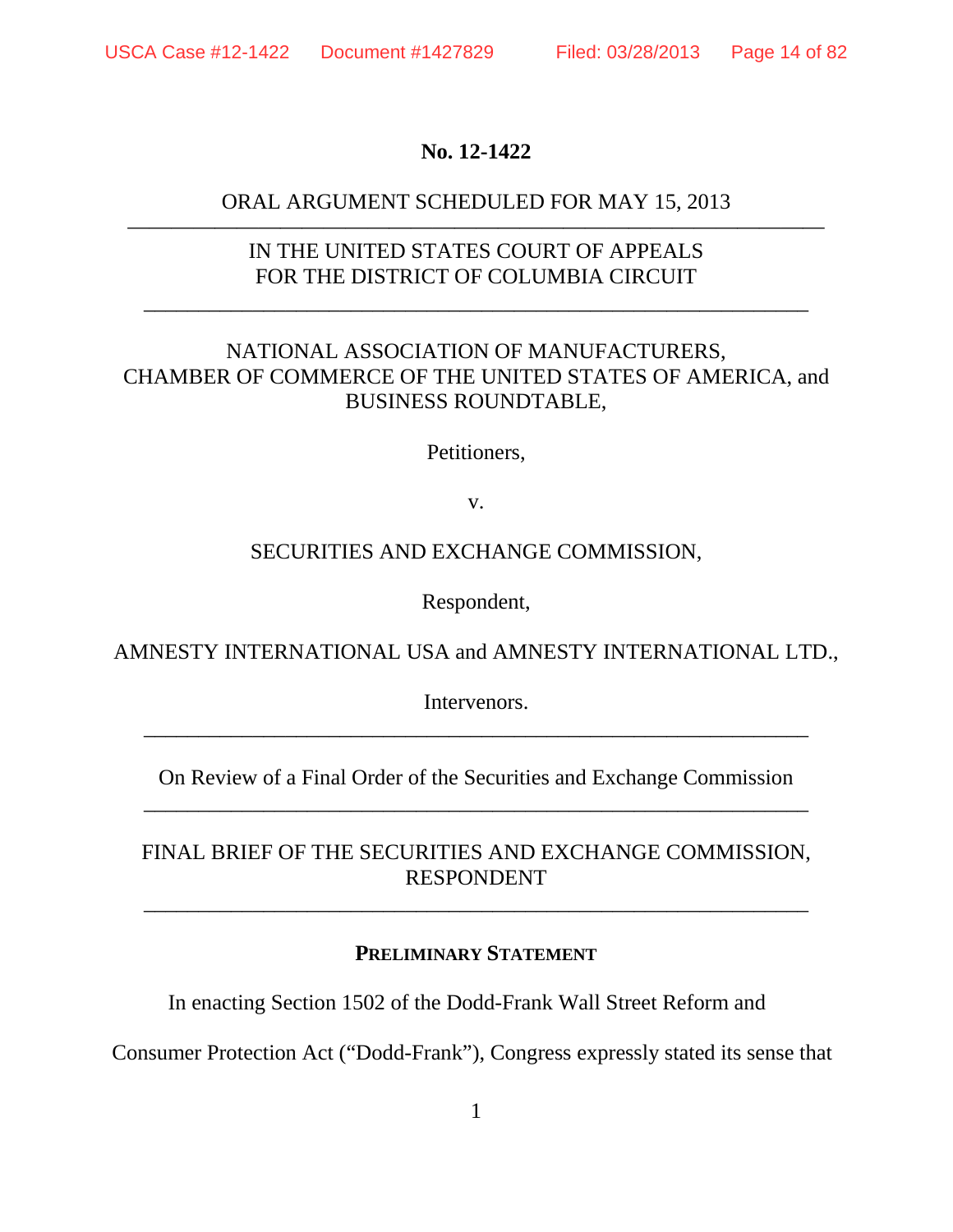"the exploitation and trade of conflict minerals is helping to finance conflict characterized by extreme levels of violence in the eastern Democratic Republic of the Congo [("DRC")], particularly sexual- and gender-based violence, and contributing to an emergency humanitarian situation therein." Congress determined that this humanitarian crisis warranted new disclosure requirements concerning the use of "conflict minerals" originating in the DRC or an adjoining country, and Congress directed the Commission to promulgate rules embodying those new requirements. The Commission adopted Rule 13p-1 to carry out that mandate.

Petitioners' principal challenges to Rule 13p-1 share a fundamental flaw: they assume the Commission is authorized to second-guess and recalibrate policy judgments Congress made when it ordered the Commission to promulgate that rule. This novel and erroneous view animates their argument that the Commission was precluded from implementing Congress's directive unless it independently confirmed Congress's judgment that the statutorily mandated disclosure regime would produce the humanitarian benefits Congress intended. It also underlies their arguments that the Commission was required to use its interpretive and exemptive authority to adopt proposed alternatives that would reduce the statute's costs even where the Commission concluded that doing so would undermine congressional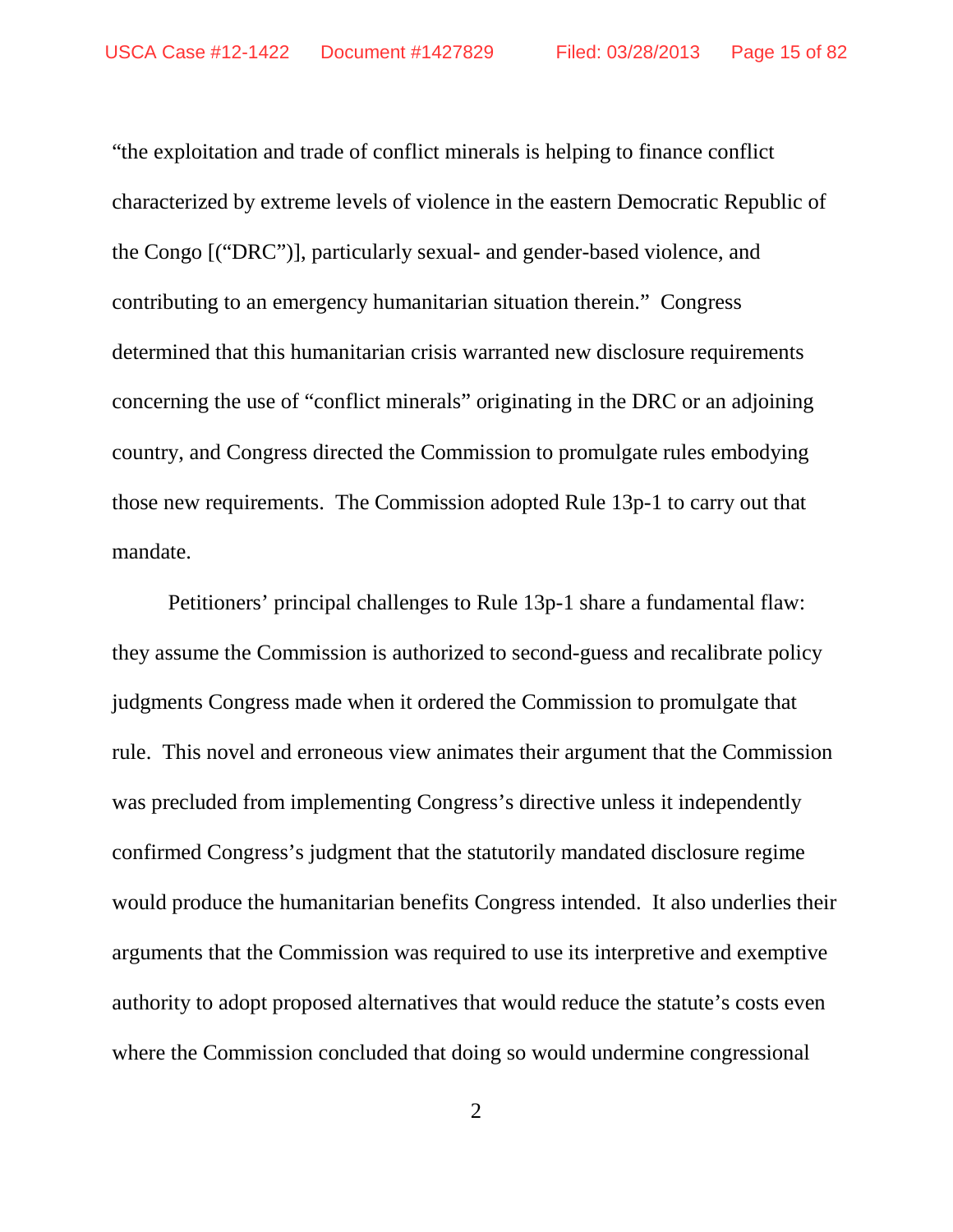intent. But neither the Administrative Procedure Act ("APA") nor the Commission's obligation to determine as best it can the economic implications of its rules gives the agency license to frustrate Congress's purposes based on its own re-weighing of the benefits and burdens of Congress's choices.

In enacting Section 1502, Congress determined that the required disclosures will further the goals of the statute, and the Commission's judgments were therefore properly based on obedience to that policy choice. Rather than secondguessing Congress's judgment by weighing whether the disclosures would promote the statute's humanitarian goals, the Commission reasonably weighed whether its choices would provide the disclosure that Congress determined would further those goals.

In conducting that analysis, the Commission thoroughly considered the economic consequences of the rule. It appropriately analyzed the empirical data commentators provided to produce a detailed estimate of the costs of the final rule. The Commission also provided a comprehensive qualitative analysis of its major discretionary choices. And the Commission's choices themselves were reasonable in light of the correct reading of the statutory language, congressional intent, and the evidence in the extensive administrative record.

3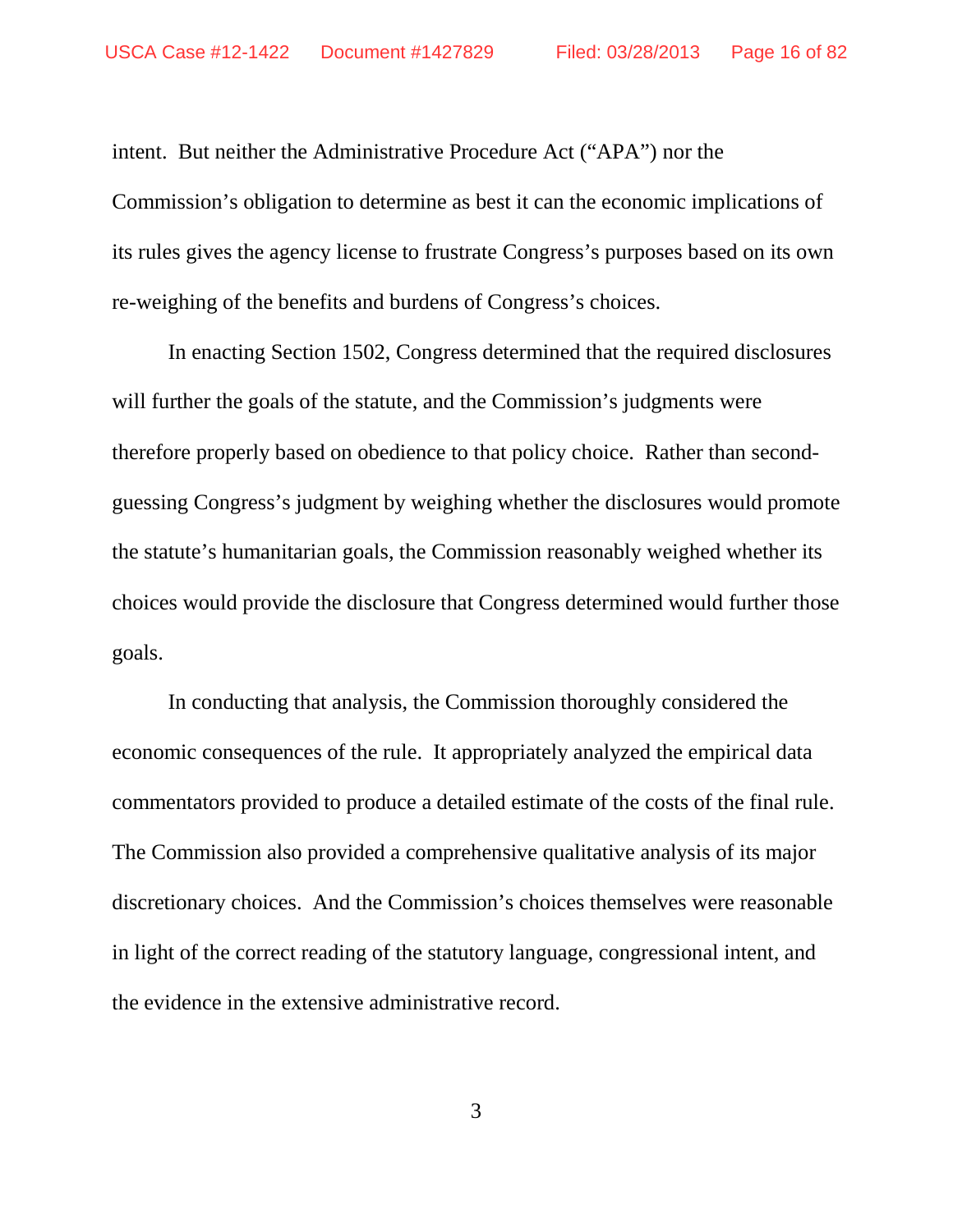#### **JURISDICTIONAL STATEMENT**

Section 25(a) of the Securities Exchange Act of 1934 ("Exchange Act"), 15 U.S.C. 78y(a), which authorizes court of appeals review of "orders," gives this Court, rather than a district court, jurisdiction over this petition for review. *See Inv. Co. Inst. v. Bd. of Governors of Fed. Reserve Sys.*, 551 F.2d 1270, 1276-78 (D.C. Cir. [1](#page-16-0)977). $^1$ 

#### **COUNTERSTATEMENT OF ISSUES**

1. Did the Commission satisfy its obligation to determine as best it can the economic implications of the rule by providing a thorough quantitative analysis of the rule's costs, accepting Congress's determination that the rule would have benefits, and analyzing qualitatively the costs and benefits of its discretionary decisions?

2. Did the Commission act reasonably in (a) declining to include a *de minimis* exception where such an exception would thwart the purpose of the statute; (b) including issuers that contract to have products manufactured where failing to do so would undermine Congress's intent and make the statute internally inconsistent; (c) requiring issuers to conduct a reasonable country of origin inquiry

<span id="page-16-0"></span><sup>&</sup>lt;sup>1</sup> The issue of appellate jurisdiction to review Commission rules is currently being considered in *American Petroleum Inst. v. SEC*, No. 12-1398 (D.C. Cir. Nov. 1, 2012) (per curiam order).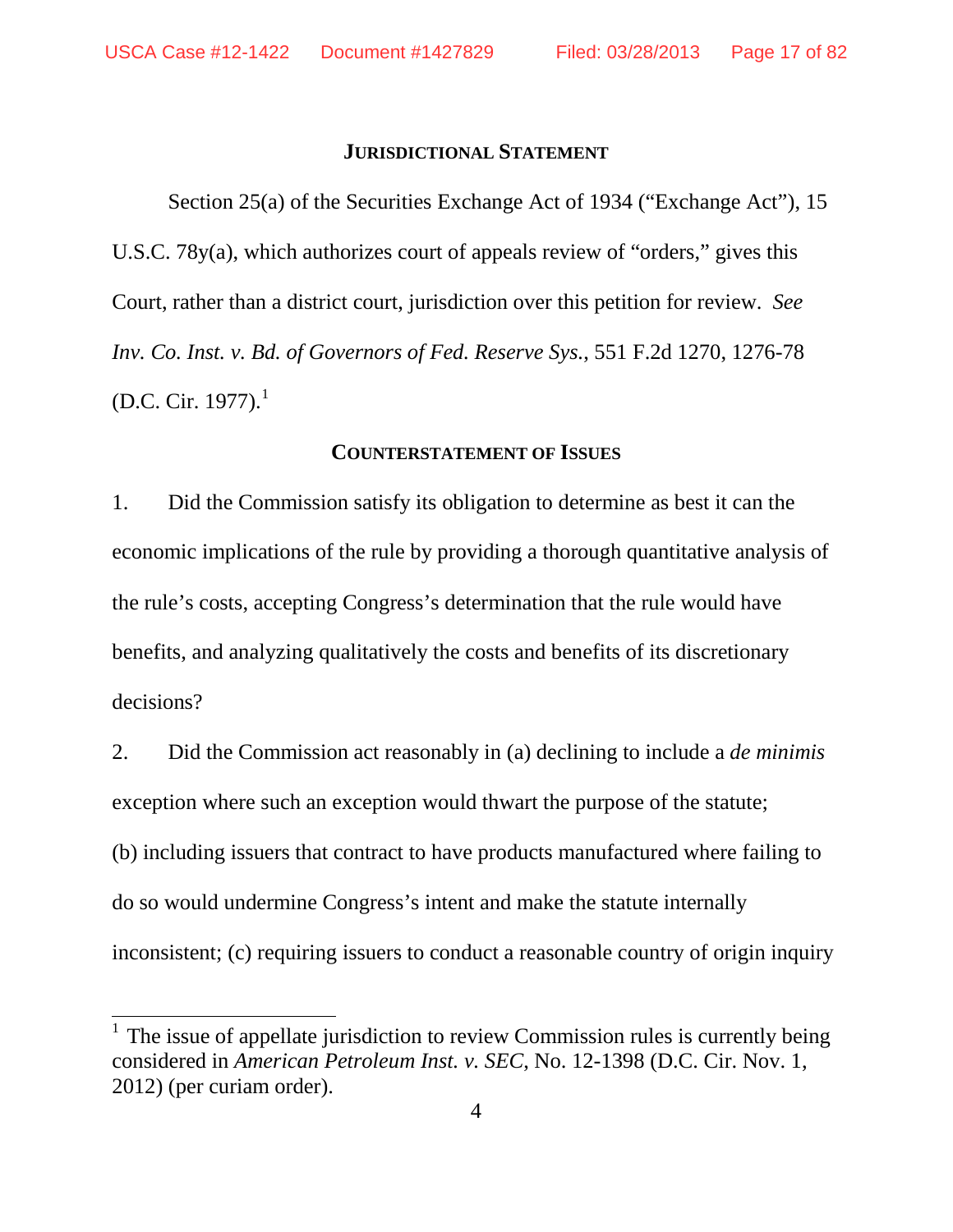to make the statutorily required determination "whether" their minerals originated in the DRC or adjoining countries; and (d) adopting a longer transition period for smaller issuers than for larger issuers?

3. Does Section 1502 violate the First Amendment by requiring that issuers disclose factual information about their products?

## **STATUTES AND REGULATIONS**

The pertinent statutes and regulations are contained in the Addendum to petitioners' brief.

#### **COUNTERSTATEMENT OF THE CASE**

#### **A. Nature of the Case**

Section 1502 of Dodd-Frank, 124 Stat. 1376 (2010), added Section 13(p) of

the Exchange Act, 15 U.S.C. 78m(p), which requires the Commission to

promulgate disclosure regulations regarding the use of "conflict minerals" from the

DRC or an adjoining country. *See Conflict Minerals*, Final Rule, 77 FR 56,274,

56,275/1-2 (Sept. 12, 2012), JA0719, 0720/1-2 ("*Adopting Release*").[2](#page-17-0)

Rule 13p-1, 17 CFR 240.13p-1, promulgated pursuant to this directive,

establishes a three-step process for compliance. The *first* step requires companies

<span id="page-17-0"></span><sup>&</sup>lt;sup>2</sup> Section 1502(e)(4) defines "conflict mineral" as columbite-tantalite, cassiterite, gold, wolframite or their derivatives, as well as any other minerals or their derivatives that the State Department determines to be financing conflict in the DRC or an adjoining country.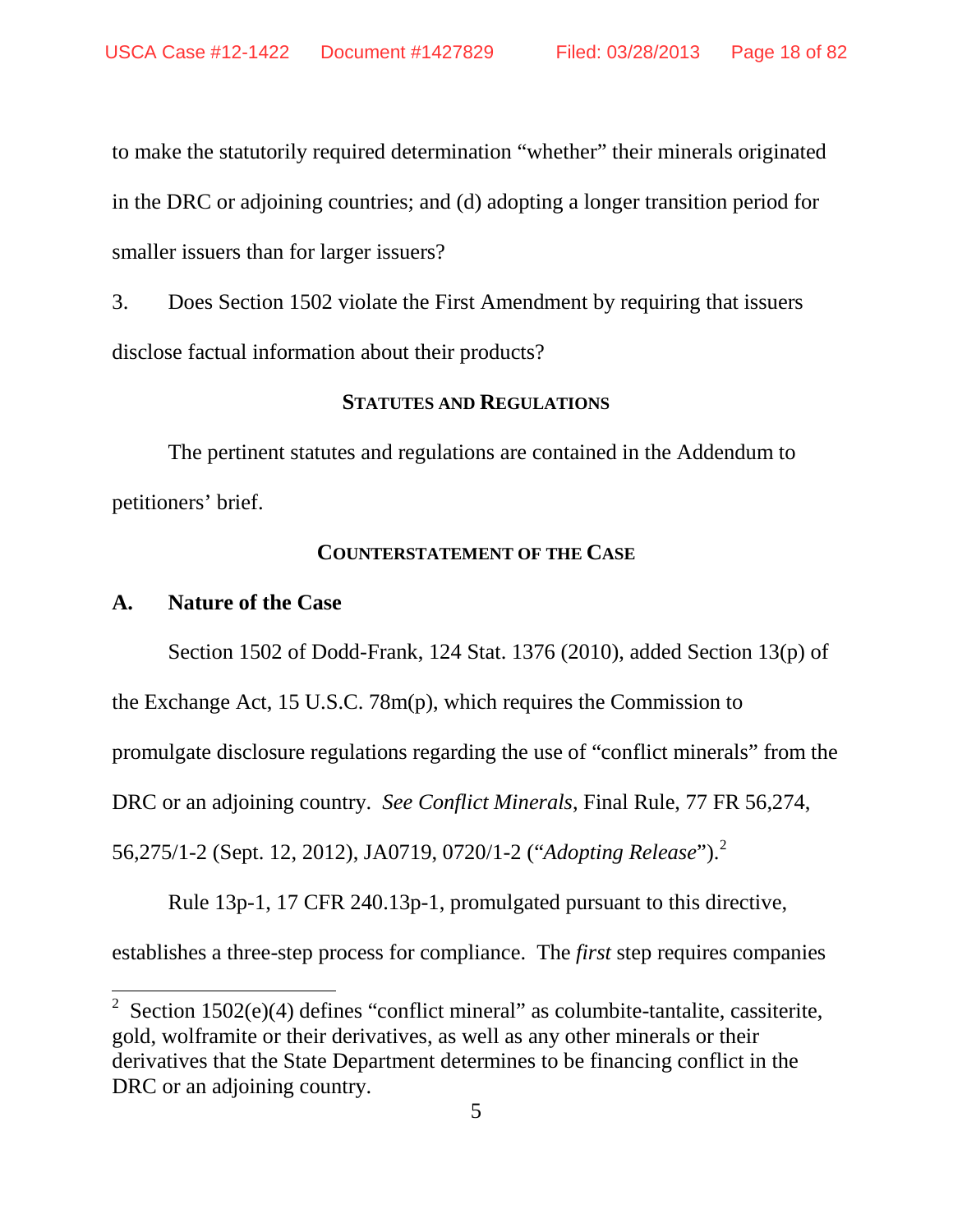that file reports with the Commission to determine whether they are subject to the requirements of the rule because conflict minerals are "necessary to the functionality or production of a product" they manufacture or contract to have manufactured. *Adopting Release*, JA0724/2.

The *second* step requires issuers subject to the rule to "conduct a reasonable country of origin inquiry" to determine whether any of their conflict minerals originated in the DRC or an adjoining country ("Covered Countries") or are from recycled or scrap sources. *Id.* at JA0725/2. If, after this inquiry, issuers have no reason to believe that their conflict minerals may have originated in the Covered Countries or reasonably believe that their conflict minerals are from recycled or scrap sources, they need not proceed to step three. *Id.* at JA0726/1.

Otherwise, issuers move to the *third* step, which requires them to exercise due diligence regarding the source and chain of custody of their conflict minerals and, in certain circumstances, to submit an audited report. *Id.*

Petitioners filed a petition for review challenging Section 1502 and requesting that Rule 13p-1 be modified or set aside in whole or in part. Petition for Review 2.

6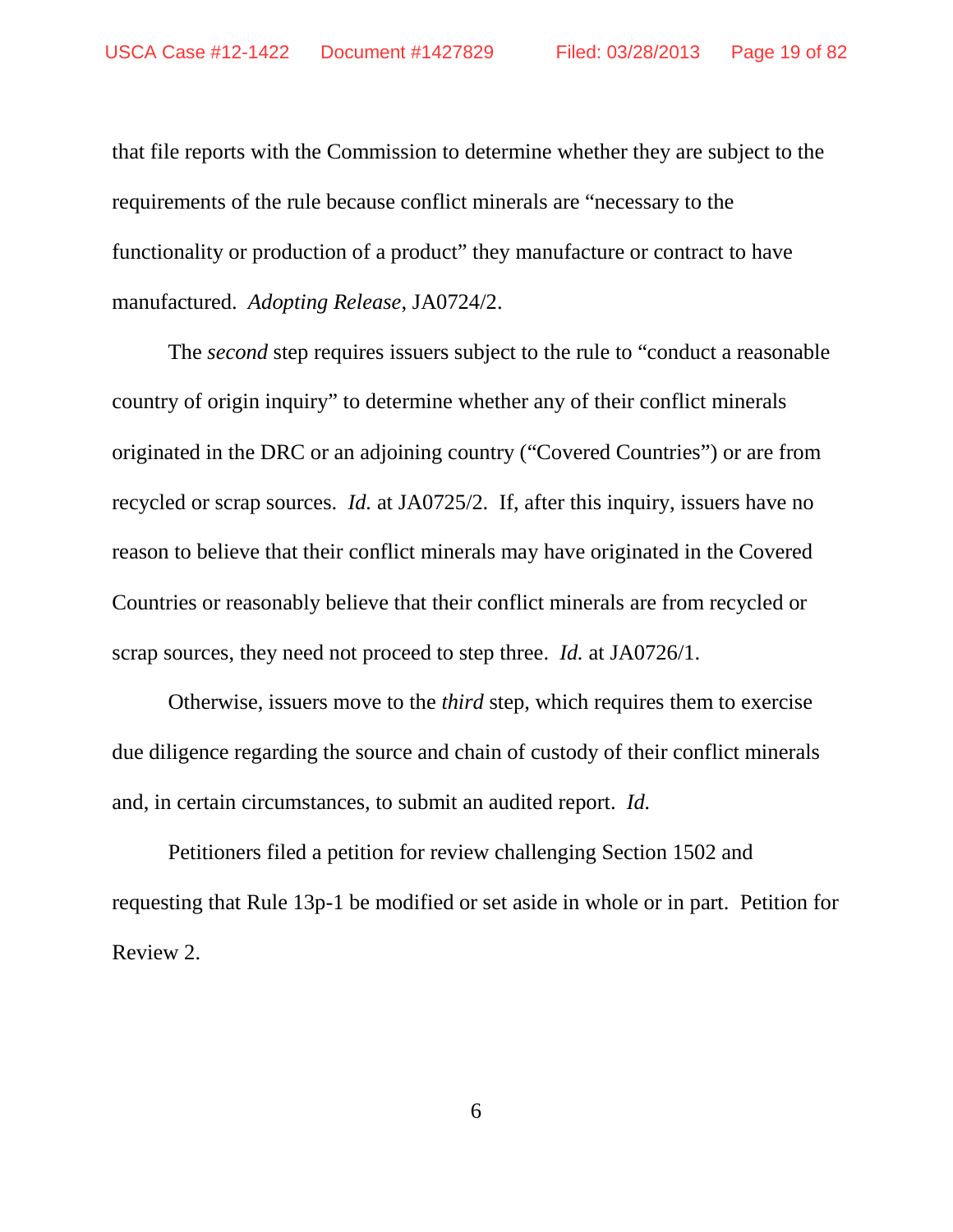## **B. Background**

### **1. Conflict Minerals and the DRC**

The DRC is "a vast, mineral-rich nation." U.S. GOV'T ACCOUNTABILITY OFFICE, GAO-12-763, CONFLICT MINERALS RULE: SEC'S ACTIONS AND STAKEHOLDER-DEVELOPED INITIATIVES 3 (2012). After the overthrow of an authoritarian regime in 1997 (*id.* at 3-5), "one of the deadliest conflicts since World War II" erupted in the DRC. Democratic Republic of the Congo Relief, Security, and Democracy Promotion Act of 2006, PL 109-456, § 101(7) ("2006 DRC Act"). The conflict, which has "spawned some of the world's worst human rights atrocities" (2006 DRC Act § 101(5)), continues to this day. *See generally*  GAO-12-763.

This conflict is fueled in part by the illegal exploitation and trade of natural resources in eastern DRC. *See* Dodd-Frank § 1502(a). As the State Department has explained, the "[c]landestine trade in minerals and other natural resources facilitate<sup>[s]</sup> the purchase of small arms to commit abuses and reduce<sup>[s]</sup> government revenues needed for increasing security and rebuilding the country." U.S. Department of State, 2011 Human Rights Report for the DRC 15, *available at*  http://tinyurl.com/affovem, *cited in* GAO-12-763 at 27. The natural resources "most used to generate direct and indirect financing for armed actors and conflict"

7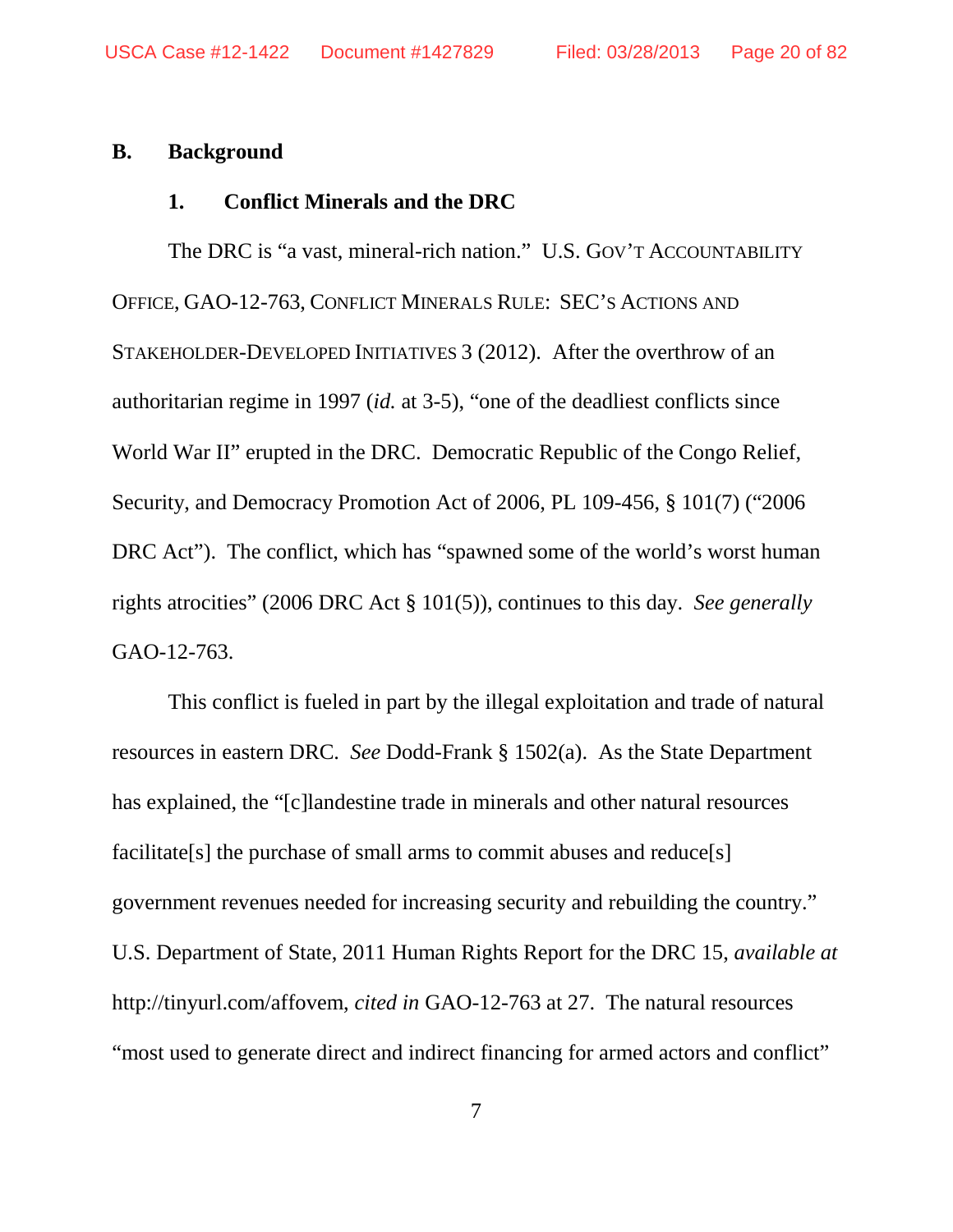are cassiterite (tin ore), coltan (tantalum ore), wolframite (tungsten ore), and gold. *Id*.

The United Nations Security Council has long condemned the exploitation of the DRC's natural resources and has encouraged due diligence with respect to the origin of conflict minerals. U.N. Security Council Resolutions 1376 ¶8 (2001), 1857 ¶15 (2008); *see also* U.S. Department of State, Statement Concerning Implementation of Section 1502 of the Dodd-Frank Legislation Concerning Conflict Minerals Due Diligence 3 (July 15, 2011) (noting and encouraging efforts to develop a comprehensive regional certification mechanism and other tools concerning the supply chain in the four conflict minerals).

Over the past decade, the United States has also taken numerous measures in response to the exploitation of conflict minerals in the DRC. *See* GAO-12-763 at 5-6. In 2006, for example, Congress enacted legislation declaring its view that United States policy should be to, among other things, "make all efforts" to ensure that the government of the DRC "is committed to responsible and transparent management of natural resources across the country." 2006 DRC Act § 102(8)(A). Pursuant to this Act, the United States allocated hundreds of millions of dollars to provide the DRC humanitarian aid, debt relief, training, and other assistance. *See generally* U.S. GOV'T ACCOUNTABILITY OFFICE, GAO-08-188, THE DEMOCRATIC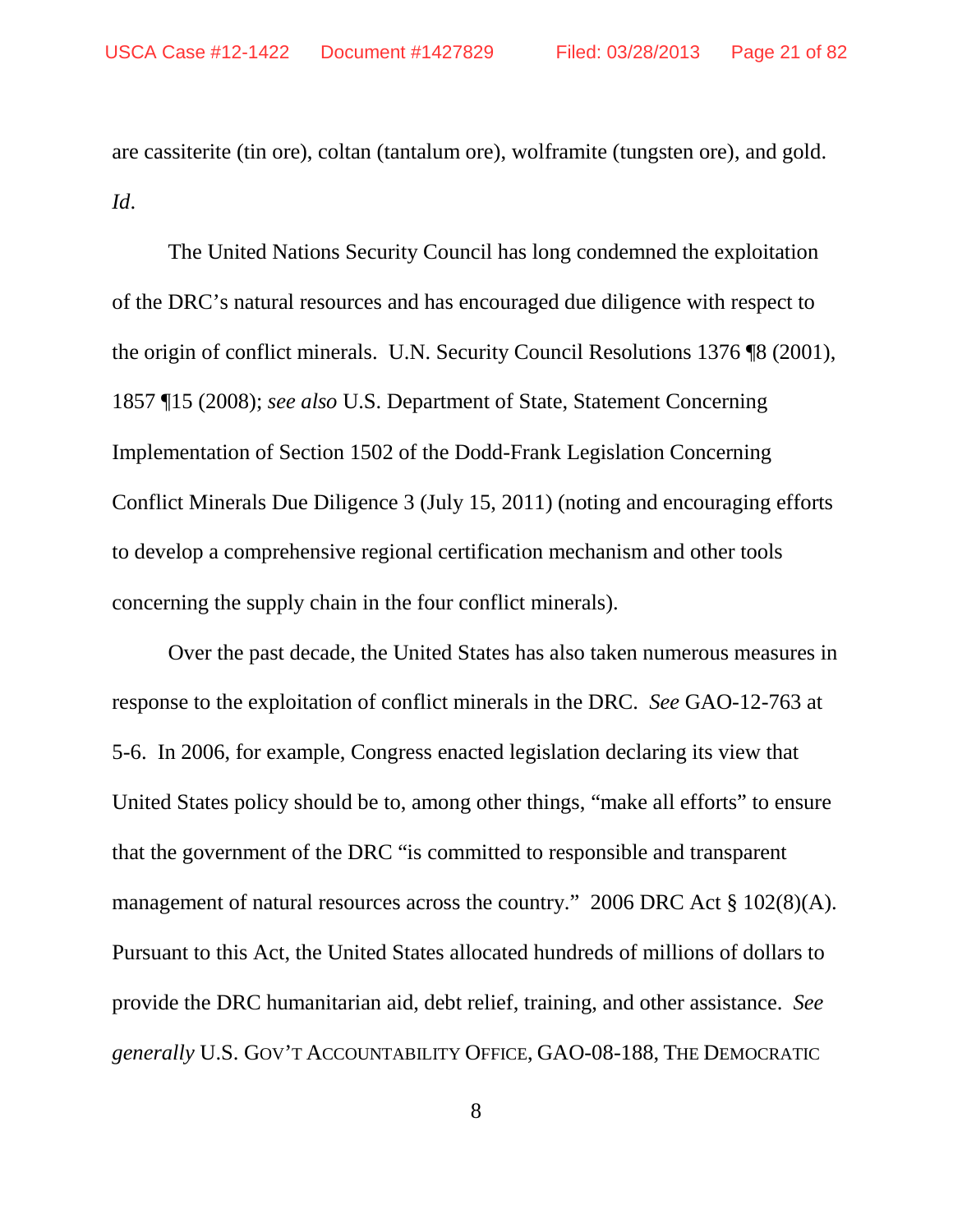REPUBLIC OF THE CONGO: SYSTEMATIC ASSESSMENT IS NEEDED TO DETERMINE AGENCIES' PROGRESS TOWARD U.S. POLICY OBJECTIVES (2007), *cited in* GAO-12- 763; *see also Adopting Release*, JA0720 n.12; Exec. Order No. 13,413, 71 FR 64,105 (Oct. 31, 2006) (the humanitarian crisis in the DRC poses an "unusual and extraordinary threat to the foreign policy of the United States"). And in 2011, the State Department and USAID, in collaboration with NGOs, industry, and other governments, launched the Public-Private Alliance for Responsible Minerals Trade to support supply chain solutions to conflict minerals challenges in the DRC and neighboring countries. GAO-12-763 at 6.

After the 2006 DRC Act was enacted, the Senate considered two bills more directly aimed at the illicit minerals trade in the DRC. The first would have banned importing certain products that contained or were derived from columbitetantalite or cassiterite originating in the DRC. *See* Conflict Coltan and Cassiterite Act of 2008, S. 3058, 110th Cong. (2008); *see also* Conflict Minerals Trade Act, H.R. 4128, 111th Cong §§ 6, 7 (2009) (requiring auditing of facilities that process conflict minerals and prohibiting the importation of certain articles containing conflict minerals). The second, like Section 1502, would have required companies using columbite-tantalite, cassiterite, or wolframite to disclose annually to the

9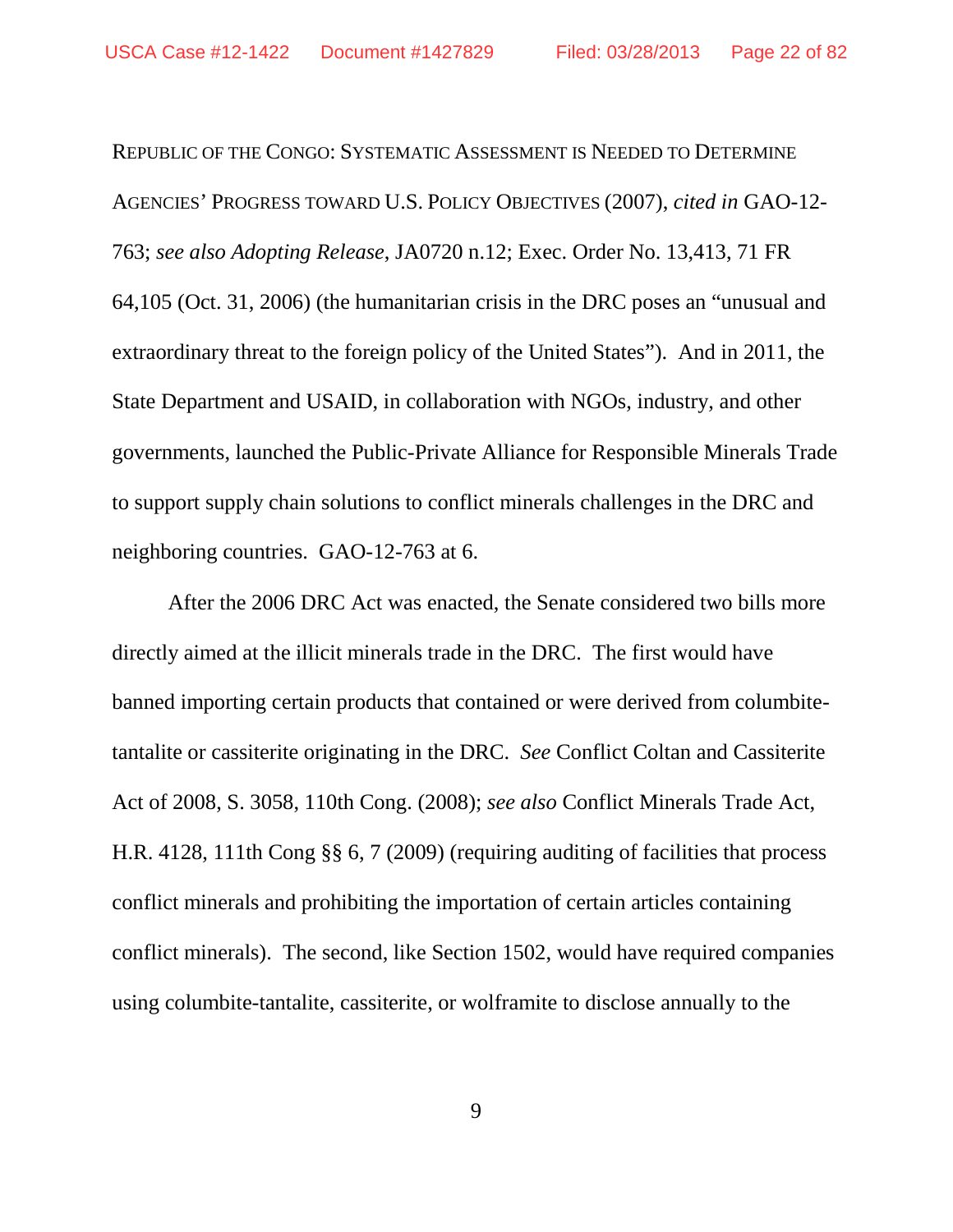Commission the country of origin of those minerals. *See* Congo Conflict Minerals Act of 2009 ("2009 DRC Act"), S. 891, 111th Cong. § 5 (2009).

In explaining the change from a proscriptive to a disclosure approach, one co-sponsor of the 2009 DRC Act stated that "we must tread carefully…. All-out prohibitions or blanket sanctions could be counterproductive and negatively affect the very people we seek to help…. [T]his bill is sensitive to that complex reality." 155 Cong. Rec. S4697 (daily ed. Apr. 23, 2009) (statement of Sen. Feingold). He added that "[b]ringing transparency to those supply chains may not be easy, but it is something we can and should expect of industry when certain commodities are known to be fueling human rights violations." *Id.*; *see also id.* at S4696 (statement of Sen. Brownback).

### **2. Section 1502 of Dodd-Frank**

Section 1502 of Dodd-Frank was modeled on the 2009 DRC Act. *See* 156 Cong. Rec. S3976 (daily ed. May 19, 2010) (statement of Sen. Feingold). It adds a new Section 13(p) to the Exchange Act, which directs the Commission to promulgate regulations requiring companies to disclose annually whether conflict minerals "necessary to the functionality or production" of a product they manufacture originated in the Covered Countries. Exchange Act § 13(p)(1)(A), (2)(B). If so, these companies must submit a report to the Commission ("Conflict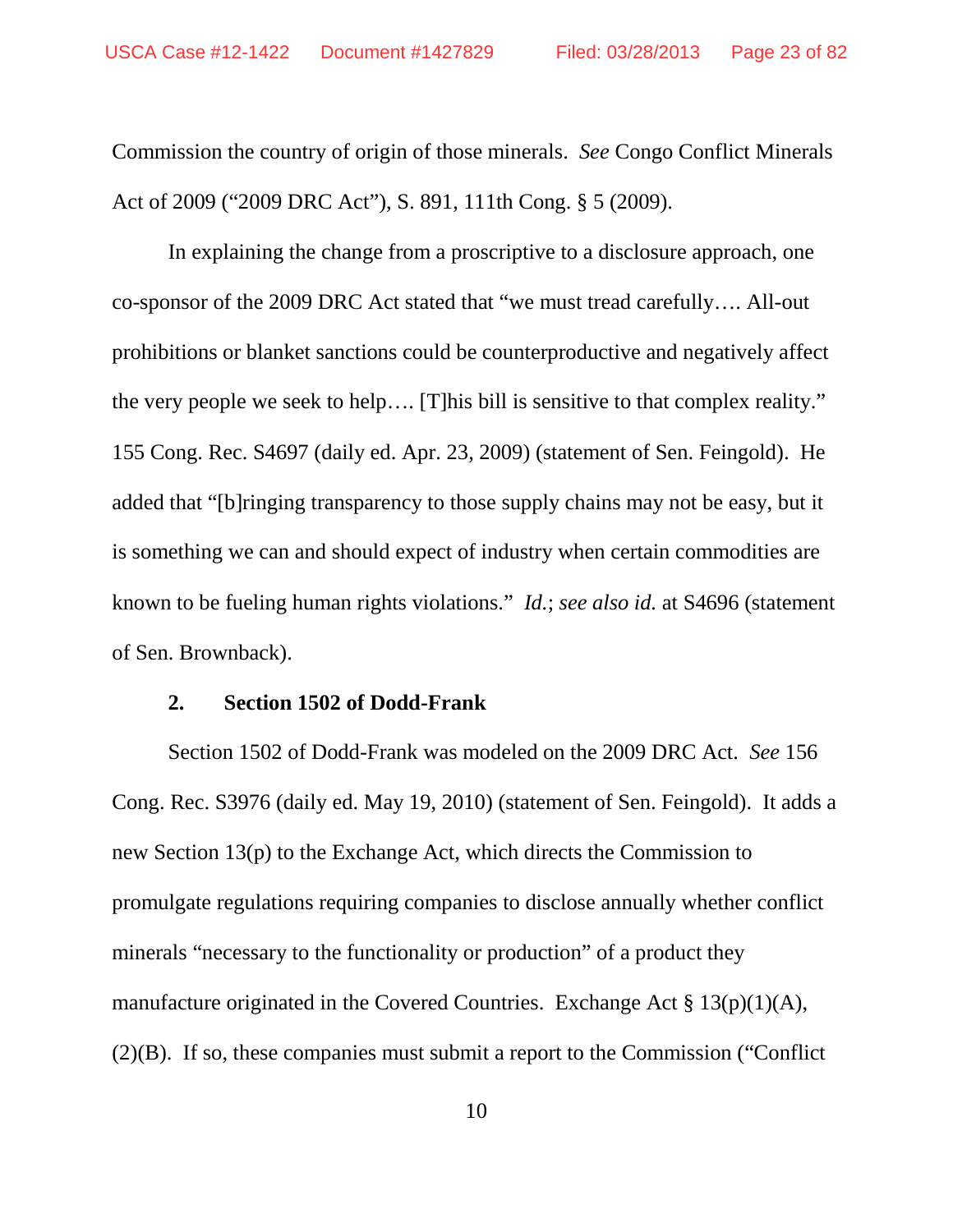Minerals Report"). *Id.* § 13(p)(1)(A). Section 13(p) specifies that the Conflict Minerals Report must include "a description of the measures taken by the person to exercise due diligence on the source and chain of custody of" its conflict minerals, "which measures shall include an independent private sector audit" of the report. *Id.* § 13(p)(1)(A)(i).

The report must also include "a description of the products manufactured or contracted to be manufactured that are not DRC conflict free," with "DRC conflict free" defined to mean "the products that do not contain minerals that directly or indirectly finance or benefit armed groups in the Democratic Republic of the Congo or an adjoining country." *Id.*  $\S 13(p)(1)(A)(ii)$ . Finally, the report must include a description of "the facilities used to process the conflict minerals," their country of origin, and the efforts to determine the mine or location of origin "with the greatest possible specificity." *Id.*

Other subsections of Section 1502 require regular reporting to Congress from other federal agencies regarding conditions in the DRC and the effectiveness of Section 13(p)'s disclosure regime. For example, the Comptroller General must submit annual reports assessing "the rate of … violence in war-torn areas of the" Covered Countries and "the effectiveness of section 13(p) … in promoting peace and security in the" Covered Countries. Section 1502(d). And the Secretary of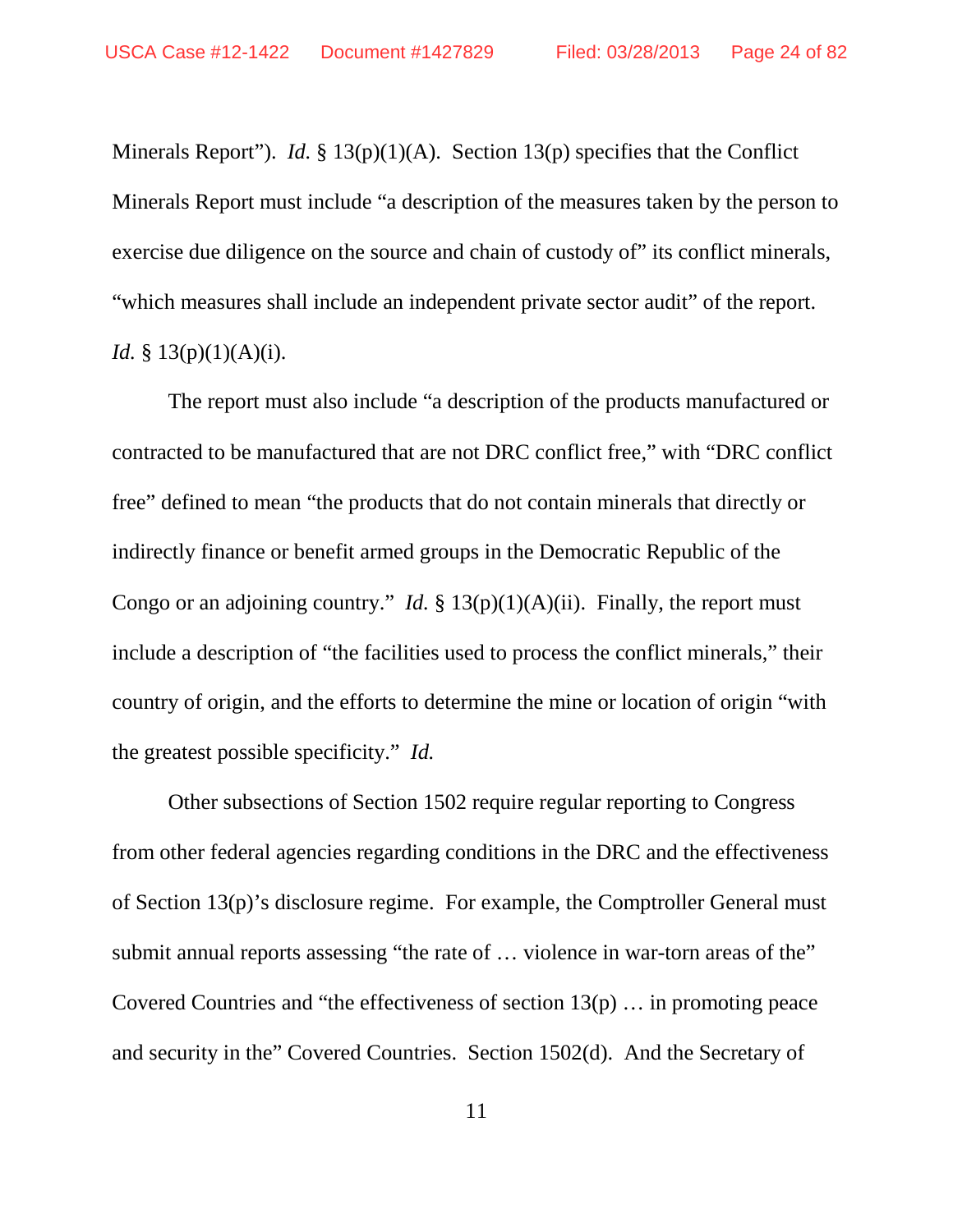State must produce and make publicly available a map of "mineral-rich zones, trade routes, and areas under the control of armed groups" in the Covered Countries, as well as submit to Congress "a strategy to address the linkages between human rights abuses, armed groups, mining of conflict minerals, and commercial products." Section  $1502(c)(1)(A)$ ,  $(c)(2)(A)(i)-(ii)$ .

## **3. The Rulemaking Proceeding**

On July 27, 2010, before proposing a rule, the Commission solicited comment regarding Section 1502's required disclosure. *See* http://www.sec.gov/news/press/2010/2010-135.htm. After reviewing the comments received, the Commission proposed rules to implement Section 1502. *Conflict Minerals*, 75 FR 80,948 (Dec. 23, 2010).

At the request of interested parties, the Commission extended the comment period deadline from January 31, 2011 until March 2, 2011. *Adopting Release*, JA0722/3 & n.32. In addition, on October 18, 2011, the Commission held a public roundtable regarding the required disclosure and thereafter requested further comment. *Id.* at JA0722/3. In the end, the Commission received approximately 420 individual comment letters in response to the proposed rule, more than 13,000 form letters supporting Section 1502, and two petitions with a total of more than 25,000 signatures supporting the proposed rule. *Id.* at JA0722/3-0723/1.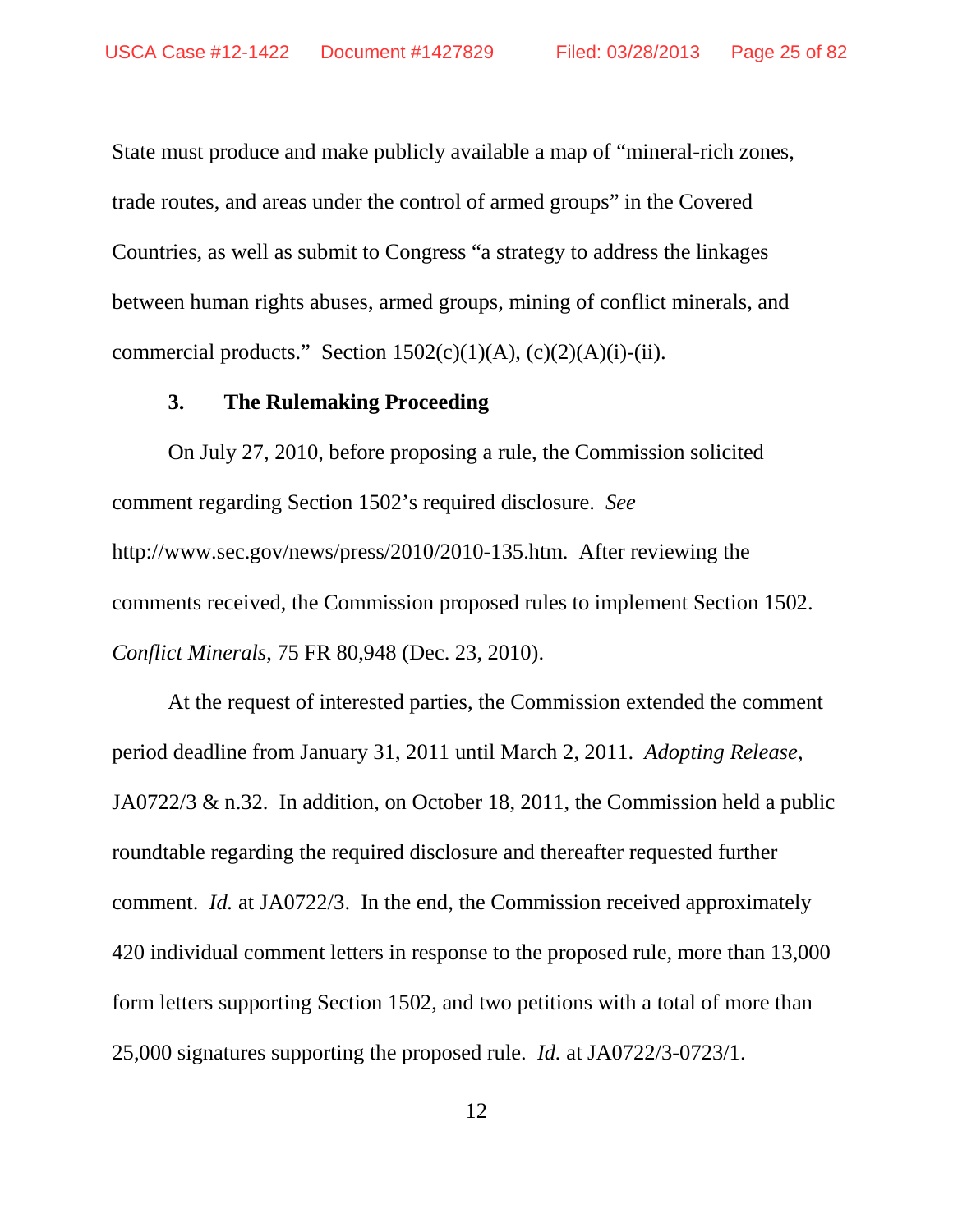Commissioners and staff also met with numerous interested parties. *See*  http://sec.gov/comments/s7-40-10/s74010.shtml. The Commission adopted the final rule, Rule 13p-1, on August 22, 2012.

## **a. The Commission attempted to reduce the rule's burdens while remaining faithful to Congress's intent.**

Recognizing that the rule would "impose significant compliance costs on companies who use or supply conflict minerals," the Commission incorporated changes from the proposal to "reduce the burden of compliance in areas in which [it had] discretion while remaining faithful to the language and intent of" Section 1502. *Adopting Release*, JA0724/1-2.The Commission thus rejected several more costly alternative proposals and accepted numerous recommendations to reduce issuers' compliance burdens. In some circumstances, however, such as those petitioners challenge, the Commission determined that recommended alternatives would undermine the scheme Congress envisioned.

#### **i. Step one**

The Commission faced a number of threshold determinations about the scope of Congress's mandated disclosure regime. For example, two co-sponsors of Section 1502 submitted a comment letter stating that they intended the disclosure requirement to apply to non-reporting companies. *Adopting Release*, JA0731/2.

13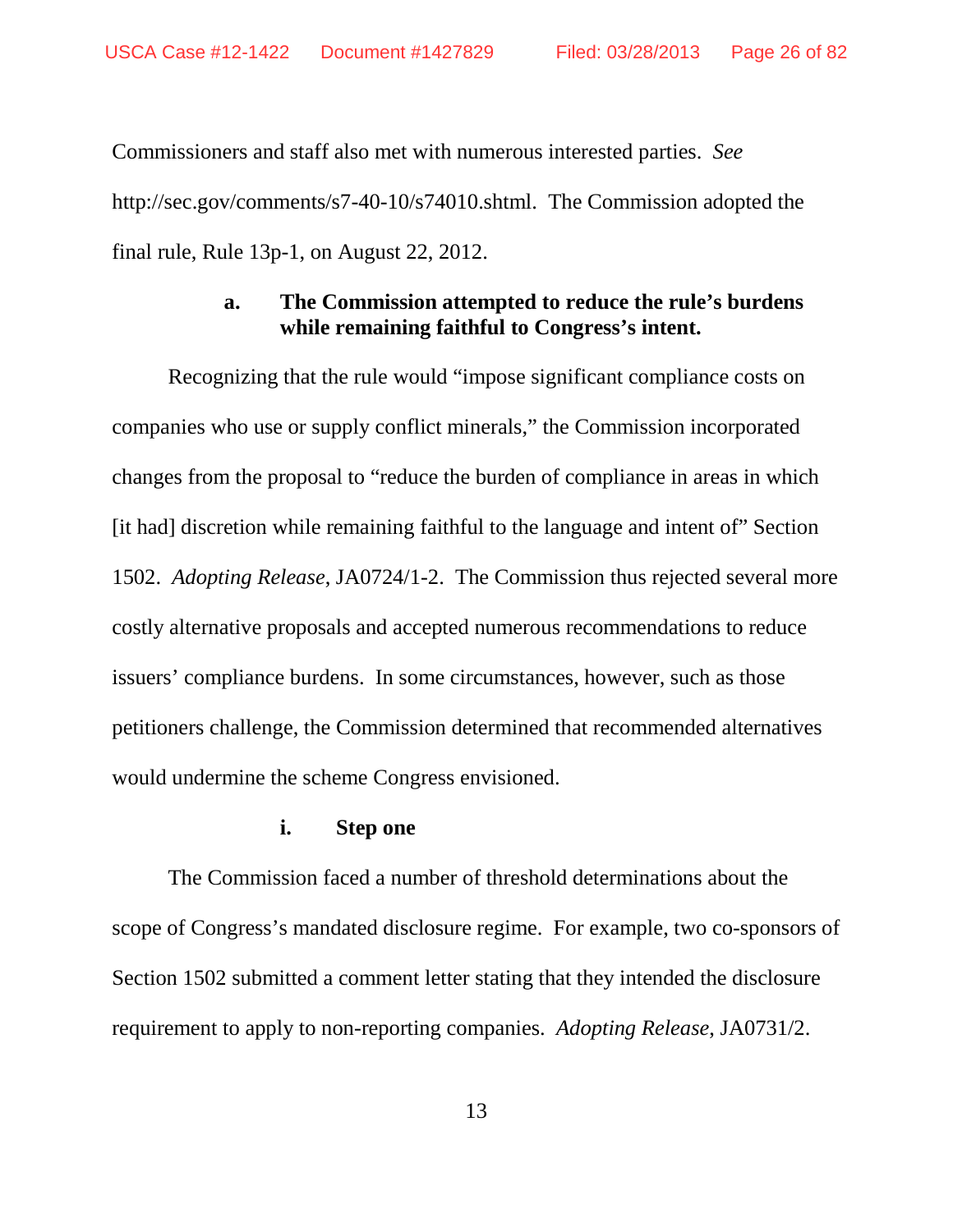Noting the provision's legislative background and location within the Exchange Act, however, the Commission limited the final rule to *reporting* issuers. *Id.* at JA0732/2-3.

The Commission acknowledged that conflict minerals can be necessary to the production of an issuer's product, and therefore within the terms of the statute, even if they are washed away or consumed in the production process. *Id.* at JA0739/2. Nevertheless, because Section 1502 defines "DRC Conflict Free" to mean products that do not "contain" minerals that finance armed groups in the Covered Countries, the Commission limited the rule so that "only a conflict mineral that is *contained* in the product should be considered 'necessary to the functionality or production' of that product." *Id.* at JA0741/1-2 (emphasis added). The rule is also limited to products containing conflict minerals that are intentionally added. *Id*. at JA0741/3.

The Commission did include within the scope of the rule issuers who "contract to manufacture" products containing necessary conflict minerals, rather than limiting it to those who themselves manufacture such products. The Commission recognized that Section 1502 defines a "person described," and therefore subject to the disclosure requirements, as one for whom conflict minerals are necessary to the functionality or production of a product "manufactured by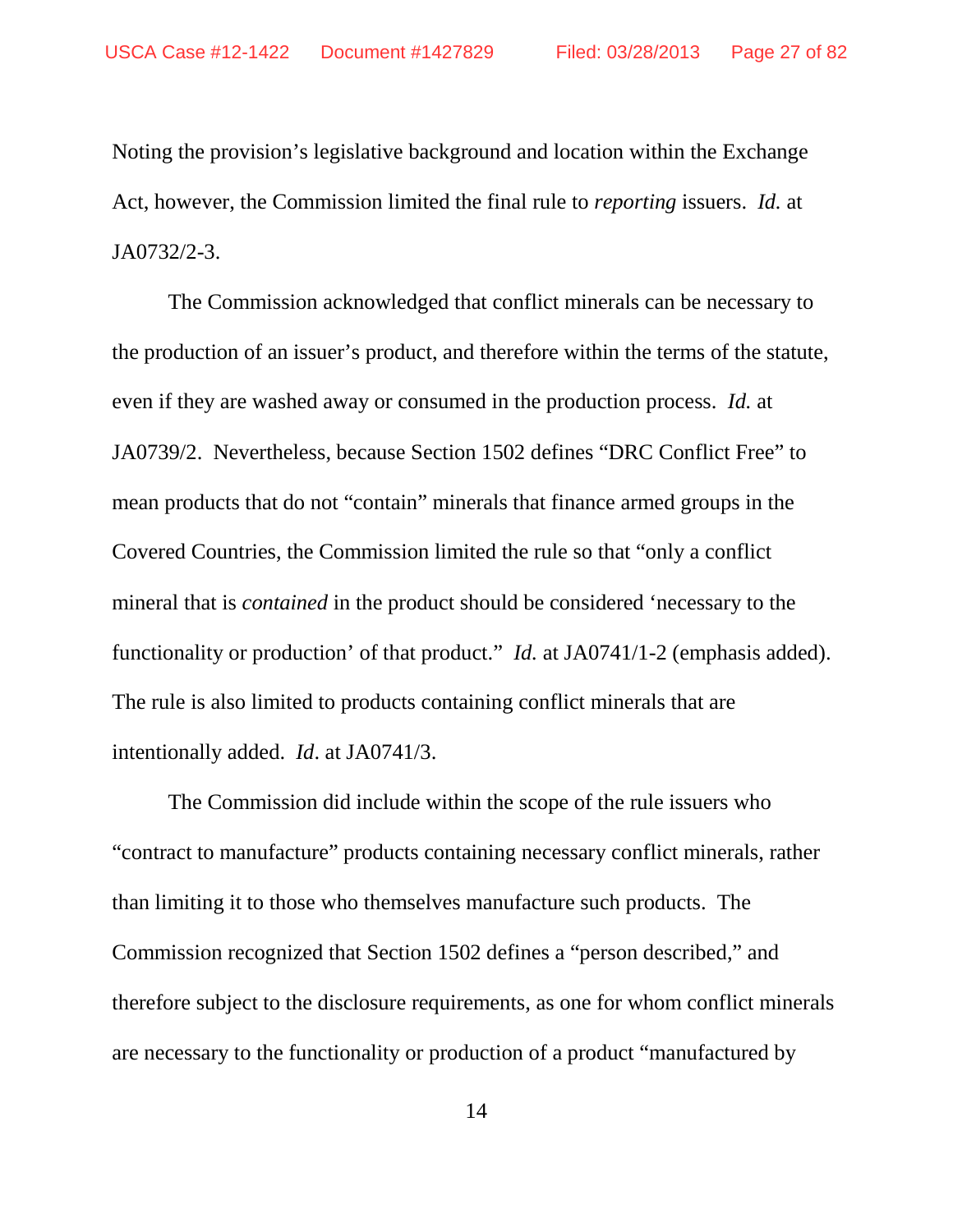such person." *See id.* at JA0733/3. Congress, however, also required issuers "that must file a Conflict Minerals Report to describe their 'products manufactured *or contracted to be manufactured* that are not DRC conflict free.'" *Id.* at JA0736/1 (emphasis in release). In light of this second provision, the Commission reasoned that "including issuers who contract to manufacture their products in the scope of the rule effectuates [Congress's] intent." *Id.* 

The Commission received "mixed comments regarding whether the final rule should have a *de minimis* threshold exception." *Id.* at JA0740/1. The State Department wrote that because conflict minerals are used "often in very limited quantities, such a change could have a significant impact on the proposed regulations." State Department JA0445; *see also* Matheson JA0602 (*de minimis* exception would "destroy the intent of the law"); Calvert JA0581 (although a perproduct *de minimis* threshold "may appear reasonable … the volume adds up in large quantity of units," and providing a *de minimis* exception would "risk significant dilution of coverage of the law"). And in a pre-proposal comment letter, Section 1502's co-sponsors wrote that they "carefully considered," but deliberately excluded, a *de minimis* exception, instead relying on the "necessary to the production or functionality" language to limit the scope of the statute. Durbin JA0103.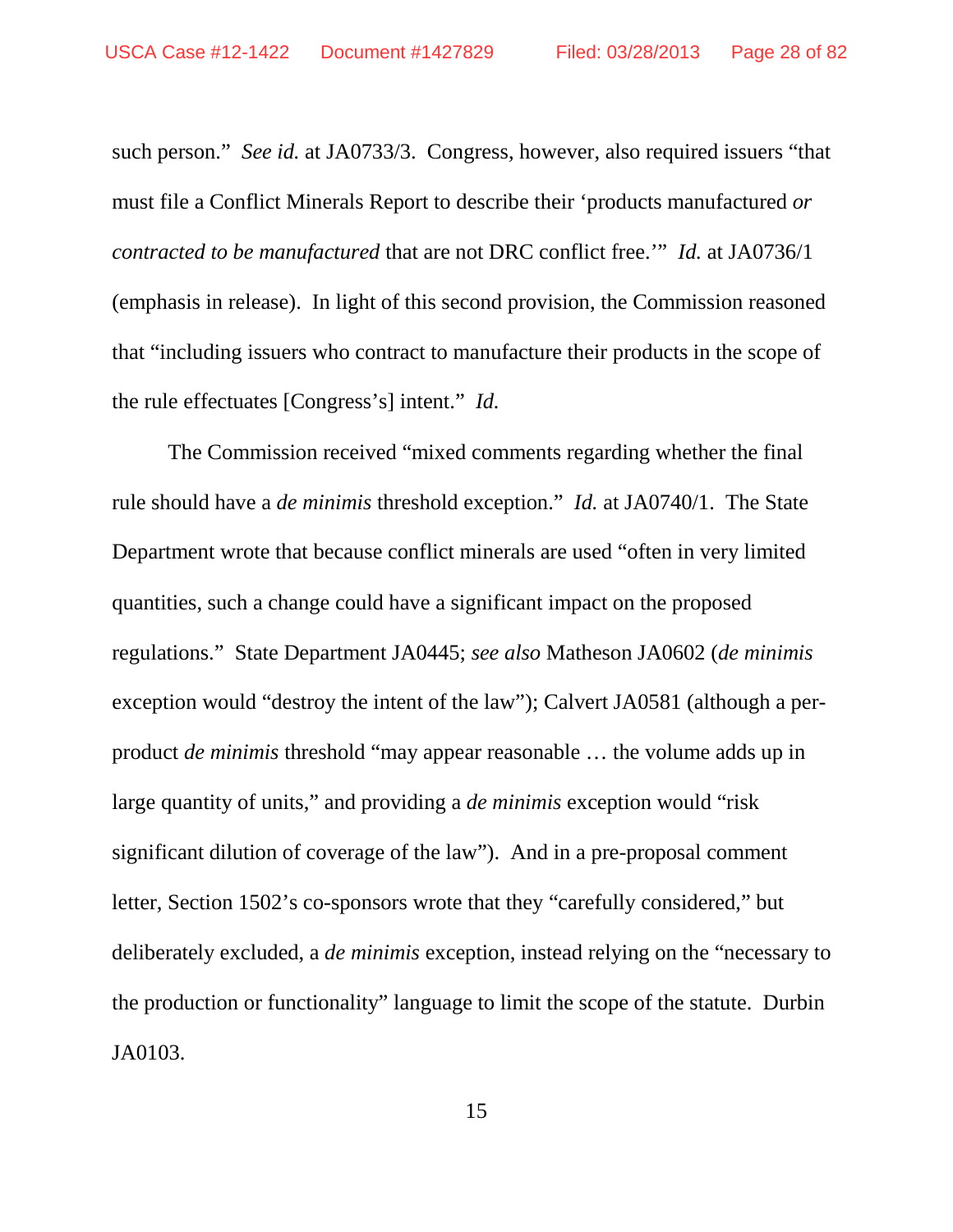Petitioners, on the other hand, argued that a *de minimis* exception was appropriate because Congress did not "expressly prohibit" such an exception and the Commission had inherent authority to create one. NAM JA0396-0397; *see also* Chamber JA0260; BRT JA0274.

The Commission concluded that a *de minimis* exception would be inconsistent with the text, structure, and purpose of Section 1502. *Adopting Release*, JA0740/1-2, 0743. The Commission explained that Section 1502 "does not contain a *de minimis* exception" despite Congress's inclusion of such a threshold in Section 1504 of Dodd-Frank, which creates disclosure requirements for resource extraction issuers. *Id.* at JA0743/1-2. The Commission also noted that Congress included the "necessary to the functionality or production" threshold as an "express limiting factor" for Section 1502. *Id.* at JA0743/1. In the Commission's view, Congress understood that small amounts of conflict minerals could meet this requirement, yet chose not to include a *de minimis* exception. *Id.* Moreover, the Commission concurred in the State Department's view in concluding that such a threshold would undermine the purpose of Section 1502. *Id.* at JA0743/2-3.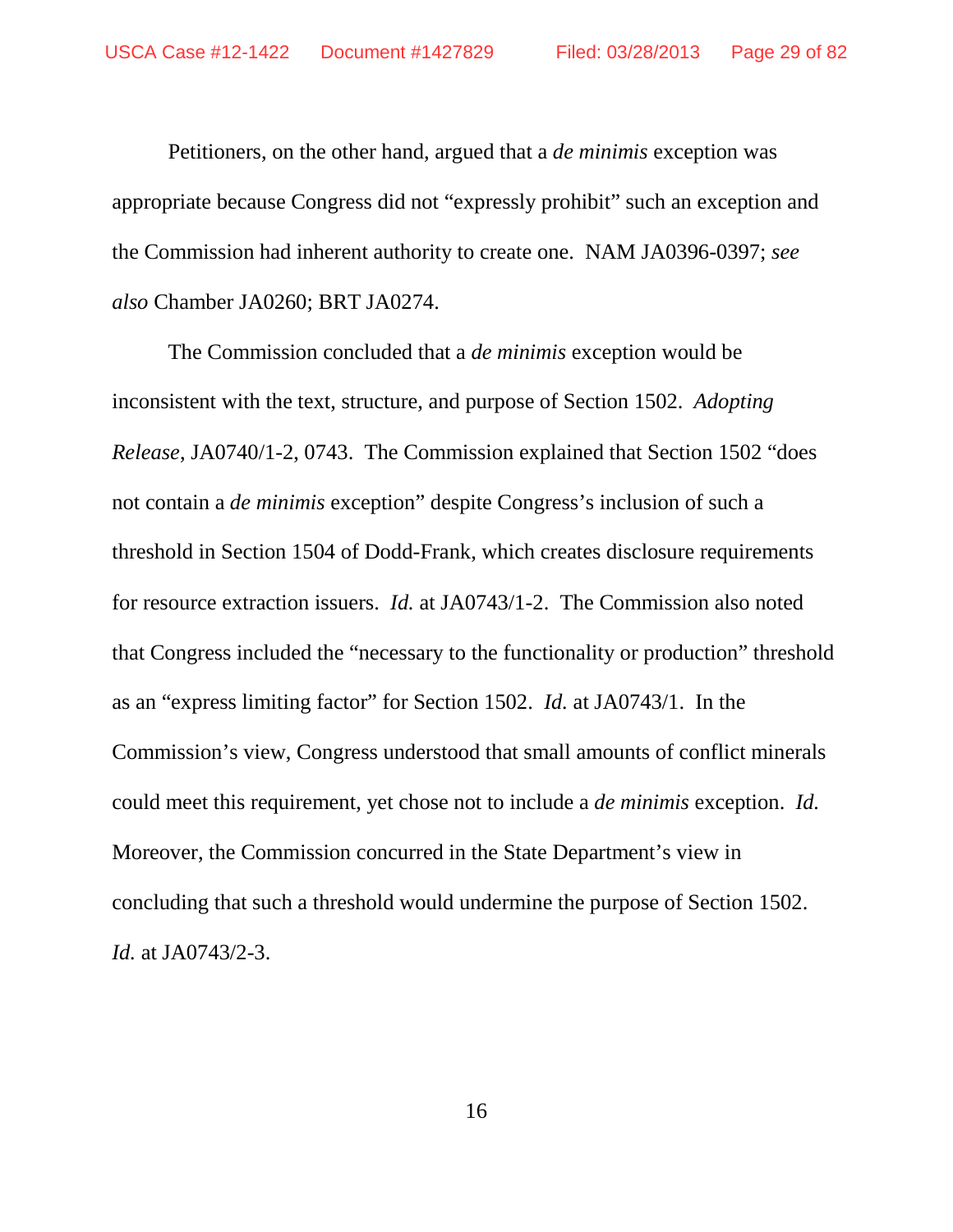### **ii. Step two**

Under Section 1502, issuers that proceed past step one must disclose annually "whether" their necessary conflict minerals "did originate" in the Covered Countries. Recognizing that it could be "quite costly," the Commission rejected a suggested approach that would have required all issuers to use due diligence to make this determination. *Adopting Release*, JA0759/1-2. Instead, the final rule adopts the less burdensome reasonable country of origin inquiry. *Id.* at JA0758. This standard permits issuers to "fully comply with the rule without conducting due diligence, obtaining an audit, or preparing and filing" a Conflict Minerals Report so long as, after reasonable inquiry, the issuers have "no reason to believe that [their] necessary conflict minerals may have originated in the Covered Countries." *Id.* at JA0789/1.

Many commentators, including one petitioner, supported the "reasonable country of origin proposal." *See, e.g.*, NAM JA0683. But petitioners and others raised concerns regarding the contours of this inquiry. *See, e.g.*, NAM JA0386- 0387; BRT JA0274-0275. In response, the Commission tailored the rule. It recognized that the inquiry could "differ among issuers" and that what constituted reasonableness would "depend on the available infrastructure at a given time." *Adopting Release*, JA0756/3. The Commission also clarified that issuers would be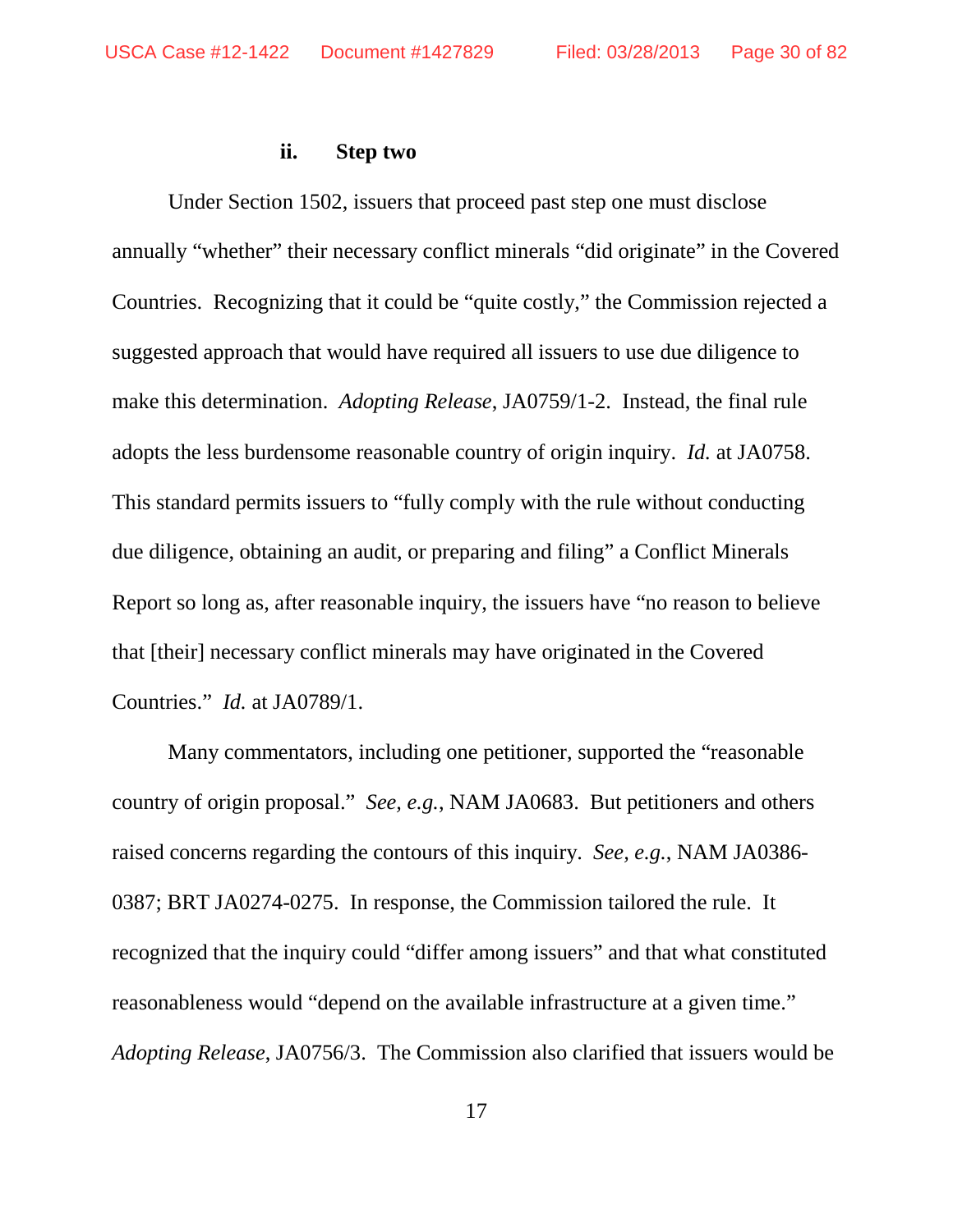able to comply by "seek[ing] and obtain[ing] reasonably reliable representations" from their suppliers. *Id.* at JA0757. Issuers are not "required to receive representations from all of [their] suppliers." *Id.* at JA0757/2. Moreover, the Commission emphasized that findings need not be made to a "certainty." *Id.* at JA0759/2. *Compare* NAM JA0386-0389 (requesting all these features).

The Commission also altered the rule's treatment of issuers who, after a reasonable inquiry, were unable to determine the origin of their conflict minerals. The proposal required such issuers to exercise due diligence even if they did not have a reason to believe their conflict minerals originated in the Covered Countries. Some commentators supported this approach. *Adopting Release*, JA0758/3 (citing comments). Others did not, and the Commission recognized that requiring due diligence for all issuers who were unable to determine that their conflict minerals did not originate in the Covered Countries would require issuers to "prove a negative" in order to avoid due diligence. *Id.* at JA0759/1.

In the Commission's view, however, reading the statute as petitioners did in their comment letters—to require due diligence and a Conflict Minerals Report only when issuers know with certainty that their conflict minerals originated in the Covered Countries—would "undermine the goals of the statute." *Id.* That approach would give issuers an "incentive … to avoid learning the ultimate source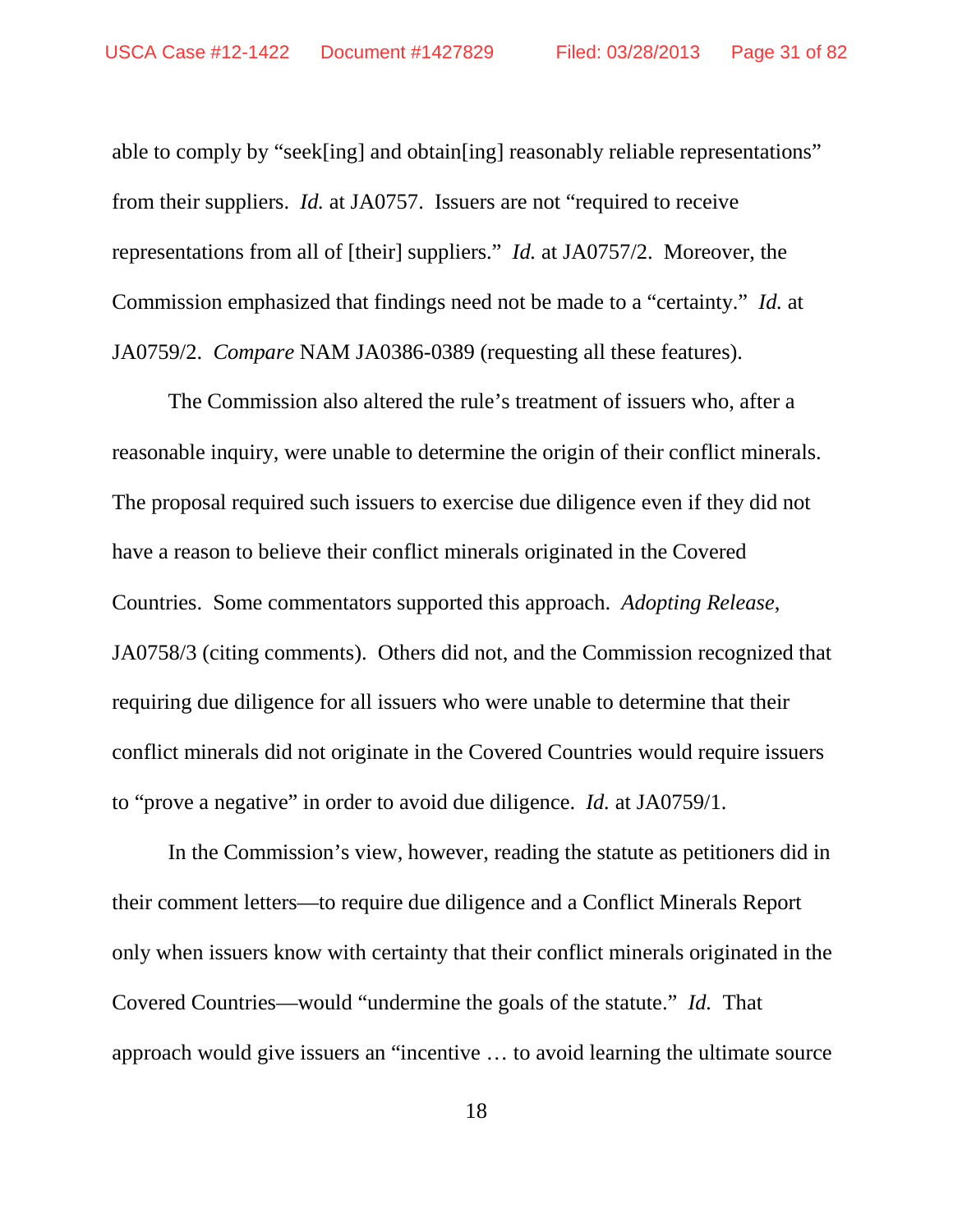of the minerals." *Id.*Instead, the Commission adopted a "reason to believe" approach under which issuers must perform due diligence if they encounter a reason to believe their minerals may have originated in the Covered Countries. Thus, issuers cannot ignore warning signs regarding the origin of their conflict minerals. *Id.* at JA0758/2. This approach is consistent with the due diligence guidance provided by the Organisation for Economic Co-operation and Development ("OECD"). *Id.*

The Commission also changed the requirements for conflict minerals from recycled or scrap sources. *Id.* at JA0774/3. The Commission agreed with commentators that "[n]o further revenue or other benefit will be provided to the armed groups" from the use of these materials. *Id.* at JA0777/1. Thus, under the final rule, an issuer must exercise due diligence only if it "has reason to believe, as a result of its reasonable country of origin inquiry, that its conflict minerals may *not* have been from recycled or scrap sources," and must provide a Conflict Minerals Report only if it is *not* able to determine, as a result of its due diligence, "that the conflict minerals came from recycled or scrap sources." *Id.*

#### **iii. Step three**

Under step three of the rule, issuers who know or have reason to believe that their necessary conflict minerals may have originated in the Covered Countries and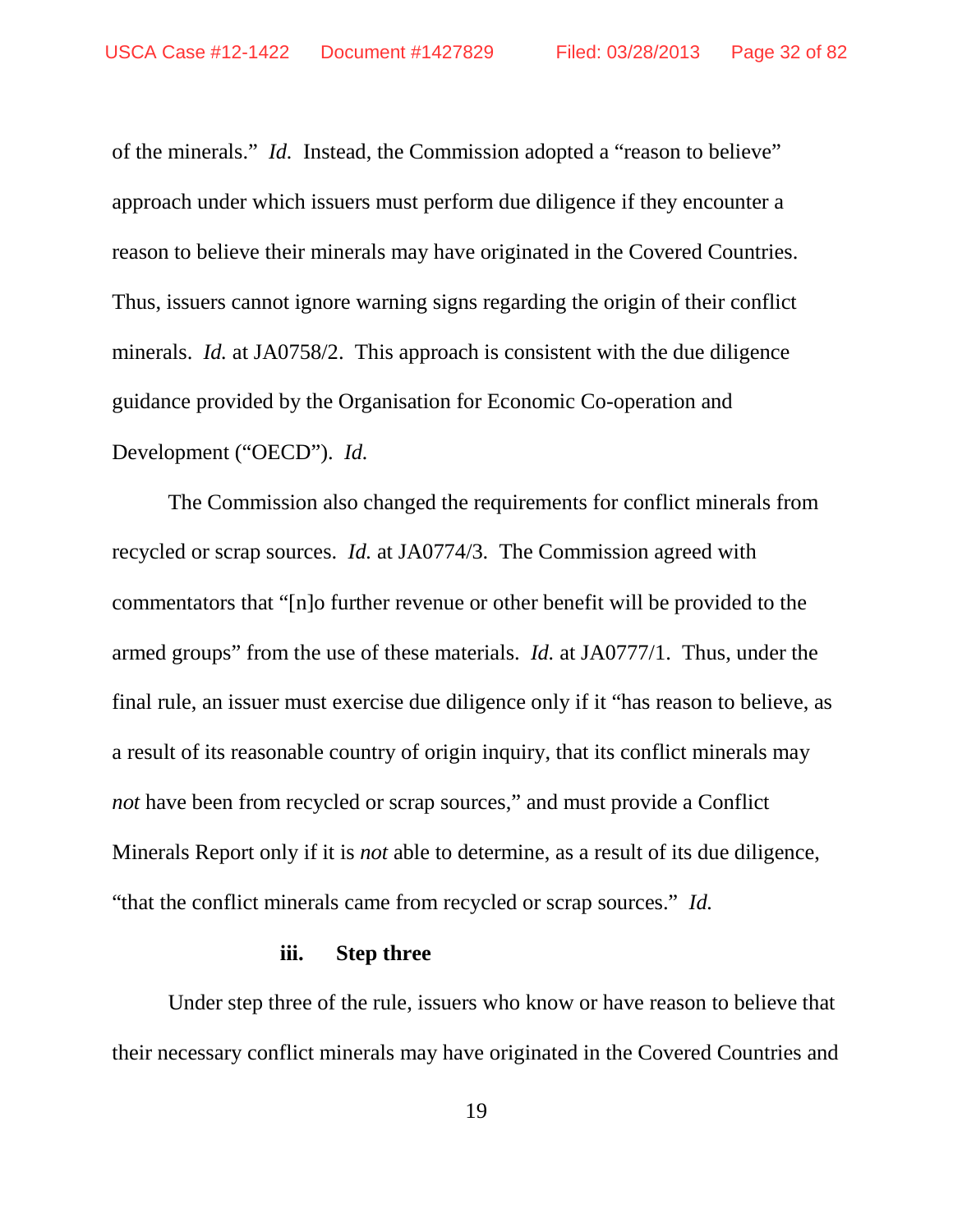did not come from recycled or scrap material must perform due diligence on the source and chain of custody of their conflict minerals. If, as a result of that due diligence, issuers determine that their conflict minerals did not originate in the Covered Countries, or that their conflict minerals came from recycled or scrap sources, no Conflict Minerals Report is required. *Adopting Release*, JA0758/1.

Otherwise, issuers are required to submit a Conflict Minerals Report. *Id.* Section 1502 dictates the contents of such a report. It must include a description of the issuer's due diligence, which "shall include" a certified independent private sector audit of the issuer's report, and a description of: the issuer's products that are not DRC conflict free as defined in the statute; the facilities used to process the issuer's conflict minerals; the country of origin of those minerals; and the efforts to determine the mine or location of origin "with the greatest possible specificity." Section  $13(p)(1)(A)(ii)$ .

Because issuers with a product containing conflict minerals of an undeterminable origin cannot know that their product is "DRC conflict free," the proposed rule would have required such issuers to provide an audited Conflict Minerals Report and describe their product as "not DRC conflict free." *Adopting Release*, JA0762/2-3. Many commentators supported this approach. *Id.* at JA0763/1-2. Other commentators, however, expressed concerns that many issuers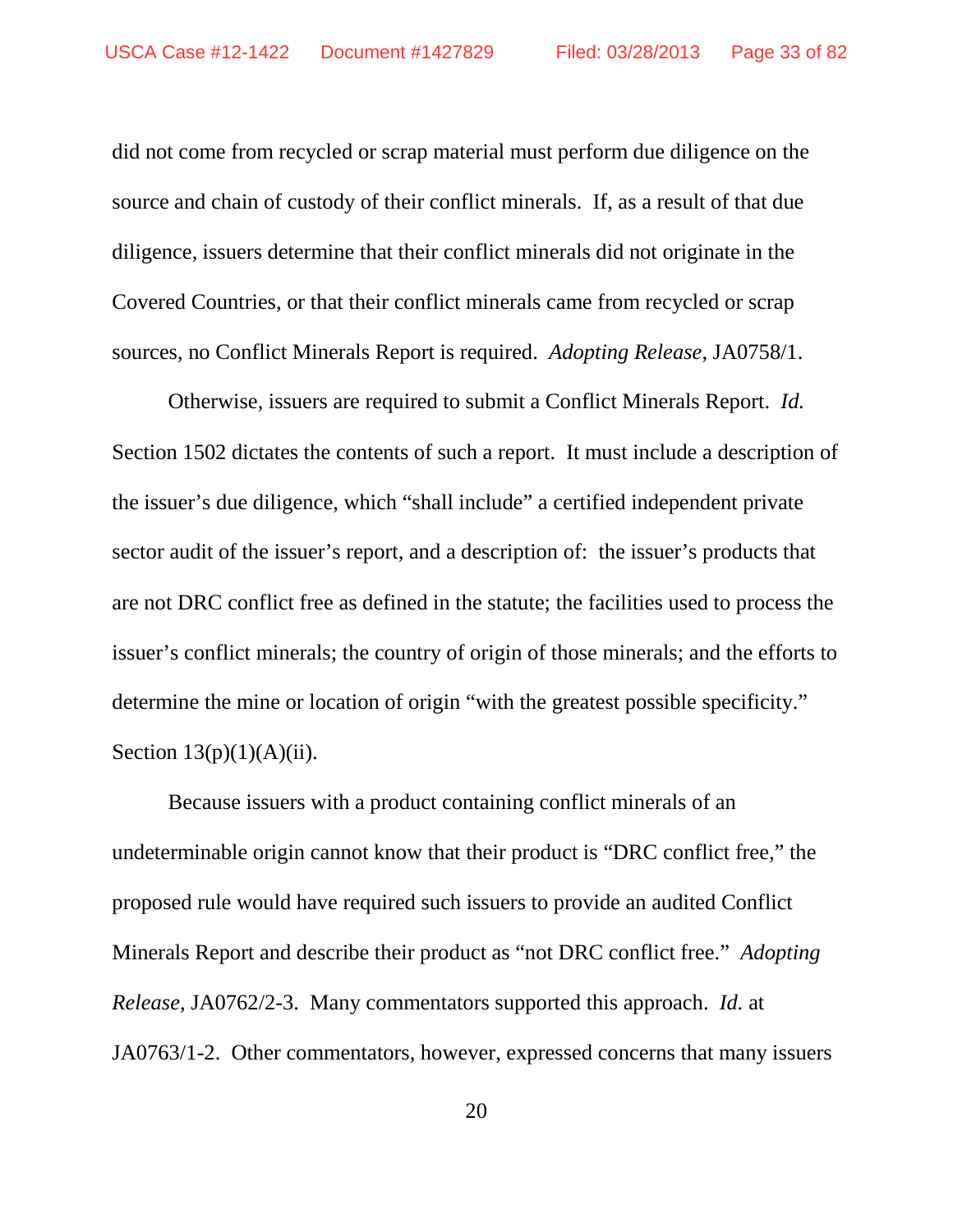would be unable to determine the origin of their conflict minerals in the near term (*id.* at JA0753-0754, 0766) and that this approach could lead to incorrect and misleading disclosures if issuers were unable to determine the origin of their conflict minerals. *Id.* at JA0766/3.

The Commission therefore modified the final rule to provide a temporary period during which issuers may describe their products as "DRC conflict undeterminable." *Id.* at JA0766/2. During this period, issuers that are unable to determine whether their conflict minerals originated in the Covered Countries, directly or indirectly financed or benefitted armed groups in the Covered Countries, or came from recycled or scrap sources must still file a Conflict Minerals Report. But they are permitted to describe their products as "DRC conflict undeterminable" and are not required to obtain an independent private sector audit of their report. This alternative is permitted for the first two reporting cycles (2013 and 2014) for all issuers, and the first four reporting cycles (2013 through 2016) for smaller reporting companies. *Id.* at JA0754-0755, 0766/3- 0767/1.

"Based on the comments," the Commission concluded that the two-year transition period available to all issuers would "allow viable tracking systems to be put in place in the Covered Countries and throughout supply chains and avoid a *de-*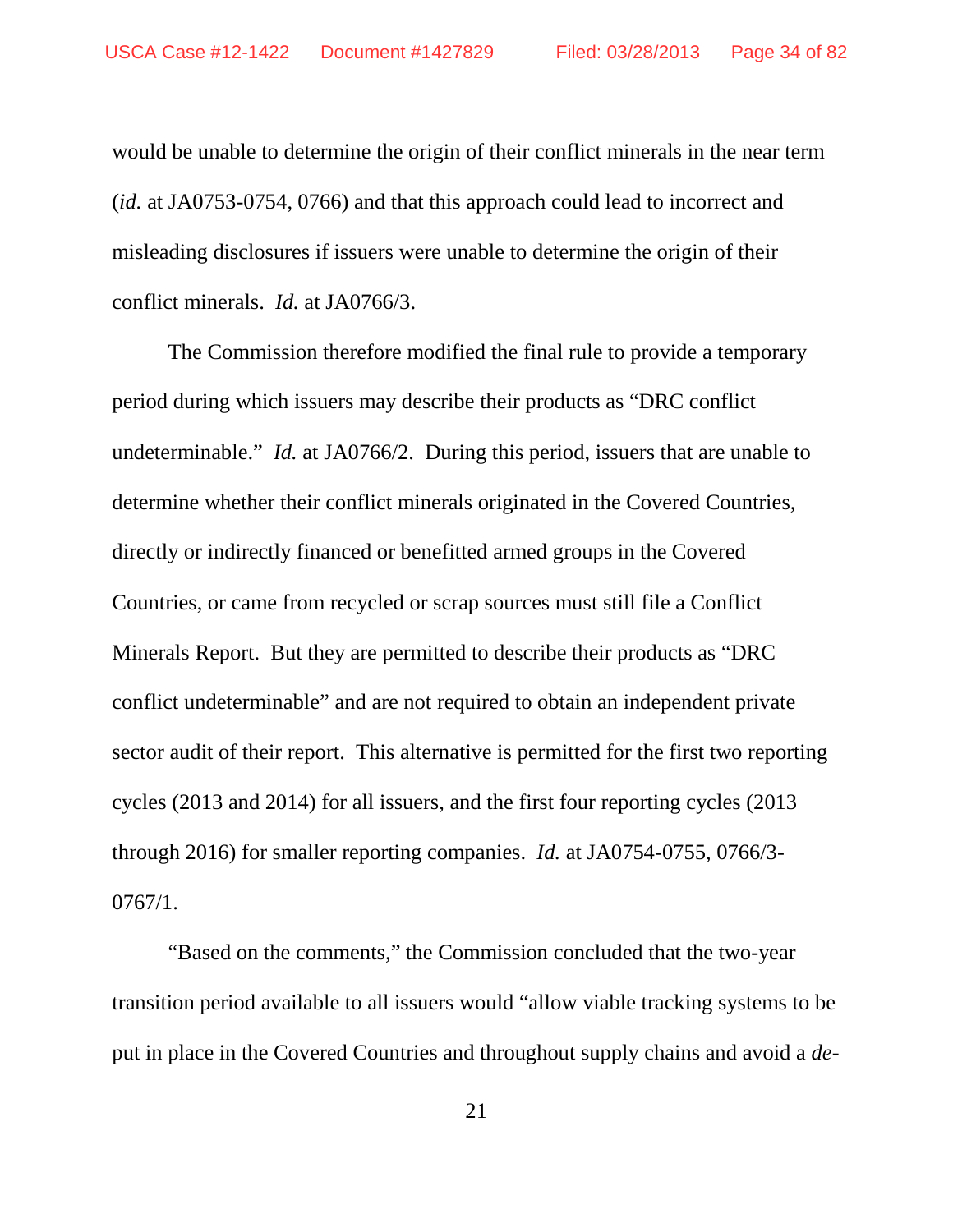*facto* embargo on conflict minerals from the Covered Countries." *Id.* at

JA0767/[3](#page-34-0). $3$  The Commission also reasoned that extending the transition period for smaller companies to four years is "appropriate because these issuers may lack the leverage to obtain detailed information regarding the source of a particular conflict mineral." *Id.* at JA0768/1.

And although issuers cannot describe their products as "DRC conflict undeterminable" after the expiration of this temporary period, the Commission also changed the language of the required disclosure. Under the final rule, after this

<span id="page-34-0"></span><sup>&</sup>lt;sup>3</sup> The Commission received conflicting comments regarding whether Section 1502 would result, or already had resulted, in a *de facto* embargo on conflict minerals from the Covered Countries, thereby exacerbating conditions in the DRC. *Adopting Release*, JA0723, 0780 & nn.719-20, 0795 n.821. Many, including Members of Congress, the UN Group of Experts for the DRC, and civil society and human rights groups operating in the region, supported Section 1502 and stated that it was yielding positive results on the ground. Boxer JA0675; Leahy JA0678; UN Group of Experts JA0592; North Kivu Civil Society Groups JA0483; Enough JA0688; ICAR JA0493; *see also* Matheson JA0602 (minerals "continue to be sourced in substantial volumes from the DRC" and private industry had made efforts "to increase supply from the region"); ICAR JA0493 ("major international companies [had] unveil[ed] plans to invest in and source from mines in areas of Congo covered by the law"); Global Witness JA0512. One commentator acknowledged that there had been an initial drop in mineral exports after the passage of Dodd-Frank, but attributed the downturn to actions "by the Congolese government and an overly restrictive interpretation of Dodd Frank by industry associations." ICAR JA0493. Of those that argued that a *de facto* embargo would result (*see* Br.17-18), many asserted that the problem could be ameliorated by providing a phase-in period and/or interpreting the statute to apply only to newly mined minerals (as the Commission did). CEI JA0488; IPC JA0333; Pact JA0514; Verizon JA0454.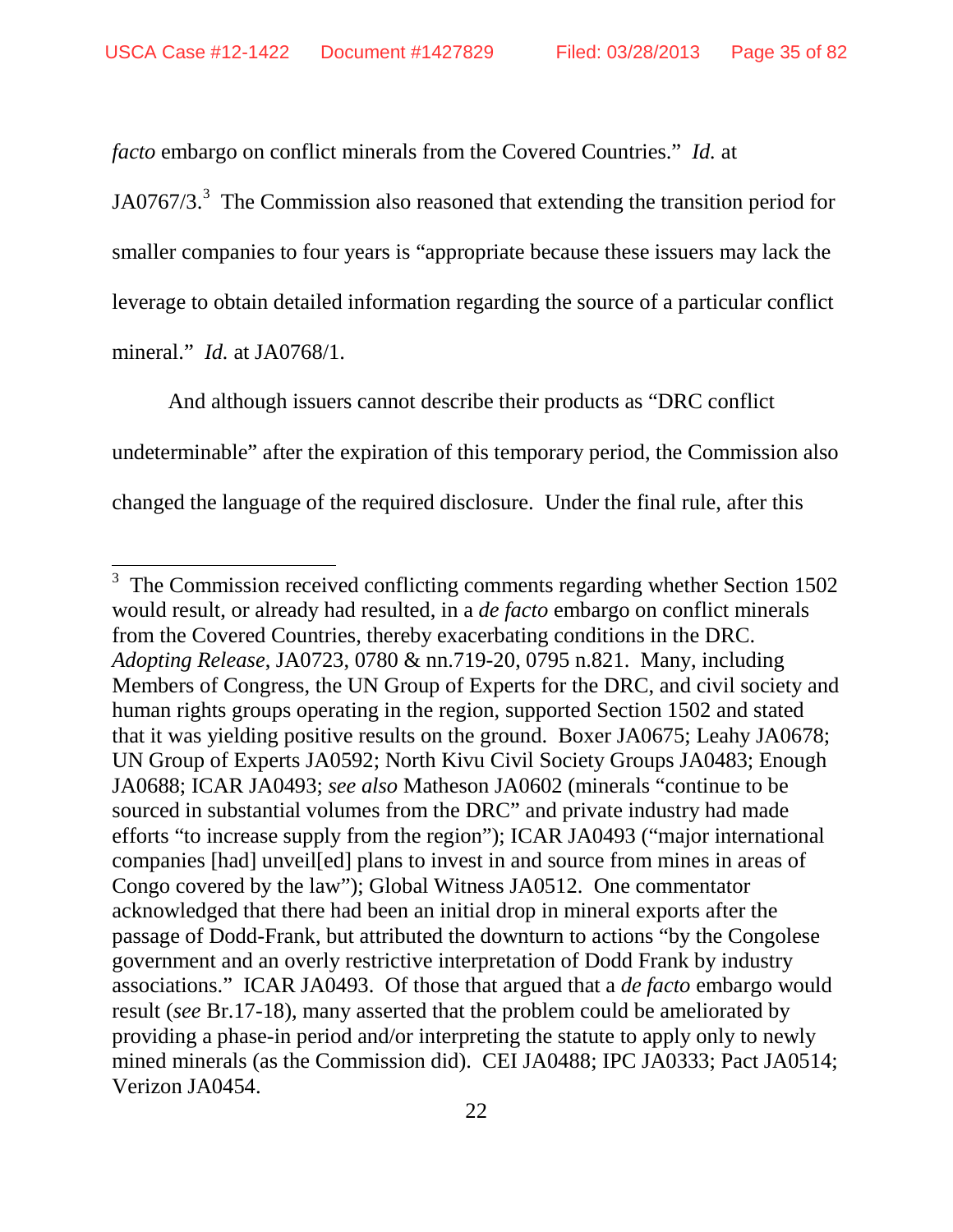period, issuers must identify in their Conflict Minerals Report their products that have "not been found to be 'DRC conflict free.'" *Id.* at JA0767/1. Issuers can also add disclosure or clarification. *Id.*; *see also* n.562.

Addressing comments, the Commission concluded that this approach comported with the First Amendment. Requiring issuers that cannot definitively determine the origin of their minerals to "state that their products have not been found to be 'DRC conflict free' compels an accurate disclosure in light of the statutory definition of 'DRC conflict free.'" *Id.* at JA0768/2. In addition, this revised language, the ability of issuers to add additional explanation, and the temporary "undeterminable" period "all represent accommodations to ensure that the rule is appropriately tailored to lessen the impact on First Amendment interests while still accomplishing Congress's objective." *Id.*

## **b. The Commission considered the costs and benefits of the rule as well as its effects on efficiency, competition, and capital formation.**

The Commission engaged in an in-depth economic analysis. *Adopting Release*, JA0789/2. In considering the rule's effect on efficiency, the Commission noted that the rule could improve informational efficiency by providing investors with material information regarding the risks of investing in an issuer or its supply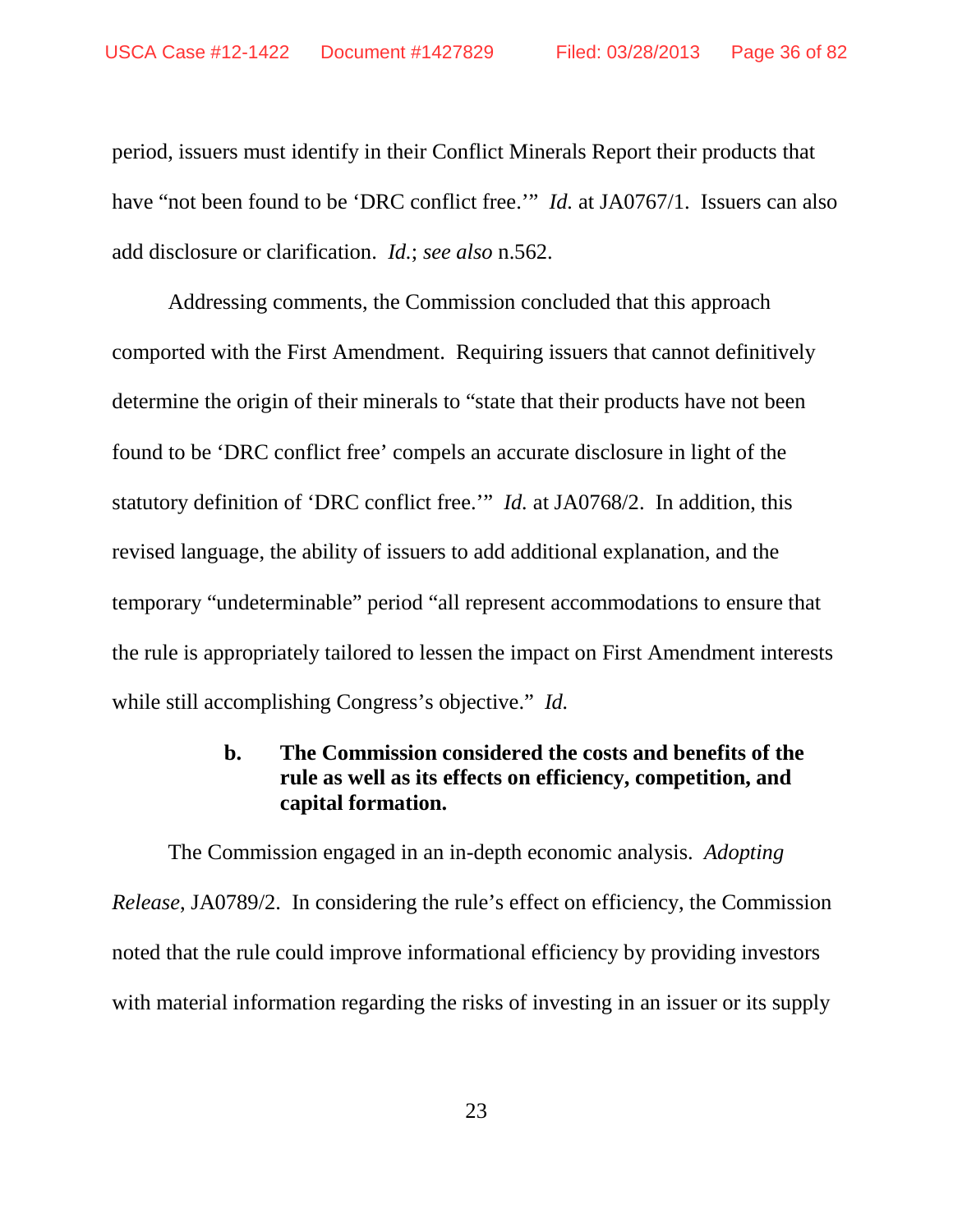chain, but could result in a loss of allocative efficiency because the cost of compliance will be borne by shareholders. *Id.* at JA0795/3.

The Commission also concluded that it did "not expect any effects of the rule on [] competition in the United States securities markets," but that there may be some competitive disadvantage to issuers subject to the rule in their respective industries. *Id*. at JA0795/2 & n.822. Given Section 1502's mandatory nature, however, the Commission determined that any potential burden on competition was necessary and appropriate in furtherance of the purposes of Section 13(p) of the Exchange Act. *Id.* at JA0795/3. The Commission concluded that there would be no effect on capital formation. *Id*. at JA0796/1.

The Commission also considered the economic effects of the rule by quantifying those effects where possible and otherwise providing a qualitative analysis. The Commission first recognized that Congress enacted Section 1502 to achieve the "compelling social benefit[]" of decreasing conflict and violence in the DRC. *Id.* at JA0795/1-2. While the Commission received a number of comments fiercely debating whether the disclosure regime would actually yield such a benefit (*see supra* note 3; *Adopting Release*, JA0780, 0795), it did not quantify these social benefits.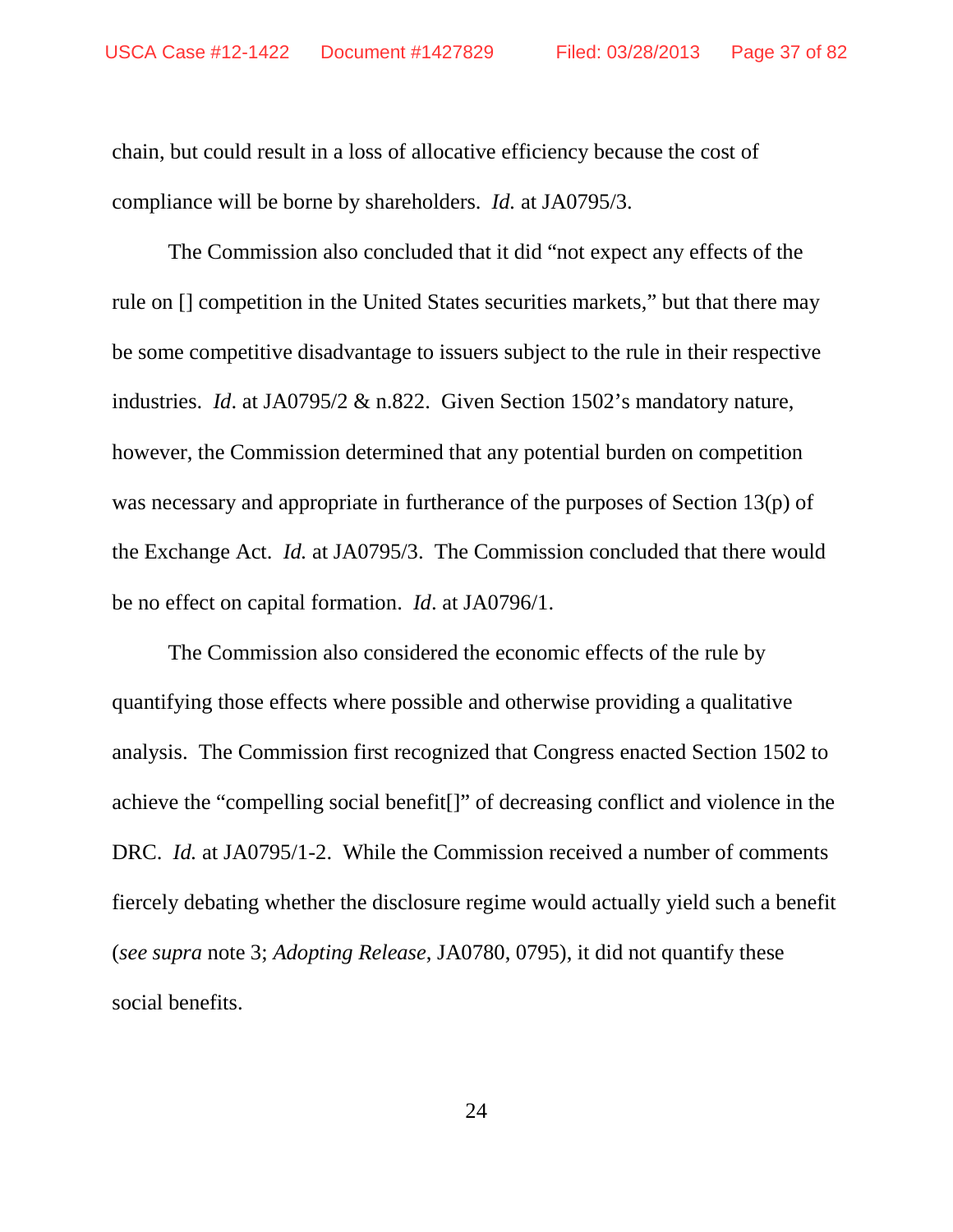As the Commission explained, the humanitarian benefits Congress envisioned "are derived directly from the statute." *Id.* at JA0781/2. The Commission therefore "designed a final rule to help achieve the intended humanitarian benefits in the way that Congress directed" despite the costs. *Id.* Moreover, the Commission was unable to quantify the social benefits from the rule both because it did not have the data to do so and because it was not able to assess how effective Section 1502 will be in achieving those benefits. *Id.*; *see also id.* at JA0780/2-3.

The Commission did provide a detailed quantitative analysis of the costs of the final rule. *Id.* at JA0795-0799. It estimated the aggregate initial cost of compliance for the 5,994 issuers estimated to be affected by the rule to be between approximately \$3 billion and \$4 billion, and the annual ongoing cost of compliance to be between \$207 million and \$609 million. *Id.* at JA0782, 0796/2.

While the Commission also attempted to quantify the impact of its discretionary choices where possible (*id.* at JA0790 n.801, 0793 n.811), it was unable to quantify the impact of many of those choices. The Commission explained that "reliable, empirical evidence regarding the effects [was] not readily available to the Commission, and commentators did not provide sufficient information" to allow it to do so. *Id*. at JA0787/3. The Commission nonetheless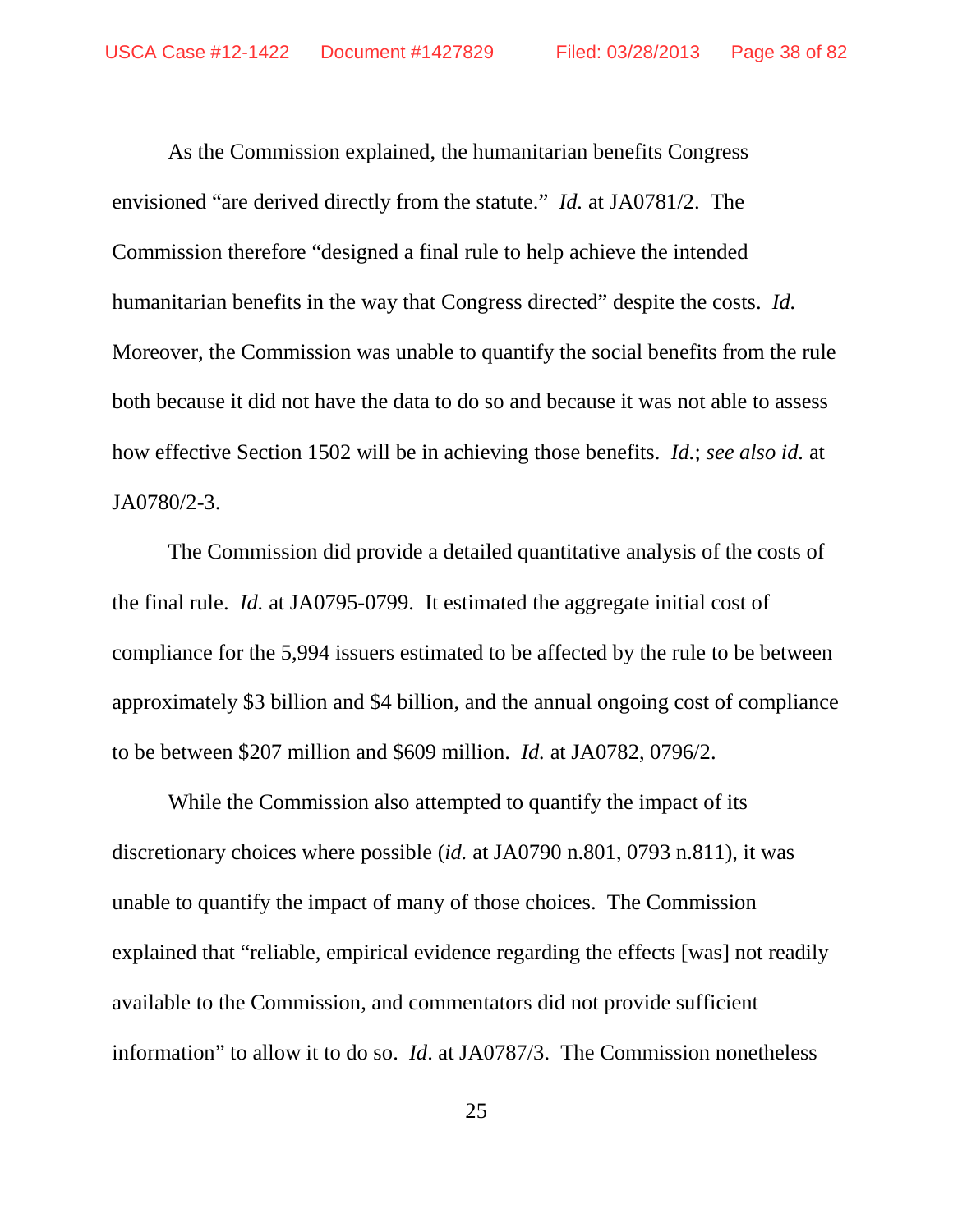provided an extensive qualitative assessment that considered the relative costs and benefits of its significant discretionary choices. *Id*. at JA0787-0795.

#### **STANDARD OF REVIEW**

This Court reviews an agency's interpretation of a statute that it implements under the two-step analysis of *Chevron, U.S.A., Inc. v. NRDC*, 467 U.S. 837 (1984). The Court first examines the statute de novo, and if the intent of Congress is clear, then the Court's task is at an end. *Id.* at 842-43. If, however, the statute is ambiguous, the Court must defer to the agency's interpretation unless it is "manifestly contrary to the statute." *Id.* at 844.

To survive arbitrary and capricious review under the APA, regulations must be "the product of reasoned decisionmaking." *Ass'n of Private Sector Colleges and Universities v. Duncan*, 681 F.3d 427, 441 (D.C. Cir. 2012). "In evaluating an agency's decisionmaking, [the Court's] review is 'fundamentally deferential.'" *Id.* (citation omitted).

This Court reviews constitutional challenges to a statute de novo. *American Bus. Ass'n v. Rogoff*, 649 F.3d 734, 737 (D.C. Cir. 2011).

#### **SUMMARY OF ARGUMENT**

Congress considered the potential effects of conflict minerals disclosure and determined that the regime it adopted would ameliorate the humanitarian crisis in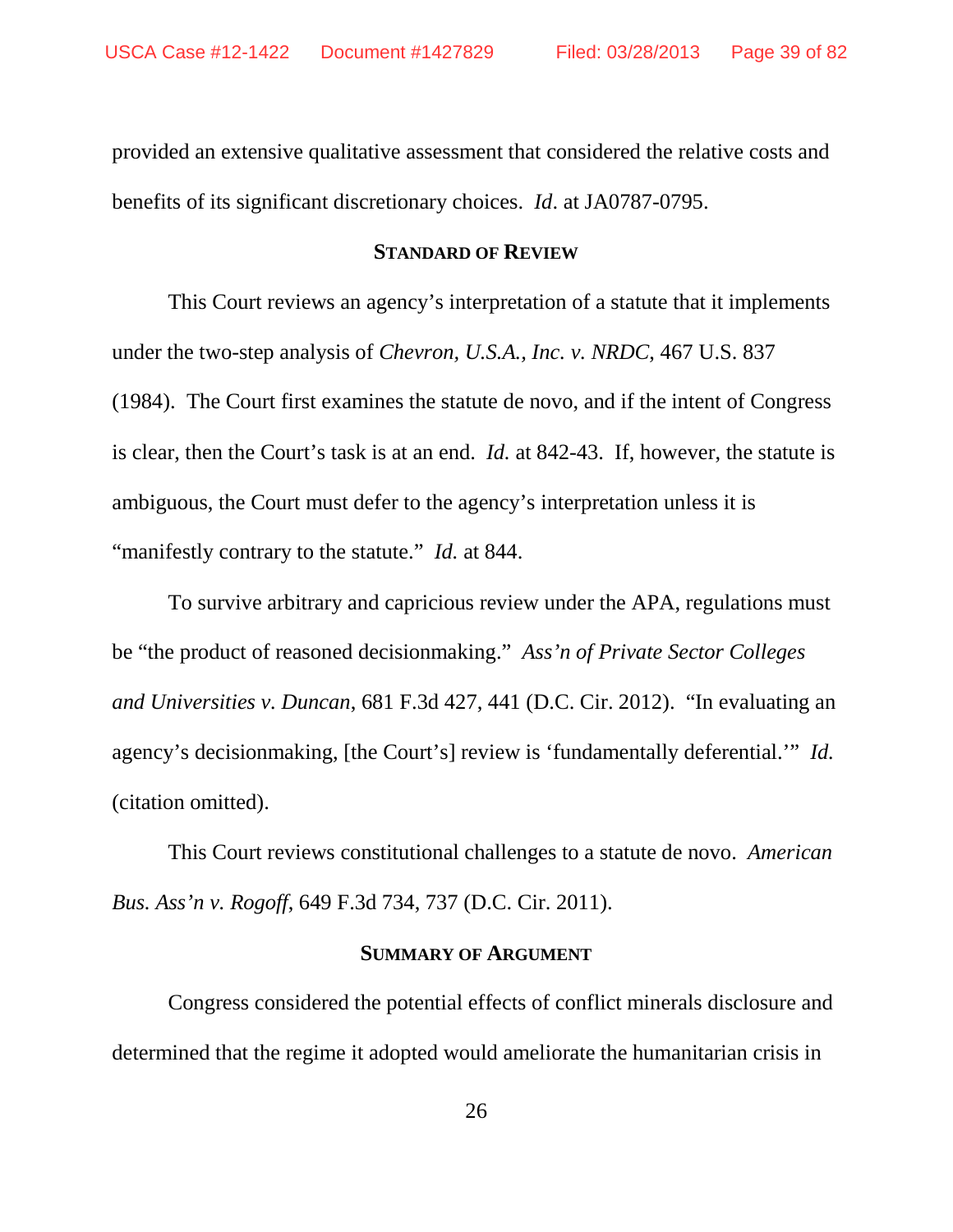the DRC. The Commission reasonably deferred to that determination and, in fulfilling Section 1502's mandate, designed Rule 13p-1 "to help achieve the intended humanitarian benefits in the way that Congress directed." *Adopting Release*, JA0781/2.

In doing so, the Commission fulfilled its obligation to determine as best it can the economic implications of the rule. It provided an extensive qualitative analysis of the costs and benefits of its discretionary choices. The Commission also provided a thorough quantitative analysis of the costs of the final rule, and petitioners are simply incorrect that this analysis underestimates those costs.

Neither the APA nor this Court's case law imposed an obligation to go further and quantify either the rule's benefits or the marginal effect of *all* of the Commission's choices under the circumstances presented here. Rather, in the context of a mandatory rule where quantitative data was largely unavailable, the decision to engage in a qualitative analysis in some instances was reasonable. And to the extent petitioners argue that the rule is simply too burdensome, they provide no reason why the cost of Congress's mandate, in and of itself, is reason to vacate.

Petitioners also challenge the Commission's interpretations of Section 1502, arguing both that they impose undue costs and that they were unreasonable. But petitioners' disagreement with Congress's determination that the mandated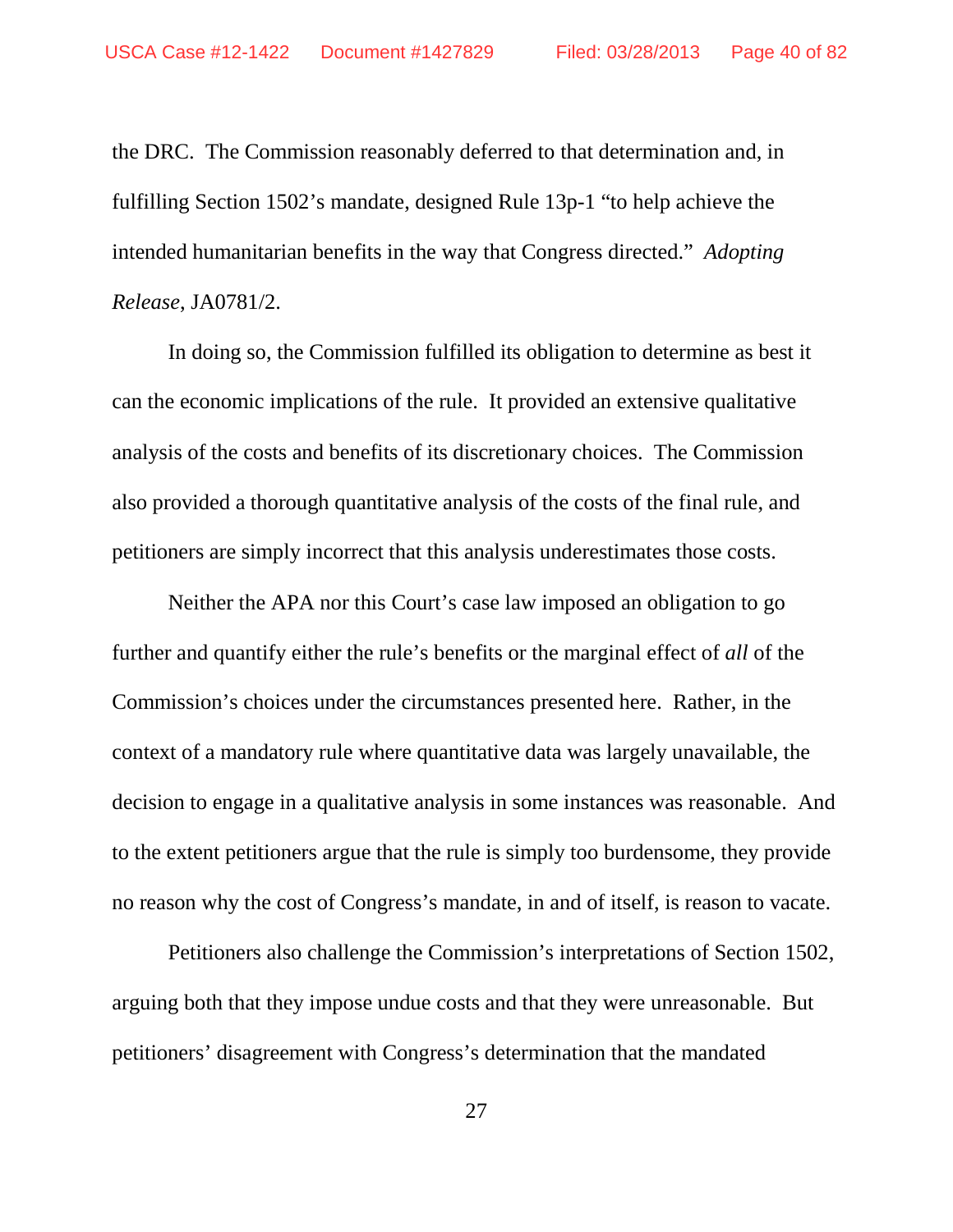disclosure scheme would yield benefits in the DRC does not provide a permissible basis for the Commission to undermine that scheme by adopting petitioners' preferred interpretations of the statute.

The Commission concluded that creating a *de minimis* exception would thwart, rather than advance, the purposes of the statute both because the text of the statute indicates such an exception was not intended and because small individual uses of conflict minerals can have large effects. This was consistent with the views of the State Department and many other commentators. Similarly, the Commission reasonably included issuers that contract to have products manufactured because Congress included products "contracted to be manufactured" in the reporting requirement in order to prevent manufacturers from evading that requirement.

The Commission also acted rationally in adopting the reasonable country of origin inquiry. Without a requirement to conduct due diligence if issuers encounter red flags in their reasonable country of origin inquiry, issuers would have an incentive to avoid learning the source of their minerals—thus undermining one of the fundamental requirements of Section 1502.

And the Commission reasonably provided a longer transition period for smaller issuers than for larger issuers because larger issuers will have greater leverage over their suppliers. Because some smaller suppliers in larger issuers'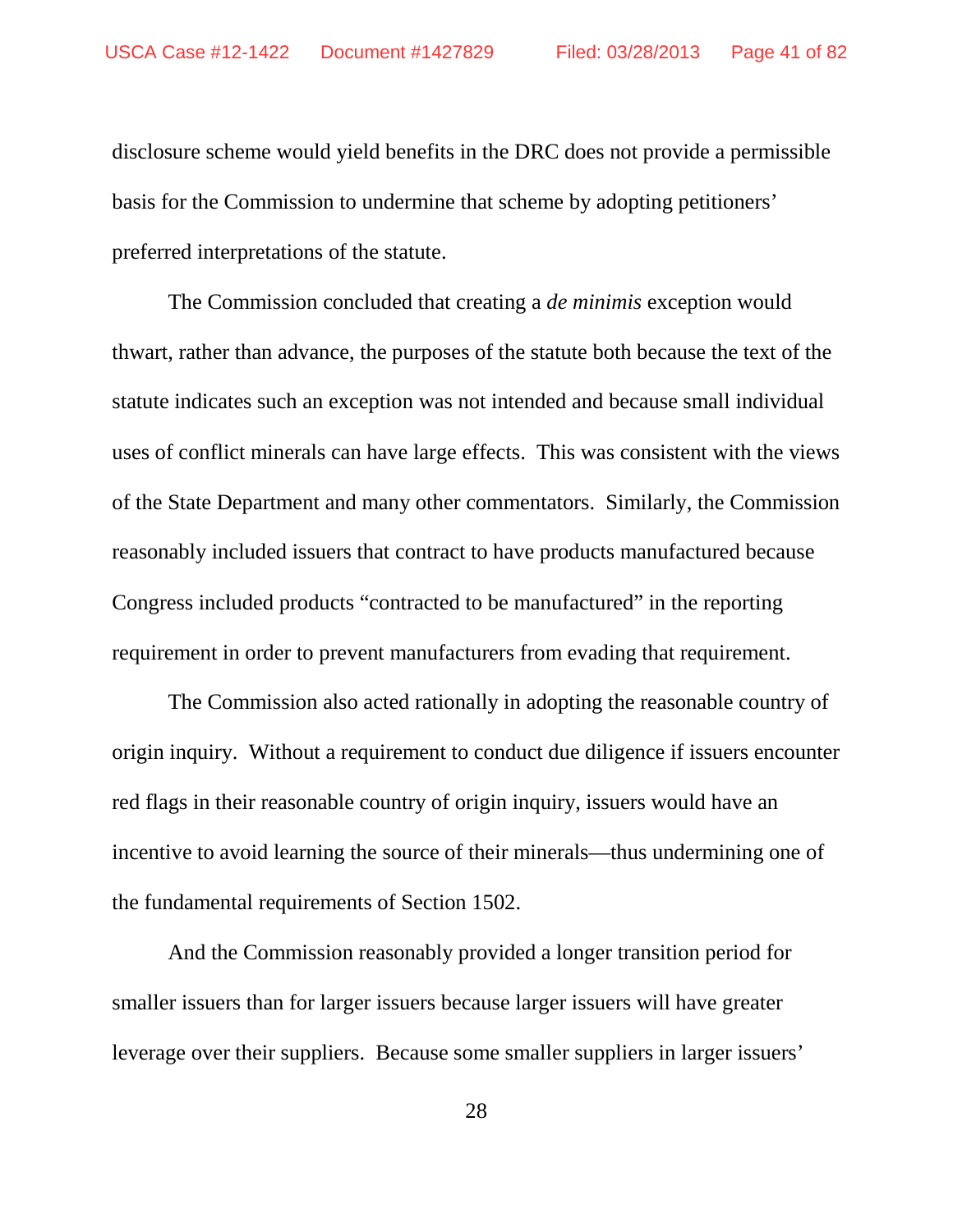supply chains may not even be issuers covered by the rule, and those that are will still be required to trace their minerals, there is no reason this accommodation for smaller issuers should preclude larger issuers from complying after two years.

Finally, Section 1502 does not violate the First Amendment. Like innumerable regulatory programs that require the disclosure of information about products, as implemented by Rule 13p-1 the statute compels disclosure of only factual information that does not burden protected speech.

#### **ARGUMENT**

# **I. The Commission Appropriately Considered the Economic Effects of the Rule.**

The Exchange Act required the Commission to consider whether Rule 13p-1 "will promote efficiency, competition, and capital formation." Exchange Act Section 3(f), 15 U.S.C. 78c(f). As this Court has stated, this obligates the Commission to "determine as best it can the economic implications of the rule." *Chamber of Commerce v. SEC*, 412 F.3d 133, 143 (D.C. Cir. 2005). The Exchange Act also required the Commission to consider whether the rule "would impose a burden on competition not necessary or appropriate in furtherance of the purposes of" that Act. Exchange Act Section 23(a)(2), 15 U.S.C. 78w(a)(2).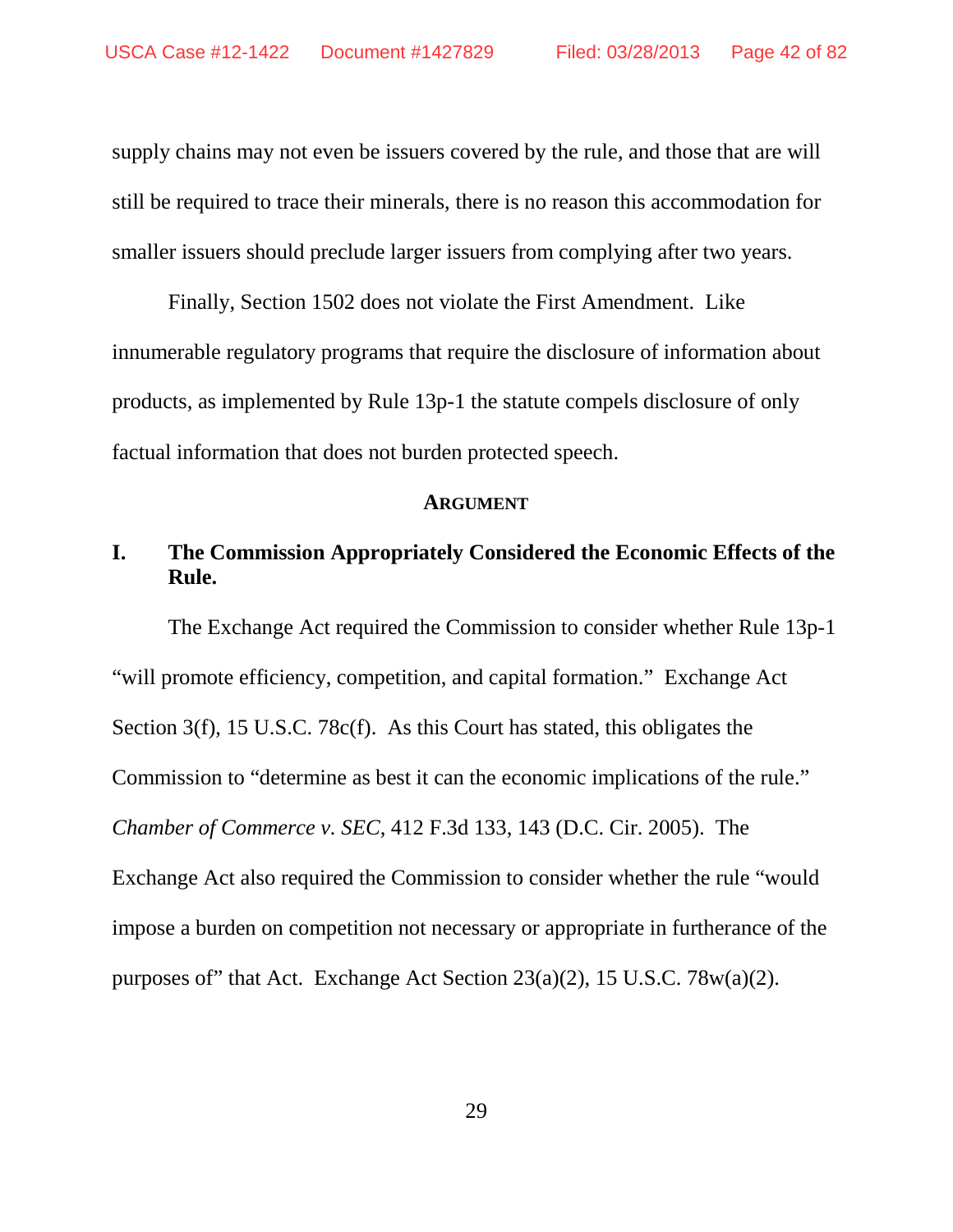In fulfilling these obligations, the Commission was not required, as petitioners and amici contend (Br.27-30; Academics Br.17-21; Industry Br.8), to second-guess the wisdom of Congress's determination that conflict minerals disclosure will yield social benefits in the form of decreasing conflict and violence in the DRC. Nor, as is clear from the statute, did Congress intend that the Commission do so. Thus, the Commission's economic analysis reasonably considered the degree to which its rule furthered that disclosure regime and the benefits of its rule to issuers and users of the information. *Adopting Release*, JA0781, 0787.

Properly framed in this manner, the Commission's economic analysis complied with the APA's requirements: The Commission "examine[d] the relevant data and articulate[d] a satisfactory explanation for its action including a 'rational connection between the facts found and the choice made.'" *Motor Vehicle Mfrs. Ass'n v. State Farm Mutual Auto. Insur. Co.*, 463 U.S. 29, 43 (1983) (citation omitted); *see also Business Roundtable v. SEC*, 647 F.3d 1144, 1148 (D.C. Cir. 2011); *Safari Club Int'l v. Salazar*, No.11-5219, slip op. at 3 (D.C. Cir. Mar. 1, 2013). The release provides a thorough qualitative analysis of both the costs and benefits of the Commission's discretionary decisions as well as an extensive quantitative analysis of the final rule.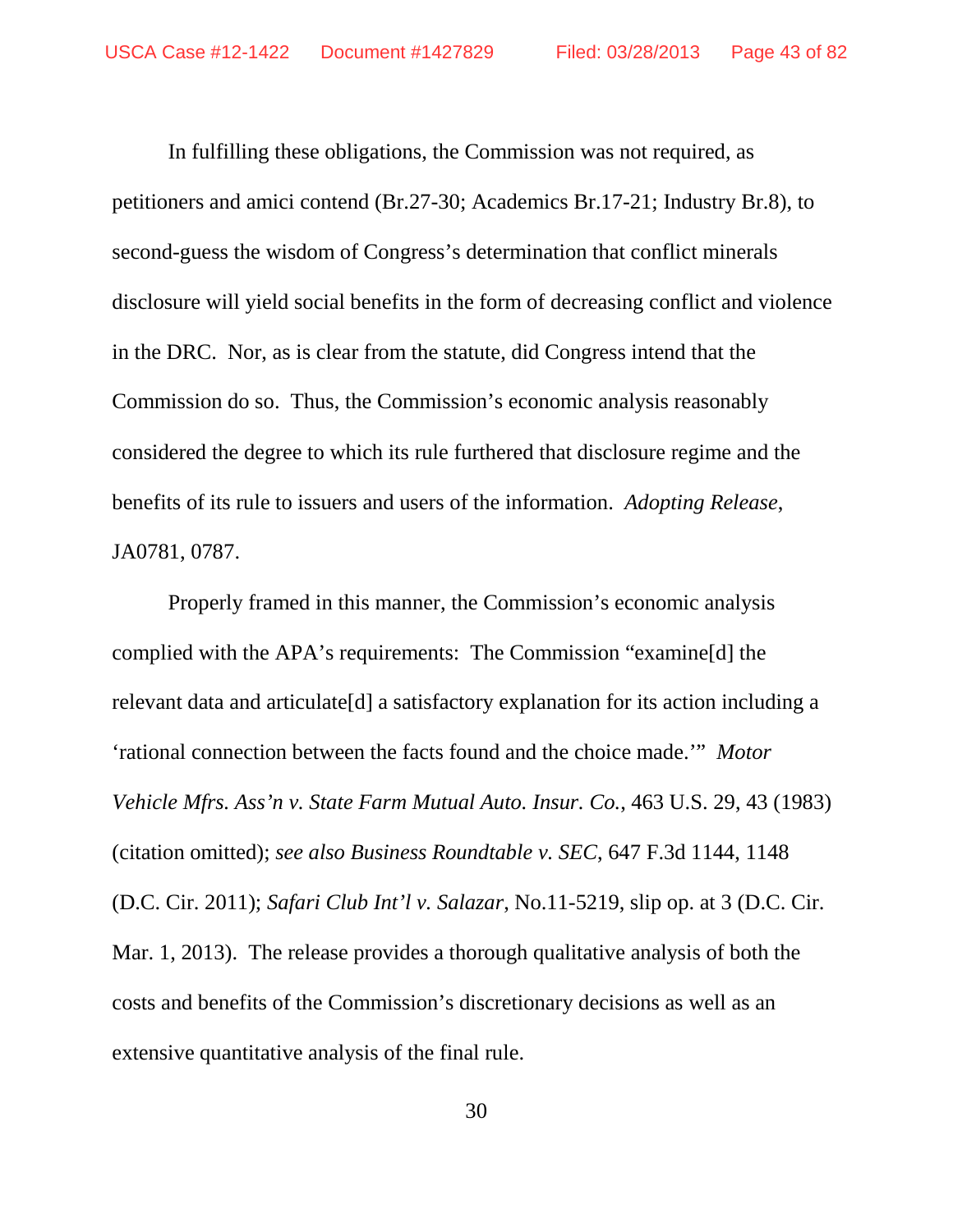# **A. The Commission reasonably accepted Congress's determination that the disclosure requirements would achieve the desired social benefits.**

In enacting Section 1502, Congress considered the potential effects of conflict minerals disclosure and determined that the disclosure regime it adopted would ameliorate, rather than exacerbate, the humanitarian crisis in the DRC. *See* Section 1502(a); 155 Cong. Rec. S4697 (daily ed. Apr. 23, 2009) (statement of Sen. Feingold). Having been directed by Congress to implement a specific regulatory approach, the Commission was not, as petitioners suggest, obligated to revisit Congress's judgment about the wisdom of that approach. In assessing the rule's benefits, it was thus both appropriate and sufficient for the Commission to focus—as it did (*Adopting Release*, JA0781/2)—on determining the extent to which Rule 13p-1 "contribut [es] toward speeding achievement of [the] congressional mandate." *Charter Commc'ns, Inc. v. FCC*, 460 F.3d 31, 42 (D.C. Cir. 2006) (discussing *Consumer Elec. Ass'n v. FCC*, 347 F.3d 291, 303 (D.C. Cir. 2003)).

Petitioners and amici argue (Br.28; Academics Br.18-19) that Congress's delegation of rulemaking authority to the Commission, which has an obligation to analyze the economic impact of its rules, shows that the Commission was required to re-assess Congress's determination. The plain language of the statute, however,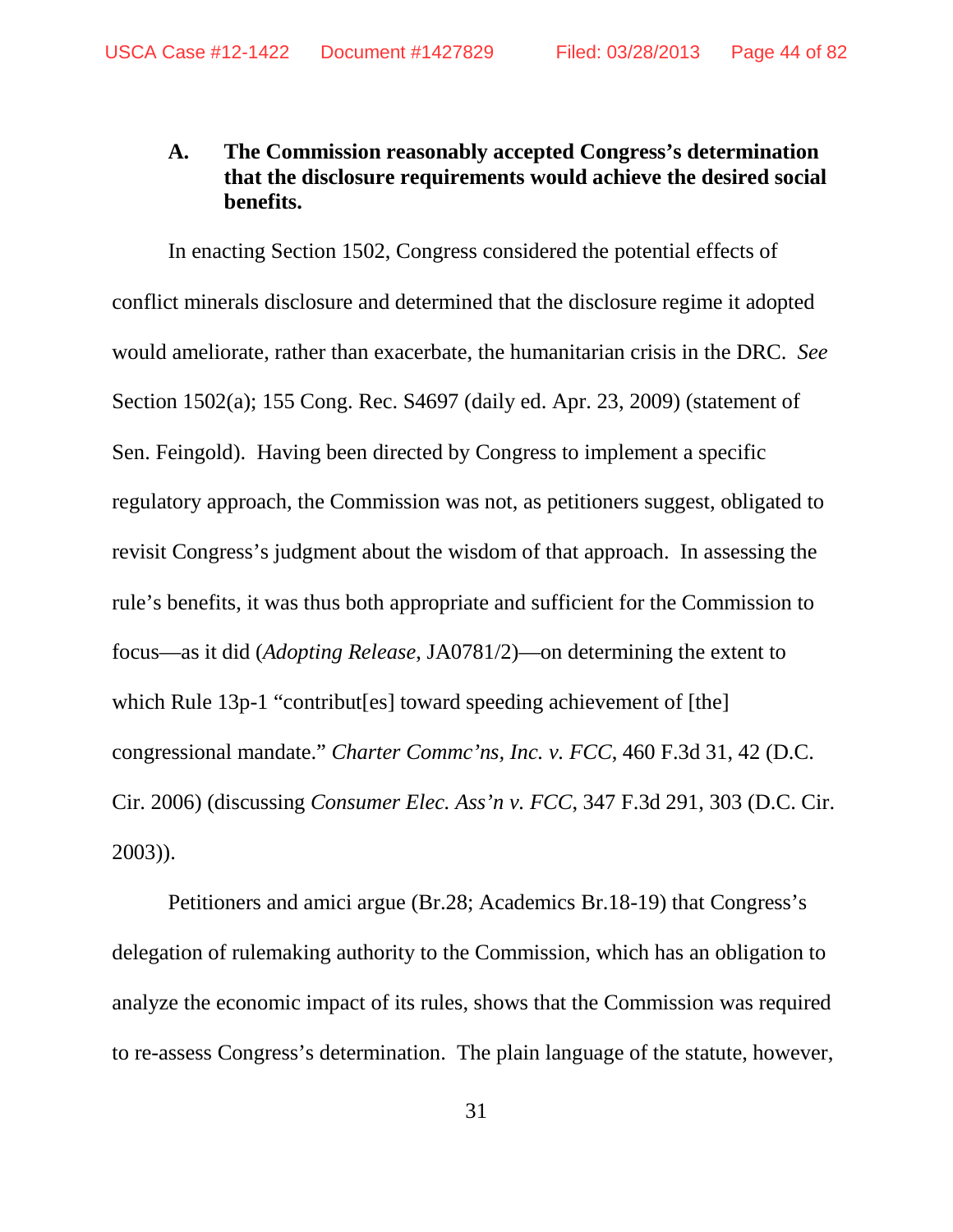anticipates that *other* agencies and branches of government will assess the efficacy of Section 13(p) and Rule 13p-1 in decreasing violence in the DRC. The Comptroller General, *not the Commission*, is required to report to *Congress* on "the effectiveness of section  $13(p)$ ... in promoting peace and security in the [DRC] and adjoining countries." Section  $1502(d)(2)(A)$ . Moreover, the State Department has discretion to designate additional minerals as "conflict minerals" and charges that department with developing a strategy "to address the linkages between human rights abuses ... and commercial products." Section  $1502(c)(1)(A)$ . Finally, it is the President, not the Commission, who has the authority to revise or temporarily waive the reporting requirements (Section  $13(p)(3)$ ) and ultimately to determine that the disclosures are no longer needed (Section 13(p)([4](#page-44-0))).<sup>4</sup>

Petitioners' and amici's focus on predictions that implementation of Section 1502 would exacerbate the situation in the region (Br.16-18, 28-30; Academics Br.20-21) is therefore misplaced. Although the comments in the record were decidedly mixed in their predictions of the effects of a disclosure regime on the ground (*see supra* note 3),Congress chose a side in this debate by enacting Section 1502. Indeed, as the comment letters they cite make clear (Br.17-18), petitioners'

<span id="page-44-0"></span> <sup>4</sup> For the same reasons, the argument made by amici that an assessment of benefits was essential as "an important check on the SEC's ability … to perpetuate its own powers" (Academics Br.19) fails.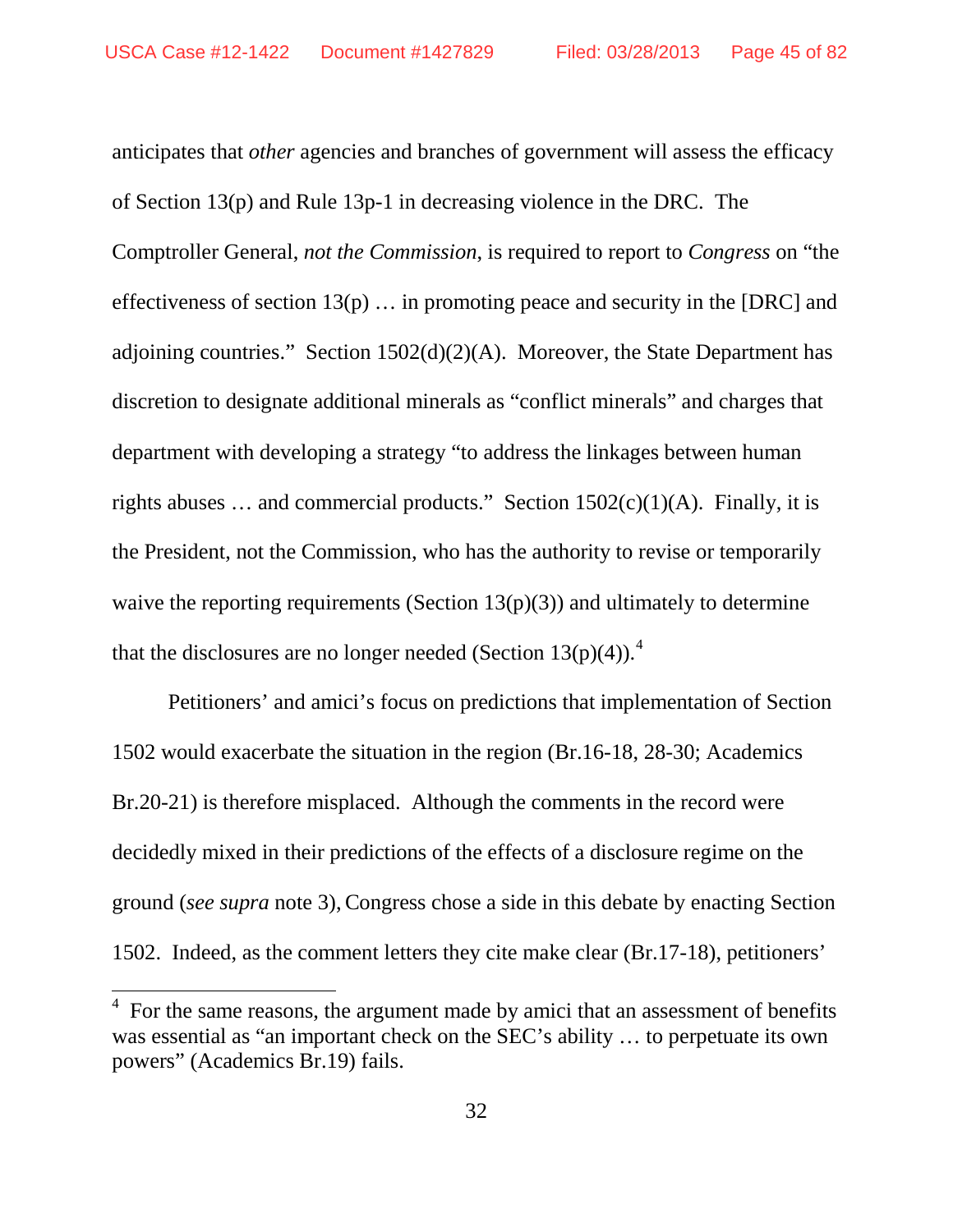stated concerns about a *de facto* embargo stem from the statute itself, and not any details of the Commission's rule.<sup>[5](#page-45-0)</sup> The Commission thus reasonably determined not to second-guess Congress's judgment, but rather to design a rule "to help achieve the intended humanitarian benefits in the way that Congress directed." *Adopting Release*, JA0781/2.[6](#page-45-1)

Petitioners and amici also criticize (Br.27-28; Industry Br.8) the Commission's statement that "we are unable to readily quantify [Section 1502's social benefits] with any precision, both because we do not have the data to quantify the benefits and because we are not able to assess how effective Section 1502 will be in achieving those benefits." *Adopting Release*, JA0780/3, 0795/2. Especially in the context of a mandatory rule in which Congress has made a determination of benefits, however, the difficulty of independently quantifying those benefits is certainly relevant in assessing the reasonableness of the scope of an agency's economic analysis. And here, given Congress's determination and the

<span id="page-45-0"></span><sup>&</sup>lt;sup>5</sup> The final rule's incorporation of a transition period and exemption for minerals already outside the supply chain, discussed *supra* note 3, belies amici's argument (Academics Br.21) that the Commission "ignore[d]" these comments.

<span id="page-45-1"></span> $6$  That Congress itself has determined that a specific regulatory approach disclosure—will yield the social benefits it desires, also distinguishes this case from the dicta in *Public Citizen v. Fed. Motor Carrier Safety Admin.*, 374 F.3d 1209 (D.C. Cir. 2004), on which petitioners and amici rely (Br.28, 30, 34, 42; Academics Br.18; Industry Br.8).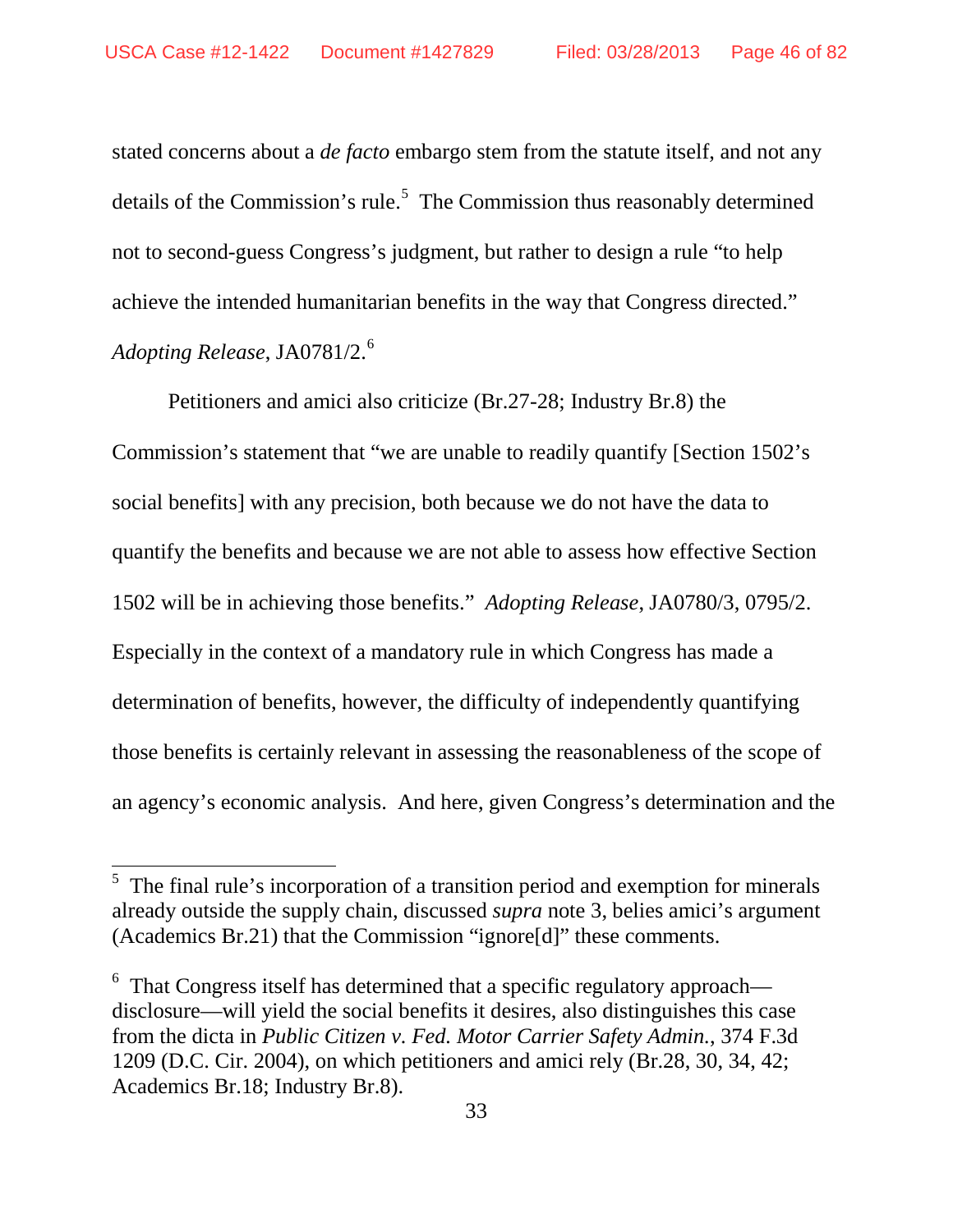dearth of quantitative evidence in the record, the Commission's decision not to quantify the benefits was reasonable.

And contrary to petitioners' contention (Br.29-30), even if the Commission had independently assessed the benefits of Congress's disclosure regime and found them lacking, it could not, on that basis, have created exceptions to the statutory requirements that would undermine the statutory scheme. *See Public Citizen v. FTC*, 869 F.2d 1541, 1556 (D.C. Cir. 1989) (agency cannot create exemptions to statutory requirements based upon the agency's perceptions of costs and benefits).

## **B. The Commission did not err by engaging in a largely qualitative assessment of the marginal costs and benefits of its discretionary choices.**

Petitioners argue that the Commission "apparently believed that Section 1502 excuses it from conducting an adequate cost-benefit analysis" (Br.32) and criticize the Commission for failing to quantify the incremental costs of its discretionary choices (Br.33-34; *see also* Industry Br.4). But they ignore the Commission's extensive qualitative analysis of its discretionary choices in comparison to suggested alternatives. *Adopting Release*, JA0787-0795. No more was required.

The APA does not require the Commission to quantify the marginal costs and benefits of *every* choice made during a rulemaking. *Stilwell v. Office of Thrift*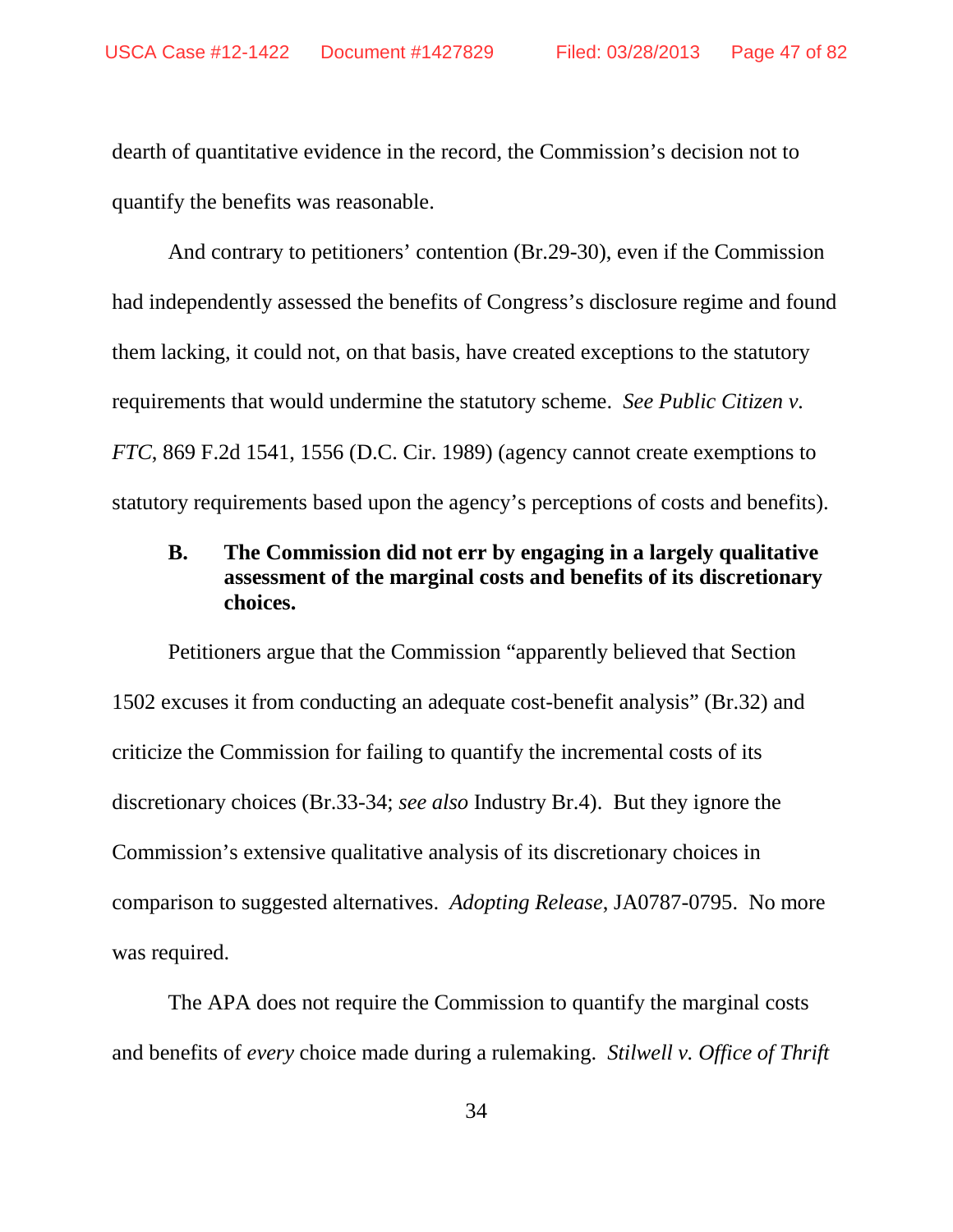*Supervision*, 569 F.3d 514, 519 (D.C. Cir. 2009) (APA does not impose a "general obligation on agencies to produce empirical evidence. Rather, an agency has to justify its rule with a reasoned explanation."). Nor does this Court's case law interpreting the Commission's obligation to assess the effect of its rules on efficiency, competition, and capital formation impose an obligation to separately quantify the impact of *all* of its choices. Rather, those cases fault the Commission for failing to quantify the impact of the rule it adopted. *Business Roundtable*, 647 F.3d at 1150; *see also American Equity Inv. Life Ins. Co. v. SEC*, 613 F.3d 166, 178 (D.C. Cir. 2010); *Chamber*, 412 F.3d at 143-44.

Here, as discussed below, the Commission quantified the costs of the final rule. And the Commission quantified the marginal benefits of its discretionary choices "to issuers and users of the conflict minerals information" where practicable. *See*, *e.g.*, *Adopting Release*, JA0790 n.801 (cost savings per issuer from transition period); 0793 n.811 (number of issuers affected by change in timing of disclosure). But it reasonably determined that quantification of the marginal benefits and costs of every single choice was neither practicable nor necessary, and therefore a qualitative analysis was appropriate. *Id.* at JA0787/3.

Many of the benefits, such as increased flexibility for issuers and more reliable disclosure, were intangible and therefore not readily susceptible to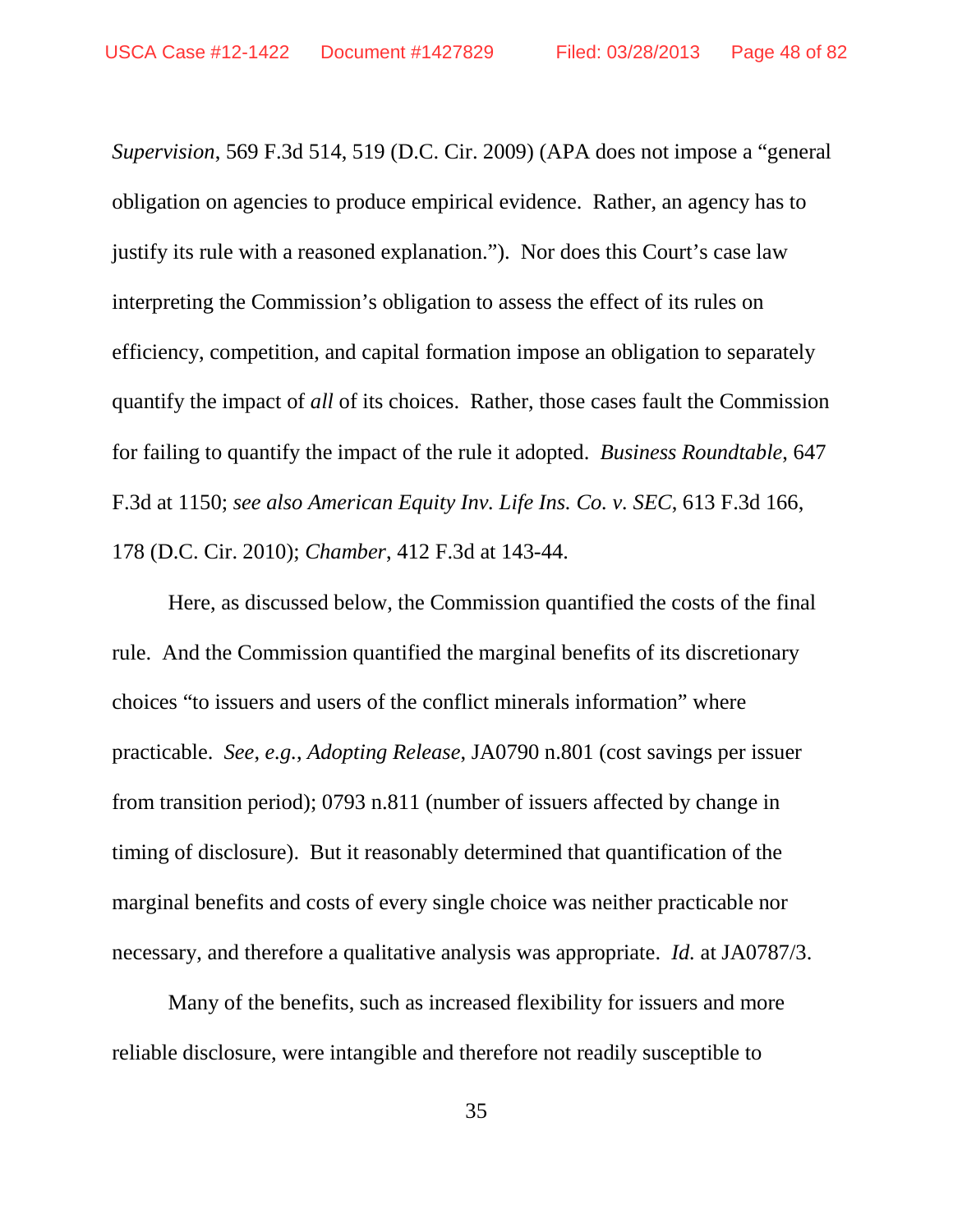quantification. *See*, *e.g.*, *id.* at JA0788 (reasonable country of origin inquiry will provide issuers increased flexibility and facilitate compliance); 0790 (transition period will improve due diligence); 0791/1-2 (requirement to use recognized due diligence framework makes reports easier to compare and improves their credibility); 0793/2-3 (method and timing of disclosure simplifies and standardizes it). Other benefits could not be quantified because the Commission did not have access to the necessary data. *See*, *e.g.*, *id.* at JA0792 n.805 (no empirical evidence regarding the scope of the use of recycled or scrap minerals).

Similarly, the Commission reasonably explained that it was unable to quantify the costs of its discretionary decisions because, despite the Commission's requests for specific data in the proposing release (75 FR 80,948, 80,964-80,970) and the extensive comment process, commentators failed to provide the necessary information. *Adopting Release*, JA0787/3; *cf. Duncan*, 681 F.3d at 448 (rejecting challenge to a rule where the petitioner pointed to no study or empirical data that the agency ignored); *Vonage Holdings Corp. v. FCC*, 489 F.3d 1232, 1244 (D.C. Cir. 2007).

To the extent petitioners and amici argue that the Commission was nonetheless required to do its own studies to derive quantitative estimates of each of its discretionary decisions, that is not what the law requires. *See Chamber*, 412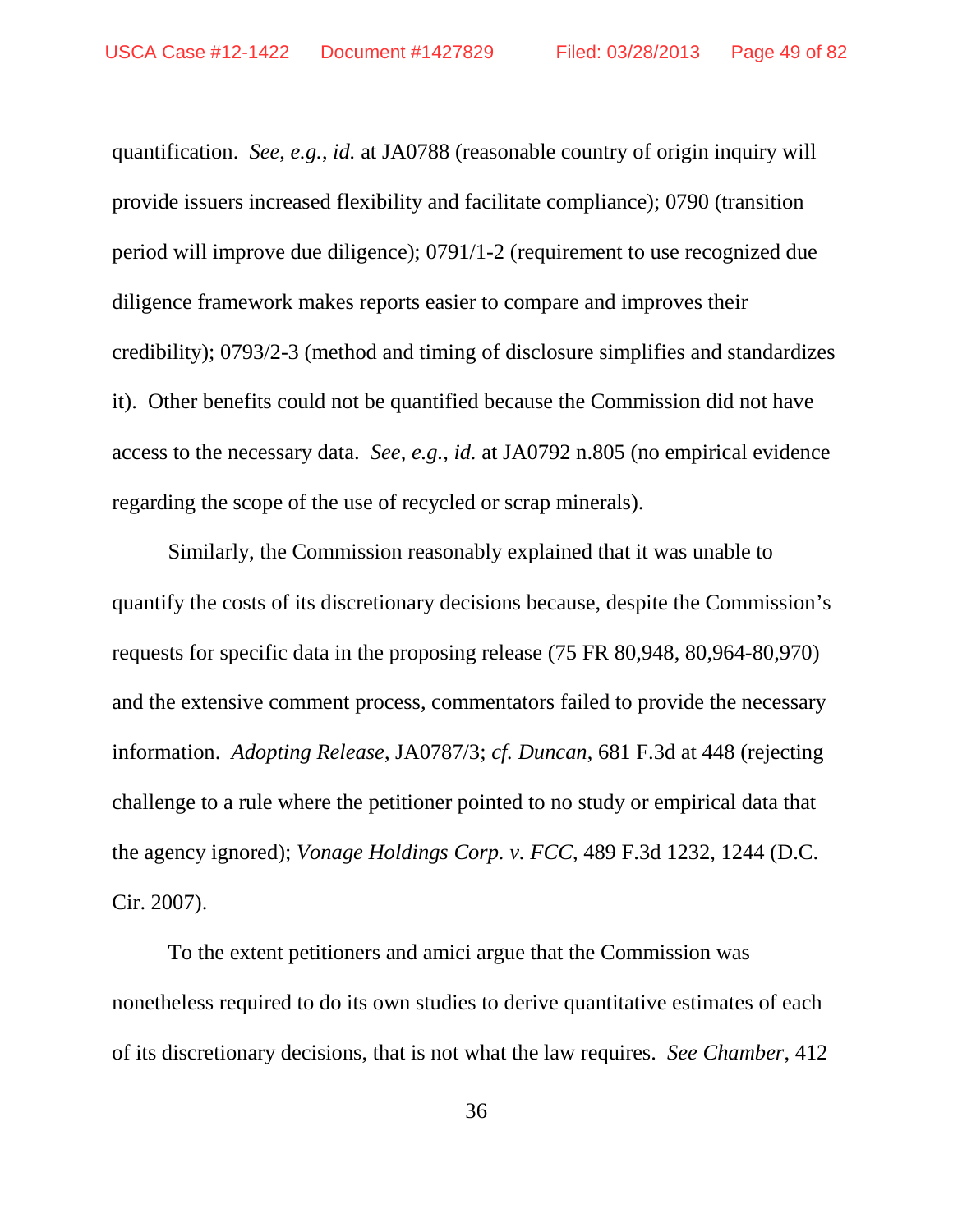F.3d at 142. As the Commission explained, it would have been "unable" to quantify the decisions "with any precision" because the requisite empirical evidence was not readily available. *Adopting Release*, JA0787/3.

As petitioners themselves recognize, manufacturers and suppliers often consider their materials and supply chains proprietary information. Br.9, 10. Thus, there is little public data indicating the number of issuers who, for example, are likely to encounter red flags in their reasonable country of origin inquiry. It would therefore have been impracticable for the Commission to have "attach[ed] … numbers" (Br.33) to these choices, and it was reasonable for the Commission to rely on a qualitative analysis. *See Chamber*, 412 F.3d at 142. As the Supreme Court has admonished, "[i]t is one thing to set aside agency action under the [APA] because of failure to adduce empirical data that can readily be obtained. It is something else to insist upon obtaining the unobtainable." *FCC v. Fox Television Stations, Inc.*, 556 U.S. 502, 519 (2009) (internal citation omitted); *see also Cablevision Sys. Corp. v.* FCC, 597 F.3d 1306, 1314 (D.C. Cir. 2010); *ConocoPhillips Co. v. EPA*, 612 F.3d 822, 841 (5th Cir. 2010).

Petitioners contend that, without engaging in a quantitative analysis, the Commission could not determine that any burdens the rule imposed on competition were "necessary or appropriate" in furtherance of the purposes of the Exchange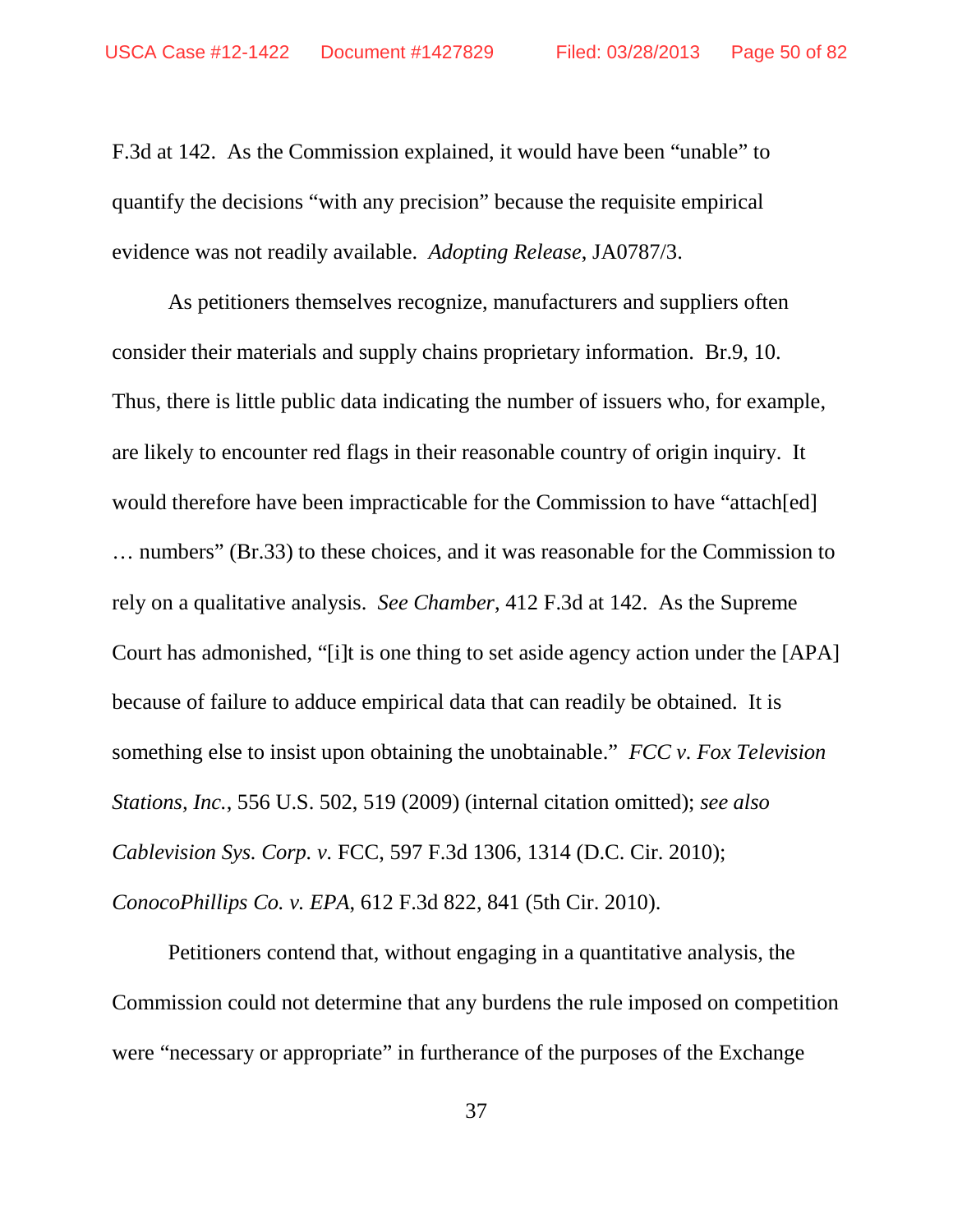Act. Br.33-34 (citing Section 23(a)(2)). They ignore, however, that the Commission "tried to reduce the burden of compliance" where possible "while remaining faithful to the language and intent of" Section 1502. *Adopting Release*, JA0724/2. Thus, most of its discretionary decisions reduced the burdens of the rule. And in the one area where the Commission did not go as far as petitioners would like—the reasonable country of origin inquiry (Br.32-33)—the Commission determined the petitioners' approach was inconsistent with the intent of new Section 13(p) of the Exchange Act (*Adopting Release*, JA0789/1), which mandates the rule. In the context of such a mandate where quantitative data is neither readily available nor provided by commentators, the decision to engage in a qualitative analysis was reasonable. *Cf. Consumer Elec. Ass'n*, 347 F.3d at 303 (range of costs estimated "sufficient for the task at hand"); *see also State of Cal. v. Watt*, 712 F.2d 584, 605 & n.105 (D.C. Cir. 1983) (cost-benefit analysis sufficient where agency used it "only for generalized conclusions" such as assessing "order of magnitude approximation" and not "for making narrow distinctions" between potential regulatory alternatives).

Amici similarly argue that the Commission should have "analyzed the market for conflict minerals mined by armed groups in the Congo" (Industry Br.7) to assess the incremental impact on the ground in the DRC of interpretive decisions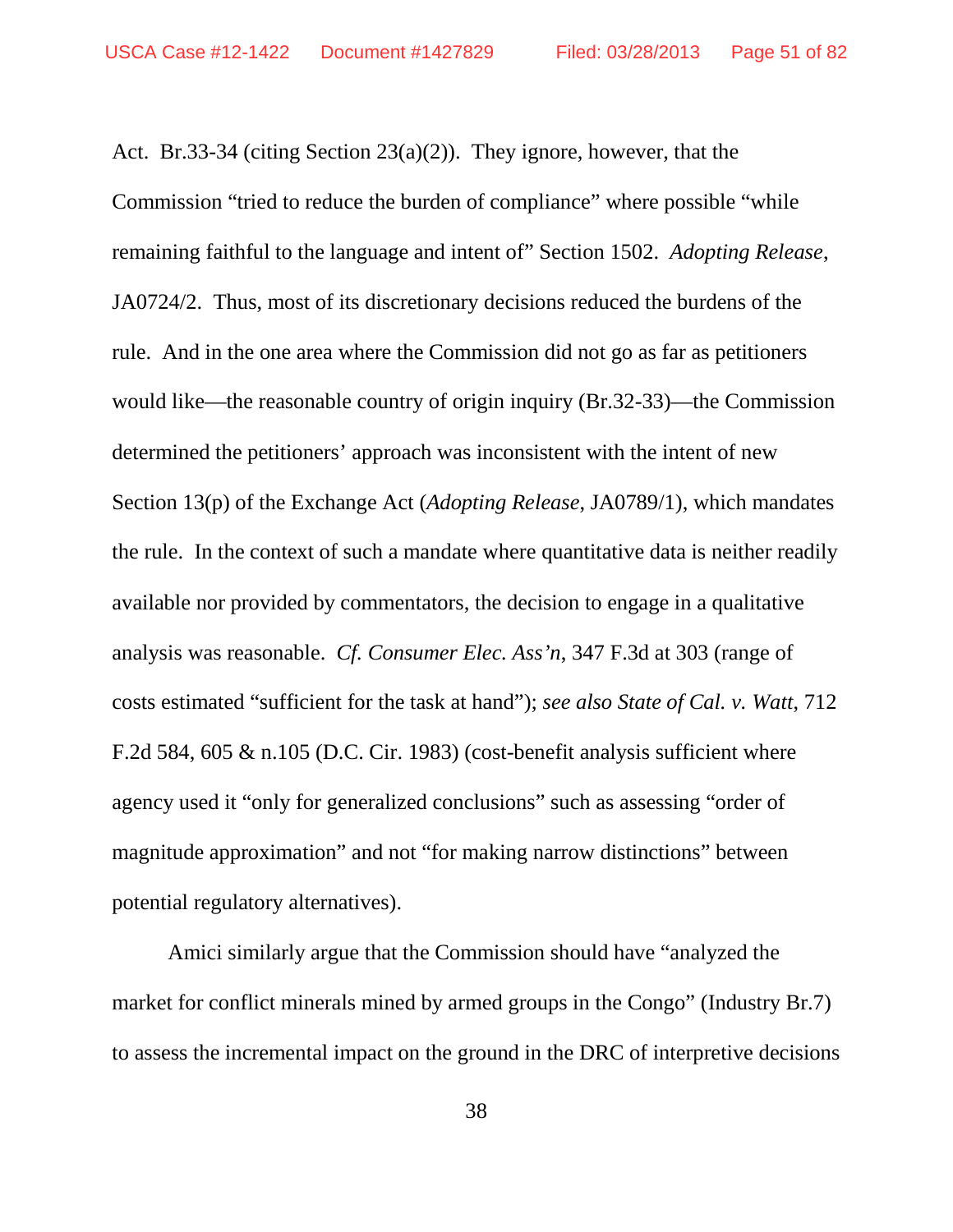such as whether to include a *de minimis* exception or issuers who contract to have products manufactured. *Id.* at 10-11, 26. The Commission acted reasonably in accepting Congress's decision that the disclosure scheme mandated by Section 1502 would lead to social benefits in the DRC. And the Commission reasonably determined that excluding *de minimis* uses or issuers who contract to have products manufactured would undermine that scheme. *Infra* 43-54. In that context, and because sufficient quantitative data was not available, the Commission's qualitative discussion of the impact of these decisions (*Adopting Release*, JA0743, 0790/3) was sufficient.

## **C. The Commission conducted a thorough quantitative analysis of the costs of the final rule.**

The Commission did provide a comprehensive quantitative analysis of the costs of the final rule. *Adopting Release*, JA0795-0799. In compiling this analysis, the Commission critically evaluated the widely divergent estimates provided by commentators, including petitioners, and integrated those estimates into a reasonable range of costs. *Id.* at JA0796/1-2. Petitioners' contention that, in doing so, the Commission underestimated the costs of the rule (Br.31-32) is simply incorrect.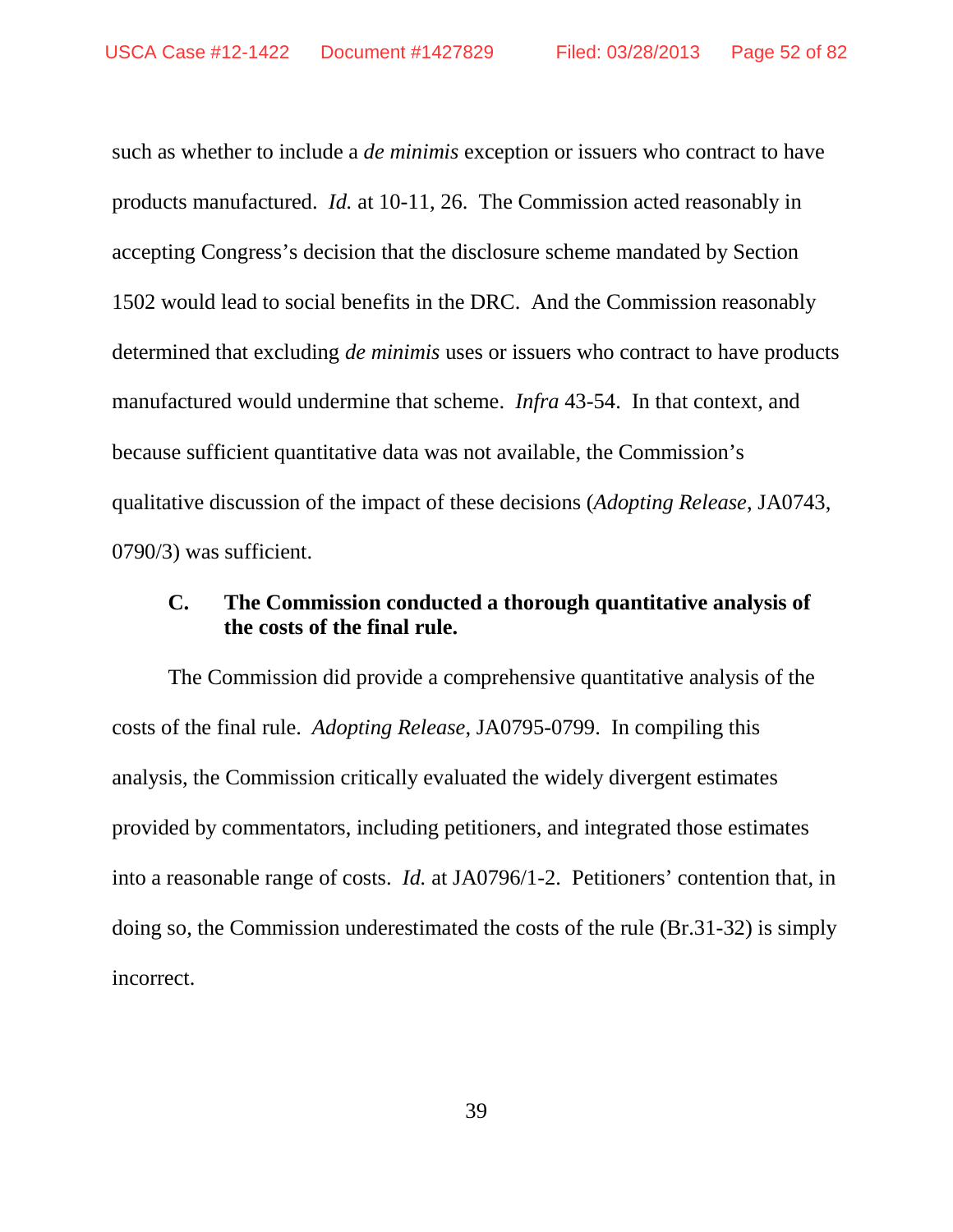The Commission built its estimate around the comments from the two groups—petitioner National Association of Manufacturers ("NAM") and a university group—that provided the most comprehensive estimates of the aggregate costs of the rule. *Adopting Release*, JA0796/1. It modified these commentators' estimates, however, to account for information from others who commented on these estimates. *Id*. at JA0796/2. Petitioners challenge the Commission's estimates of two components of this calculation—information technology costs and the average number of suppliers. These challenges, however, fall far short of meeting their "high" burden to show prejudicial error. *Nat'l Ass'n. of Home Builders v. EPA*, 682 F.3d 1032, 1040 (D.C. Cir. 2012).

Petitioners first complain that the Commission accepted a mid-level estimate of IT costs for small companies, as opposed to the high-end estimate provided by petitioner NAM, "simply because a third commenter … had estimated such costs to be lower still." Br.31. The Commission, however, appropriately assessed *all* of the evidence before it to arrive at a reasonable estimate.

The "third commentator" petitioners mention pointed out that NAM's estimate was based upon the most expensive systems on the market and was ten times the total annual sales for all software dealing with restricted materials. *Adopting Release*, JA07961/3 (*quoting* Claigan JA0646). And while the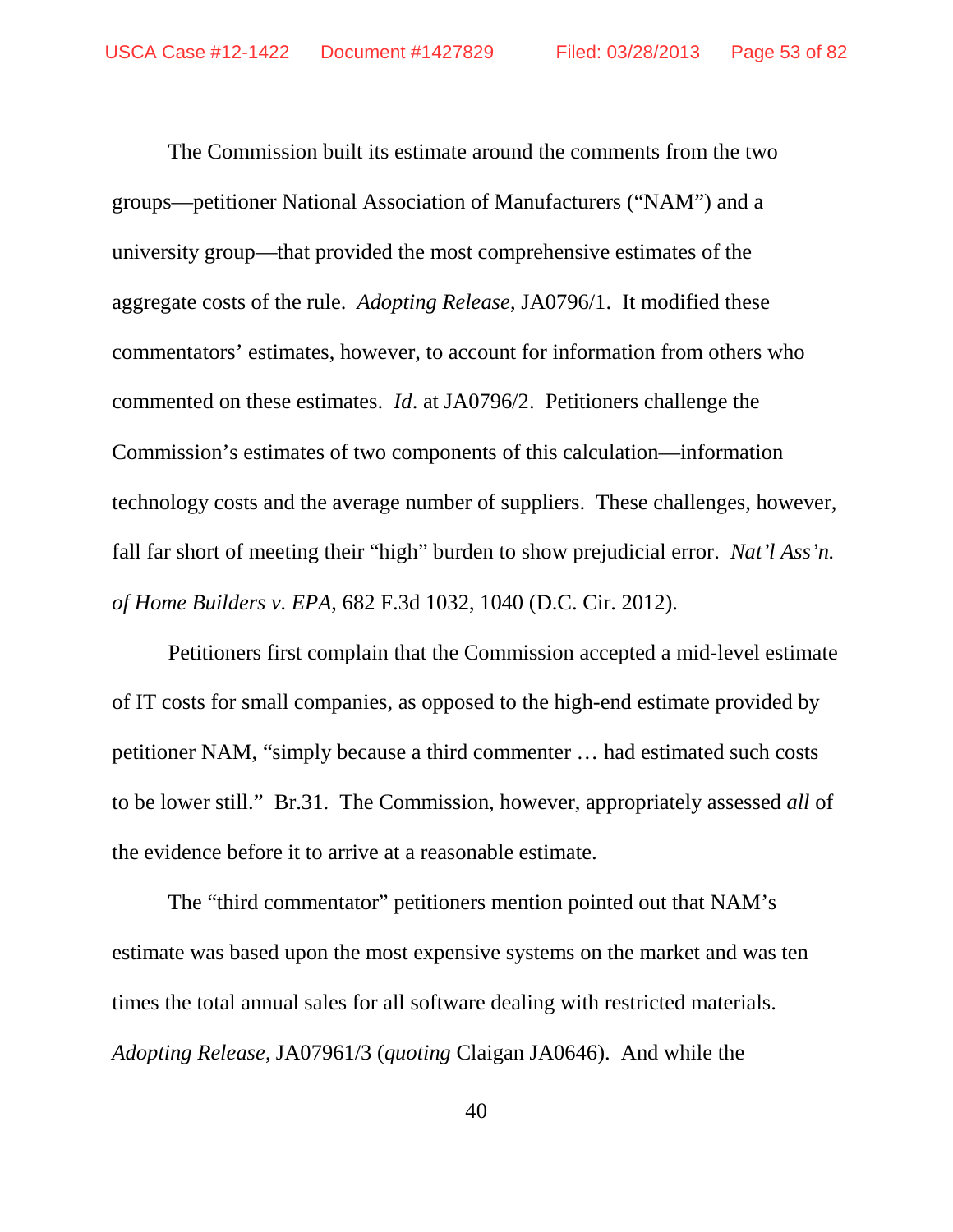Commission found that this commentator did not provide "a factual basis" for the lower estimate it provided (\$35,000) (Br.31), the above reasoning provided a rational basis for concluding small companies were unlikely to incur the high costs NAM estimated. *See Consumer Elec. Ass'n*, 347 F.3d at 303. Moreover, the midlevel estimate the Commission adopted—\$205,000 for small companies (as opposed to the \$1,000,000 NAM estimated for all issuers, regardless of size)—was provided by the university group and based upon the results of a survey commissioned by yet another commentator. *Adopting Release*, JA0796/3.

Nor did the Commission err in assuming that large issuers' IT costs would be double those of smaller companies rather than four times, as NAM and the university group estimated. Br.31. As already described, comments suggested that NAM overestimated the actual costs that would be incurred, even for large issuers (*see* Claigan JA0646; Assent JA0657), and the university group's estimate for large issuers relied on NAM's estimate. It was therefore reasonable for the Commission to lower its own estimate.

Petitioners also challenge the number of suppliers estimated to be affected by the rule. The Commission, however, reasonably determined that many commentators' estimates of the number of affected suppliers failed to account for the fact that many issuers may use the same suppliers. *Adopting Release*,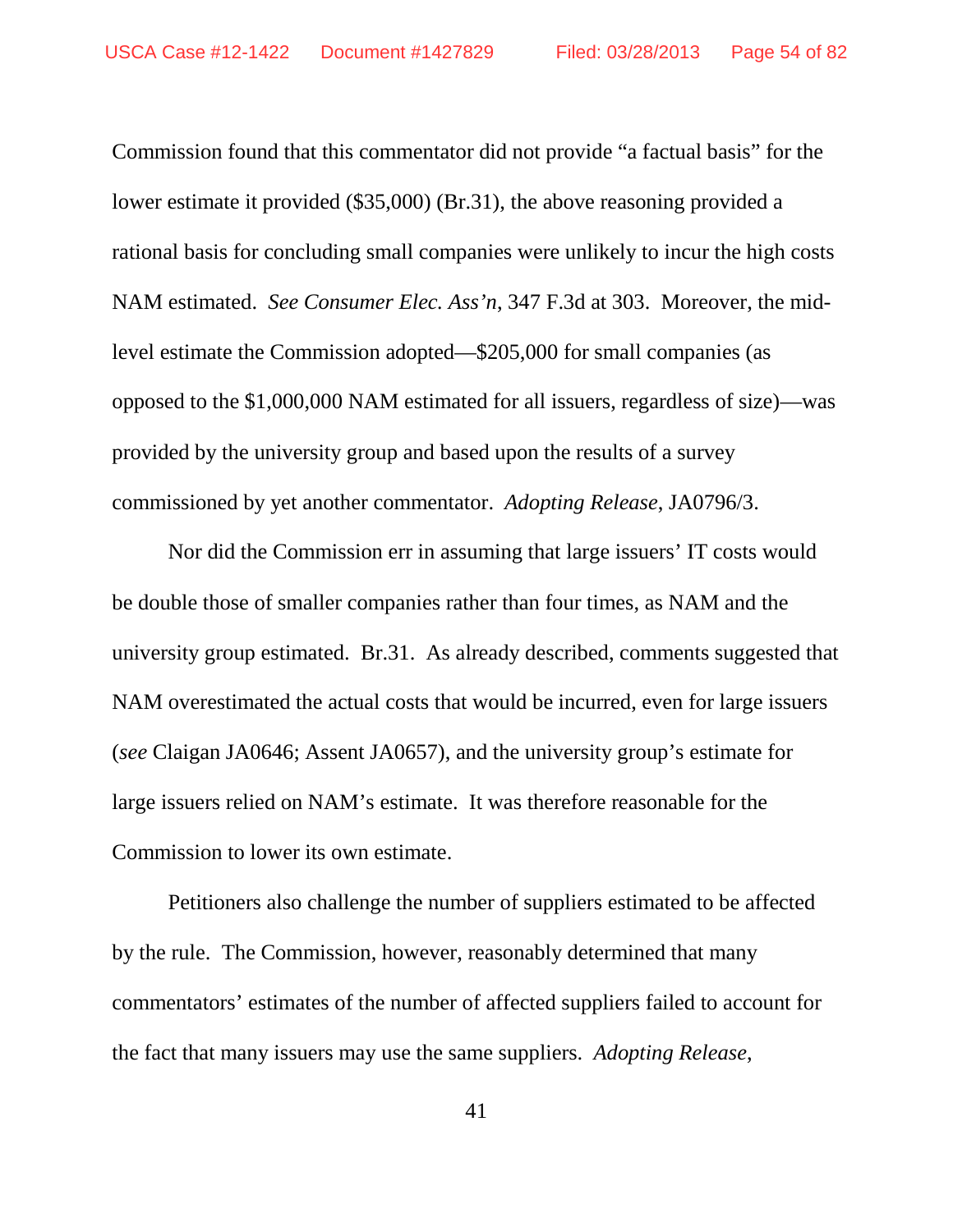JA0797/3. And while the university group did attempt to account for this overlap, its estimate of affected suppliers—860,000—was still higher than would be expected given other evidence in the record and the public domain. *Id.* The Commission therefore reasonably relied on a lower number—278,000—which was more consistent not only with other comments, but also with the total number of manufacturing businesses as measured by the Census Bureau. *Id.*

Finally, petitioners contend that the Commission "arbitrarily" declined to use NAM's estimate of the average number of first tier suppliers "*simply because other commentators had lower estimates*." Br.31 (emphasis added). Far from being arbitrary, however, the Commission is required to reasonably examine *all* of the comments in the record. And, indeed, NAM's estimate (2000) was significantly higher than that provided by another commentator (163). *Adopting Release*, JA0797/1. In this circumstance, the Commission's reliance on a midlevel estimate provided by the university group (1,060) was rational.

\* \* \*

Finally, petitioners appear to suggest that the rule is simply too burdensome, and that burden in and of itself is reason to vacate. Br.23, 31-32. But the Commission acknowledged that the rule is costly (*Adopting Release*, JA0724, 0781/2, 0795/2) and "tried to reduce the burden of compliance in areas in which [it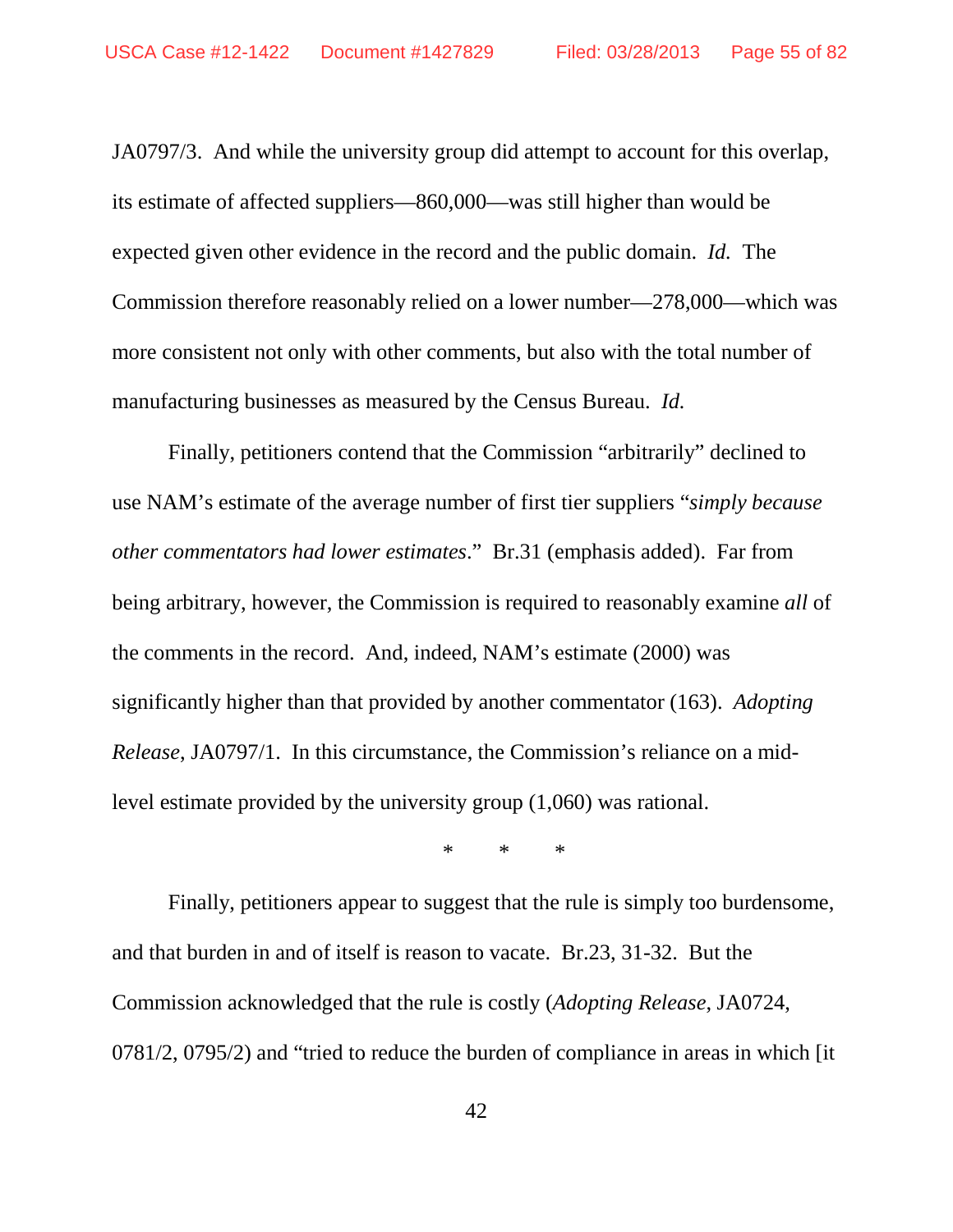had] discretion" *(id.* at JA0724/2). And in the few areas in which the Commission rejected approaches suggested by commentators to lower the costs, it did so based upon its reasonable conclusions (*see infra* 43-60) that these approaches would undermine the disclosure scheme Congress intended. *See*, *e.g.*, *Adopting Release*, JA0736, 0743, 0759. Under these circumstances, the mere fact that the costs of this mandatory rule are high does not provide a basis to vacate.

#### **II. The Commission Interpreted Section 1502 Reasonably.**

Petitioners challenge a number of the Commission's interpretive decisions, arguing both that they were erroneous and that they arbitrarily increased the costs of the rule without any indication of benefits in the DRC. As already discussed, however, the Commission reasonably determined not to second-guess Congress's judgment that Section 1502 would result in benefits to the Congolese people. Moreover, the Commission's interpretations were reasonable in light of the language and purpose of the statute, as well as the record evidence, and are entitled to deference.

### **A. The Commission's determination not to adopt a** *de minimis* **exception was reasonable.**

After a thorough review of the text, structure, and purposes of Section 1502, as well as the record before it, the Commission concluded that creating a *de* 

43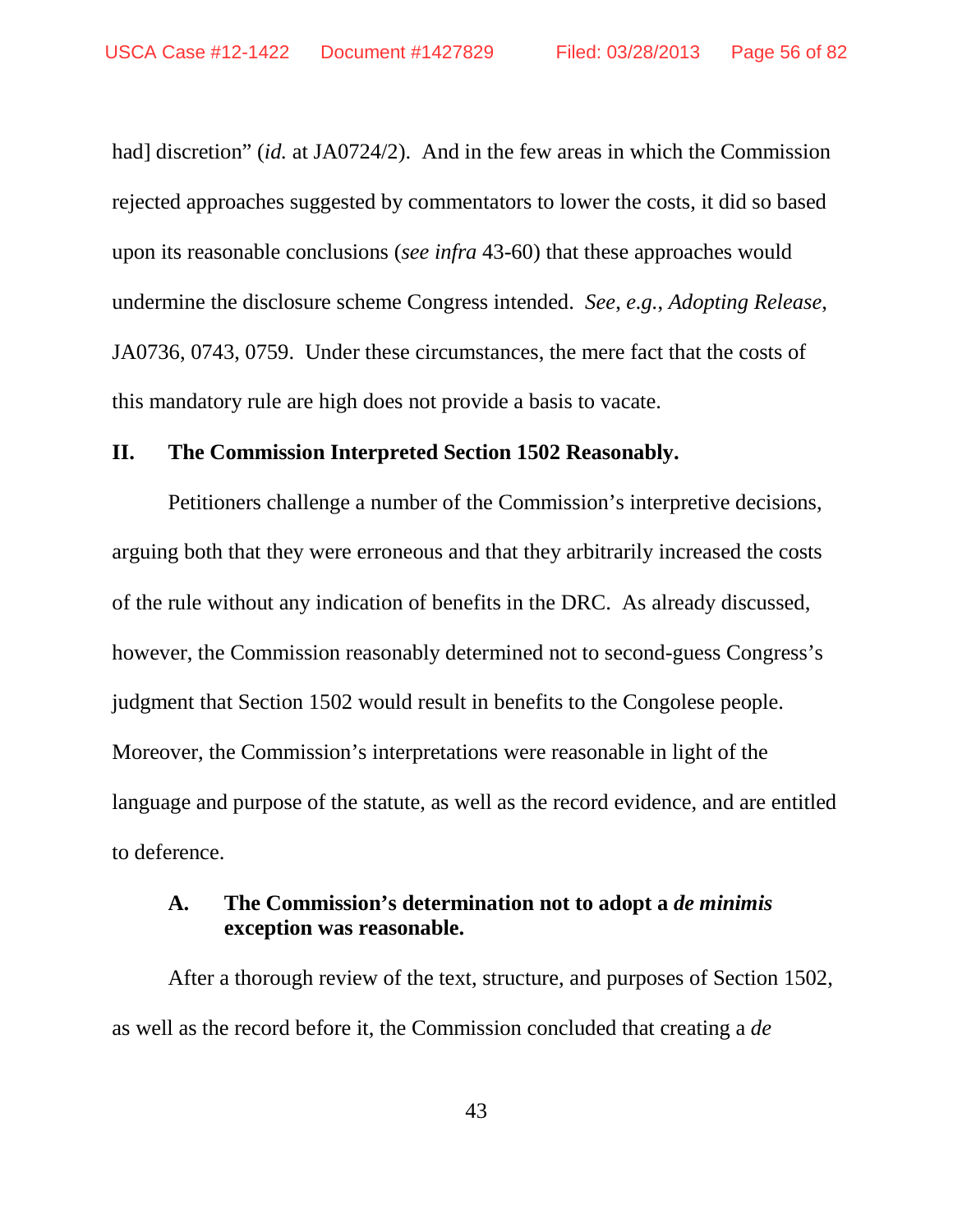*minimis* exception would "thwart, rather than advance," the purposes of the statute. *See Adopting Release*, JA0740, 0743. In arguing that this interpretation was arbitrary (Br.35-40), petitioners misconstrue the adopting release and ignore comments supporting the Commission's conclusion.

*First*, contrary to petitioners' arguments, the Commission did not conclude that it "lacked authority" to create or that it "was *precluded* from considering" a *de minimis* exception. Br.35 (emphasis in original). Rather, the Commission appropriately examined whether such an exception would further the disclosure scheme Congress envisioned. *Adopting Release*, JA0743.

The Commission appropriately began this analysis by looking to the text of the statute. *See Public Citizen v. Young*, 831 F.2d 1108, 1113 (D.C. Cir. 1987). As the Commission noted, Section 1502 "itself does not contain a *de minimis* exception" even though Congress explicitly included such a threshold in Section 1504 of Dodd-Frank, which creates disclosure requirements for resource extraction issuers. *See Adopting Release*, JA0743/1-2. Although not dispositive, this suggests that Congress acted intentionally in not providing such a threshold in Section 1502. *See Catawba County v. EPA*, 571 F.3d 20, 36 (D.C. Cir. 2009) (per curiam).

44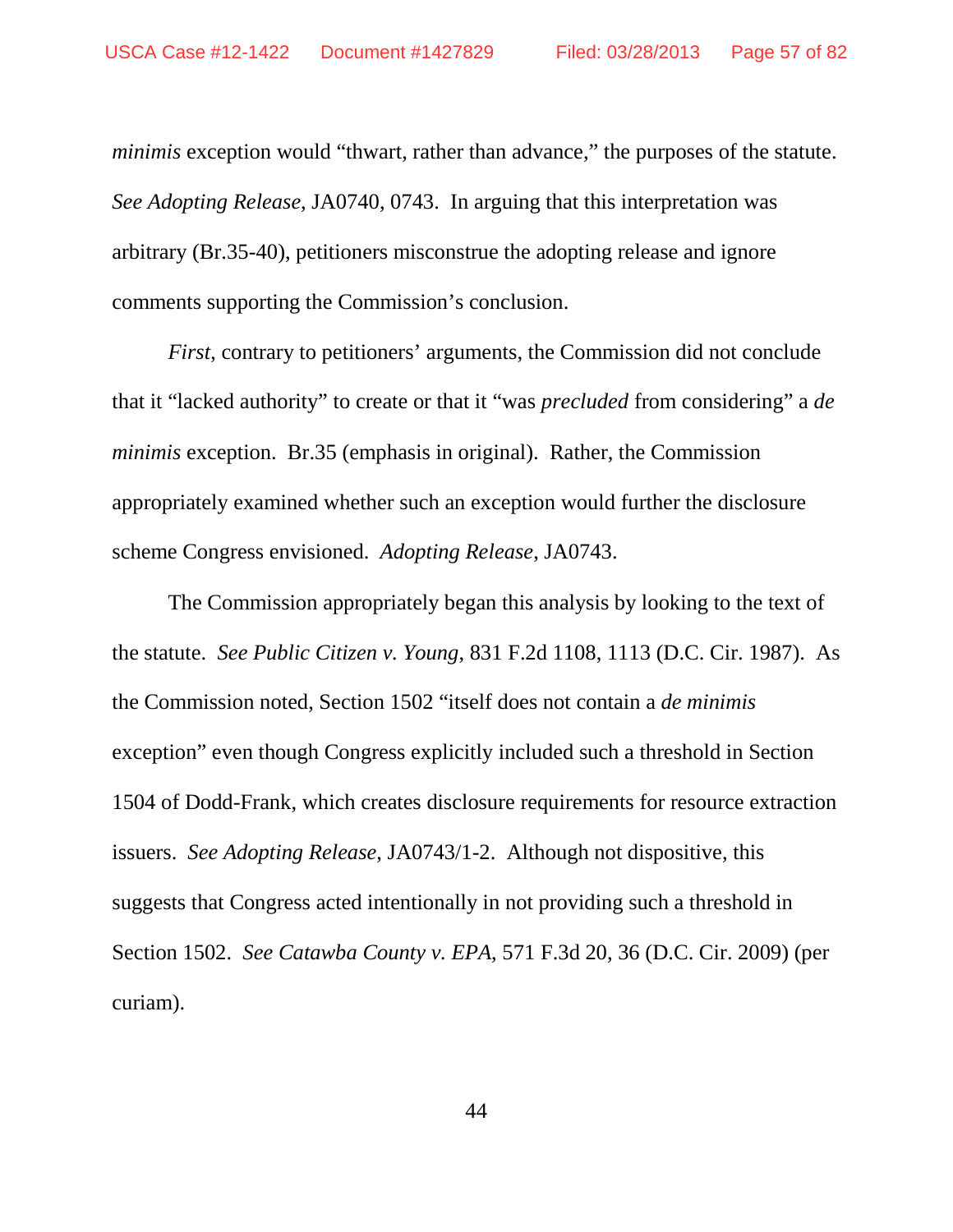Further, the Commission reasonably concluded that the "express" limitation in Section 1502—that a conflict mineral must be "necessary to the functionality or production" of an issuer's product—counseled against creating a *de minimis*  exception because it showed that Congress understood that "a conflict mineral used in even a very small amount could be 'necessary' to the product's functionality or production." *Adopting Release*, JA0743/1. The co-sponsors of Section 1502 made this very point in a comment letter, writing that they "carefully considered," but "intentionally" decided not to include a *de minimis* exception, instead using the "necessary to the functionality or production" language to limit the scope of the disclosure requirement. Durbin JA0103. And this Court has held that the absence of a *de minimis* exception from a statutory provision is relevant to the decision whether to create such an exception through implication, especially where the statute contains other express limitations on its scope. *See Nat'l Lime Ass'n v. EPA*, 233 F.3d 625, 640 (D.C. Cir. 2000); *Public Citizen*, 869 F.2d at 1554.

Petitioners nonetheless argue that Dodd-Frank "did not repeal" the Commission's general exemptive authority and agencies have implicit authority to create *de minimis* exceptions. Br.36. But the Commission's analysis was consistent with both sources of authority. The Commission's general exemptive authority requires a finding that an exemption is "necessary or appropriate."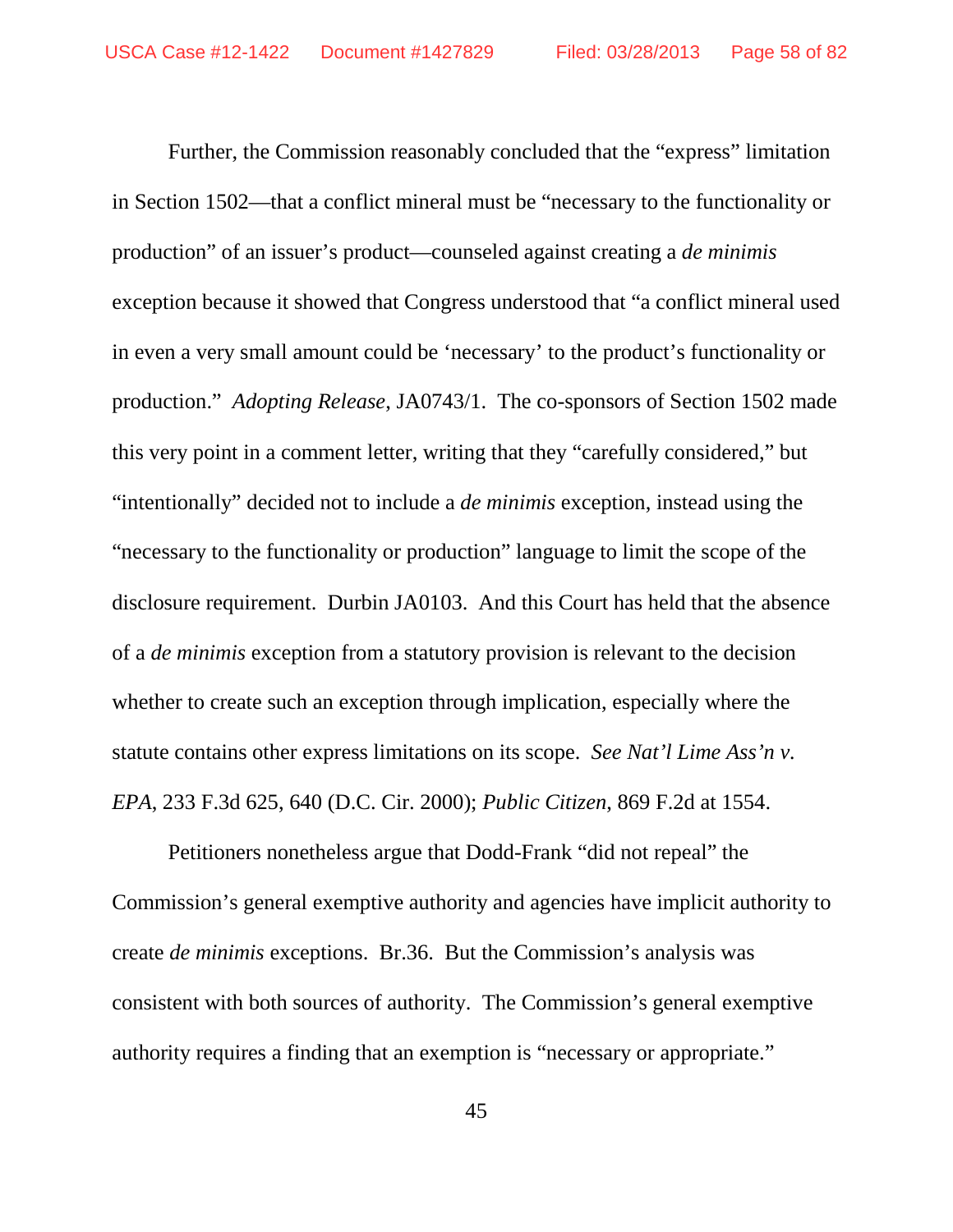Exchange Act Section 36(a)(1), 15 U.S.C. 78mm(a)(1). Similarly, an agency's implicit authority to craft a *de minimis* exception is "not an ability to depart from the statute, but rather a tool to be used in implementing the legislative design." *Ala. Power Co. v. Costle*, 636 F.2d 323, 360 (D.C. Cir. 1979) (per curiam). Thus, the Commission's conclusion that creating a *de minimis* exception would "thwart, rather than advance" the purposes of Section 1502 (*Adopting Release*, JA0743/3), was ample reason to decline to create such an exception under either its general or its inherent authority.

*Second*, petitioners reprise their arguments about the Commission's costbenefit analysis, questioning whether purportedly *de minimis* uses of conflict minerals "materially affect conditions in the region" (Br.38) and complaining that tracing such uses is costly (*id.* at 39-40). But Section 1502 on its face applies to all—even small—uses of conflict minerals, so long as those minerals are "necessary to the functionality or production" of an issuer's products. It was not for the Commission, through *de minimis* exemptive authority, to find that "Congress overreached" and to bring the statutory "requirements back into line." *Public Citizen*, 869 F.2d at 1557.

 Moreover, the Commission's determination that creating a *de minimis*  exception "'could have a significant impact on the rule'" (*Adopting Release*,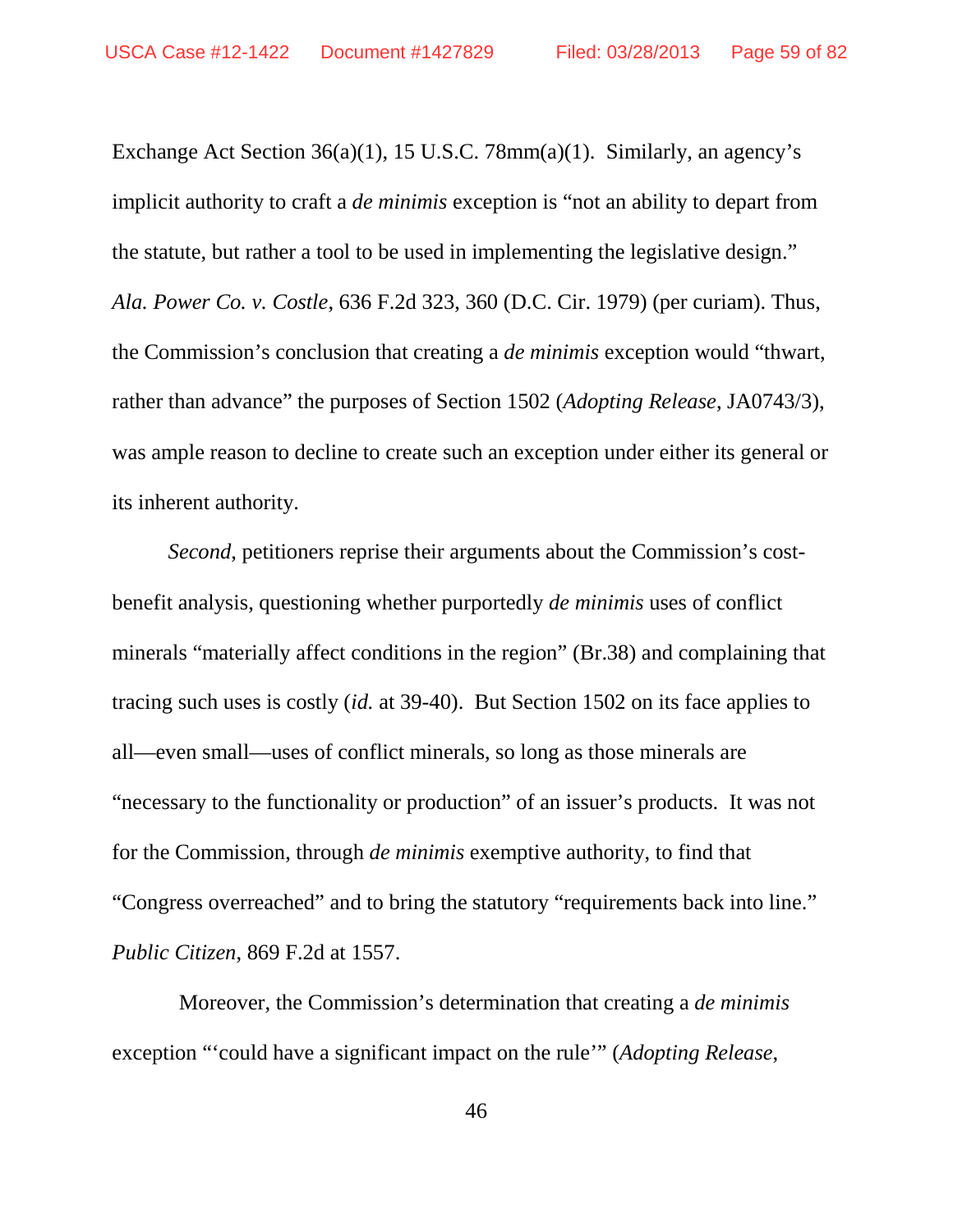JA0743/2 (quoting State JA0435) was consistent with the views of the State Department and many other commentators. *See supra* 15. As the co-sponsors of Section 1502 explained, "the weight of the conflict minerals so essential to many products is very small, and the percentage by weight or dollar value of the conflict minerals as a proportion of unit cost is often also very small." Durbin JA0103; *see also* Matheson JA0602 (a computer logic chip contains "perhaps a few milligrams of tantalum," but the semiconductor industry "as a whole consumes over 100 tons of tantalum metal annually").

 Petitioners may disagree, but on this record they cannot show that the Commission's decision ran "counter to the evidence before [it]" or that it was "so implausible that it could not be ascribed to a difference in view." *Motor Vehicle Mfrs. Ass'n*, 463 U.S. at 43. Indeed, petitioners do not dispute that conflict minerals are widely used in small amounts and concede that a *de minimis* exception would exclude "many companies" from the requirements of the rule. Br.39; *see also id*. at 7; *see generally* Industry Br. [7](#page-59-0)

<span id="page-59-0"></span> <sup>7</sup> Amici appear to argue that the Commission should have used a *de minimis*  exception to exclude entire industries that do not "usually come to mind when discussing the conflict minerals issue." Industry Br.12. Section 1502, however, is not limited to particular industries.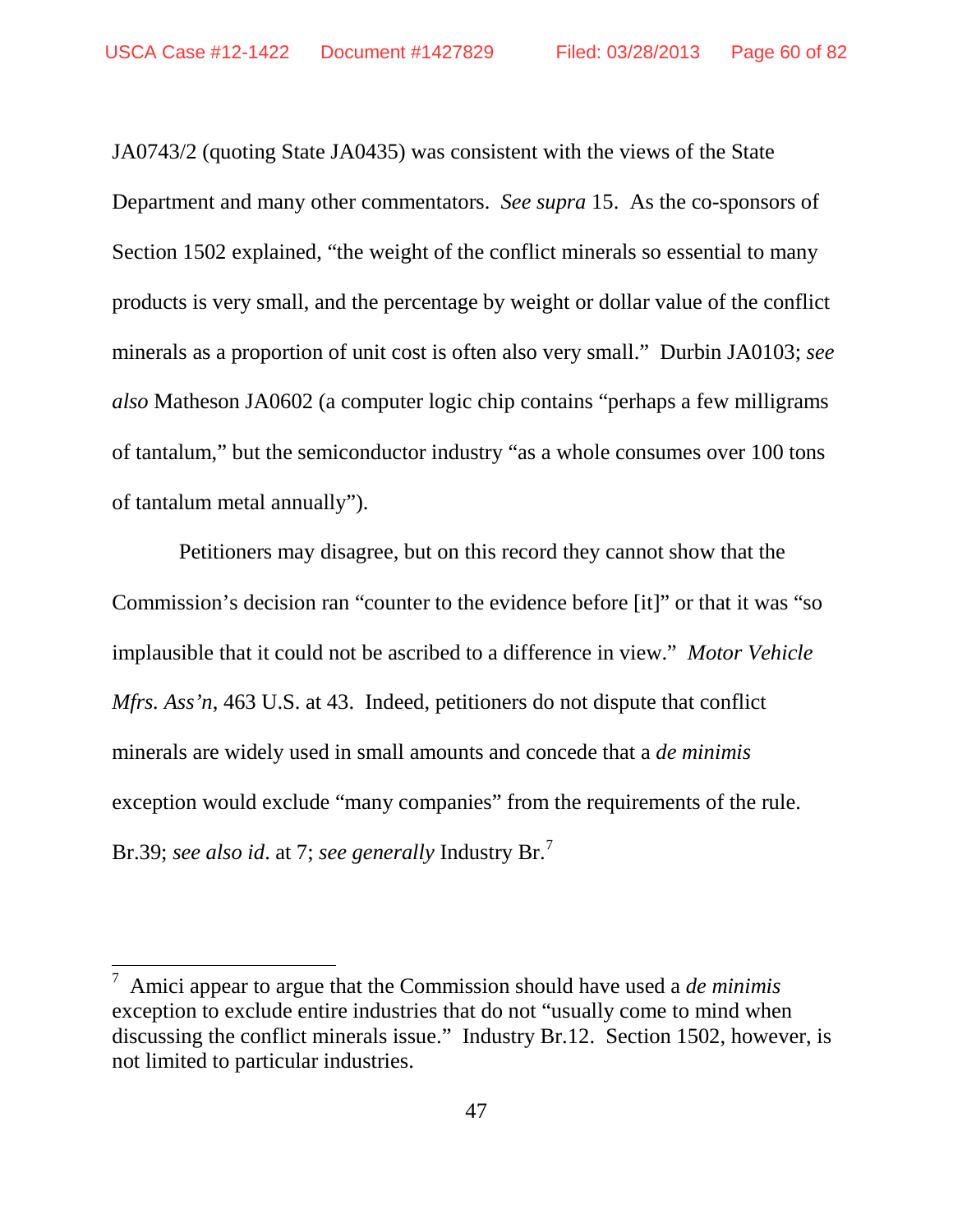Petitioners also contend that the Commission "did not analyze" the various *de minimis* thresholds suggested by commentators (Br.37), but the Commission specifically described these thresholds. *Adopting Release*, JA0740/2. And the Commission's broader conclusion that "[c]onsistent with the views of the State Department, we believe Congress intended the disclosure provisions to apply to the use of even small amounts of conflict minerals originating in the Covered Countries" (*id.* at JA0743/2) necessarily precluded the adoption of any of them.<sup>[8](#page-60-0)</sup> This analysis satisfies the Commission's obligation to "consider" reasonable alternatives. *Chamber*, 412 F.3d at 143.

The Commission also properly concluded that, although a *de minimis*  exception would have lowered compliance costs (*Adopting Release*, JA0743/2; *see also* Br.39-40), concerns about those costs did not justify creating the exception. As this Court recently reiterated, an agency "may not substitute its policy for that of Congress" by creating a *de minimis* exception simply because a statutory requirement is "onerous" and the agency "deems it more costly than beneficial."

<span id="page-60-0"></span><sup>&</sup>lt;sup>8</sup> NAM's suggestion that the rule exclude "issuers who use less than 0.01 percent of the global usage of a certain conflict mineral" (Br.37), for example, would exclude issuers that use up to 25.3 tons of tin per year—not a *de minimis* amount. *See* Br.8 n.3 (stating that 253,000 tons of tin are mined per year). Moreover, Section 1502 is concerned with issuers' use of conflict minerals *from the Covered Countries*, so a *de minimis* threshold based on *global* usage of a conflict mineral would not advance the purpose of the legislation.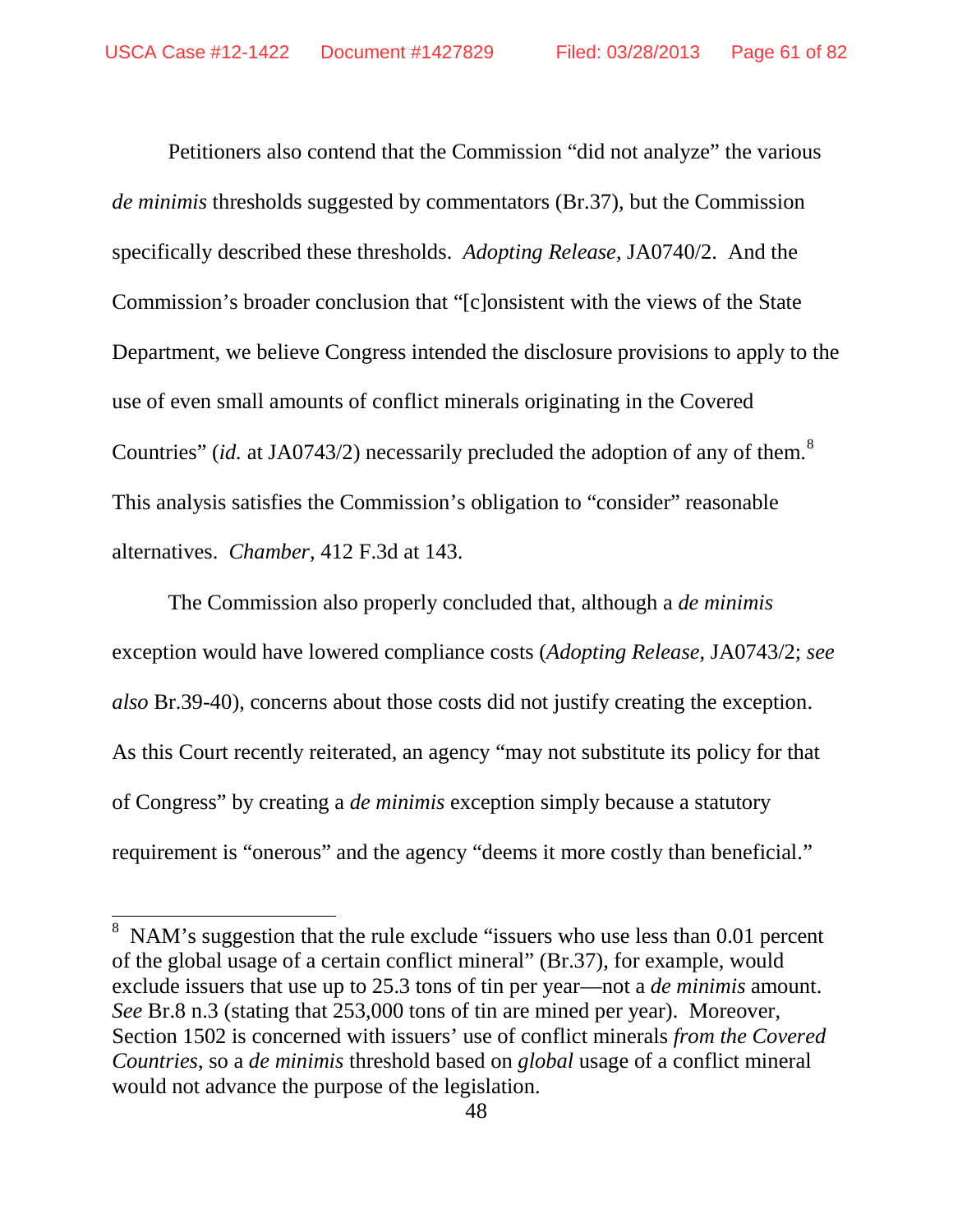*Sierra Club v. EPA*, No. 10-1413, 2013 WL 216018, at \*10 (D.C. Cir. Jan. 22, 2013); *accord Public Citizen*, 869 F.2d at 1557.

While petitioners also complain about the inclusion of catalysts (Br.39-40), they do not dispute that catalysts are "necessary to the production" of products. Because such catalysts are therefore included within the statutory mandate (Br.39- 40), the Commission reasonably determined that excluding catalysts altogether would have been inconsistent with the text and purpose of Section 1502. *See Adopting Release*, JA0742/3. Indeed, small individual uses can have large aggregate effects, and there was evidence before the Commission that catalysts make up "a significant market for the minerals." *Id.* at JA0742/3 & n.238 (internal quotation marks omitted). Thus, it was not arbitrary or capricious for catalysts to be included in the rule. The Commission, however, read Section 1502 to require that catalysts be contained in a product to be covered by the rule. *Id.* at JA0741.

Finally, petitioners and their amici ignore other limitations in the final rule that mitigate compliance costs. For instance, to "address[] some of the concerns regarding *de minimis* amounts of minerals," the final rule focuses on whether a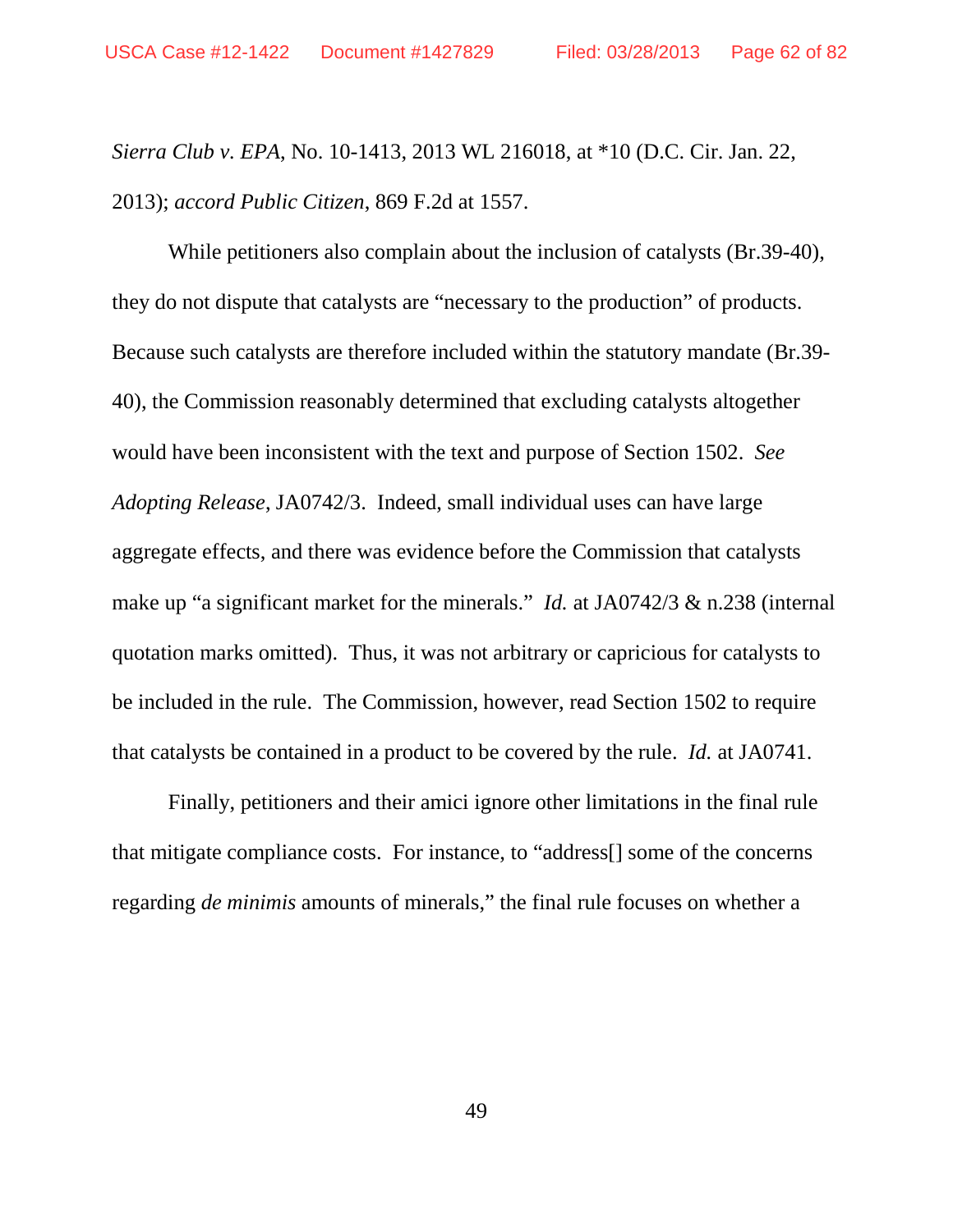conflict mineral "was intentionally added" to the product and does not apply where the mineral is a naturally occurring by-product. *Id* at JA0741/3, 0743/3.[9](#page-62-0)

## **B. The Commission's interpretation of Section 1502 to include issuers who "contract to manufacture" products was reasonable.**

The Commission reasonably determined that Congress intended Section 1502's disclosure requirements to apply to products that are contracted to be manufactured. *Adopting Release*, JA0736/1. In order to "effectuate[] this intent," the Commission "includ[ed] issuers who contract to manufacture their products in the scope of the rule." *Id.* In their comment letters, petitioners appeared to agree with this approach. BRT JA0273; Chamber JA0260; NAM JA0383. But they now argue that the Commission "seriously misread" Section 1502 by including issuers who contract to manufacture in the scope of the rule because the definition of a "person described" does not include the phrase "contract to manufacture." Br.47.

<span id="page-62-0"></span>Amici's "case studies" are also unpersuasive. Industry Br.14, 17. The Commission considered arguments that the definition of "conflict mineral" should not include organic metal compounds formed from a conflict mineral metal derivative, and limited the final rule's coverage to gold and the most common derivatives of the other minerals in the statute—tin, tantalum, and tungsten. *Adopting Release*, JA0729/1, 0730/2. Moreover, amici's concerns that the rule "could be read to include a product's packaging" (Industry Br.20) are overstated, as nothing in the release states that packaging is included. Similarly, from the limited facts presented, it appears that amici's concerns about new formulations of products (*id.* at 17) would be addressed by the explicit exclusion of prototypes and demonstration devices. *Adopting Release*, JA0743/1.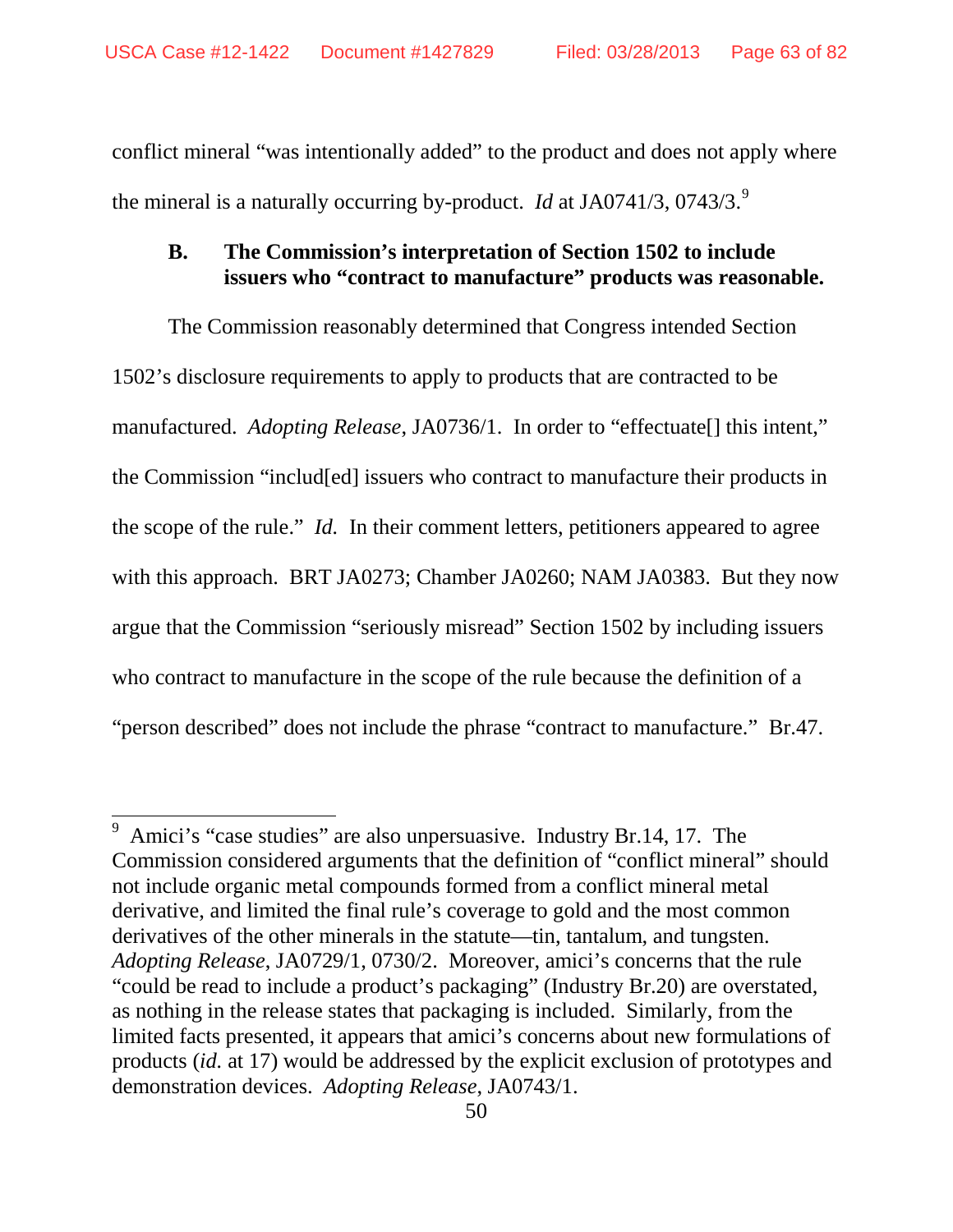As the Commission explained, however, the statute also requires issuers that must file a Conflict Minerals Report to describe their "products manufactured *or contracted to be manufactured* that are not DRC conflict free." Exchange Act Section  $13(p)(1)(A)(ii)$ ,  $15$  U.S.C.  $78m(p)(1)(A)(ii)$  (emphasis added). Congress included products "contracted to be manufactured" in the reporting requirement to prevent manufacturers from evading that requirement by contracting for the manufacture of their products. *Adopting Release*, JA0737/1. Yet if "person described" were not read to include issuers that "contract to manufacture," issuers who contract to have products manufactured (but do not themselves manufacture products) would not be required to proceed to steps two and three and would never be required to determine the origin of the conflict minerals in those products.As the Commission reasonably concluded, such a reading of the statute "would be internally inconsistent." *Id.* at JA0736/1.

It would also fail to advance the statute's purpose. Congress intended for there to be disclosure about products that are contracted to be manufactured, and there is no discernible reason for excluding a portion of those products. *Id.* Indeed, commentators informed the Commission that "conflict minerals are most commonly used in electronics and other technological products that may be manufactured by a different entity than the one that brands, markets, and profits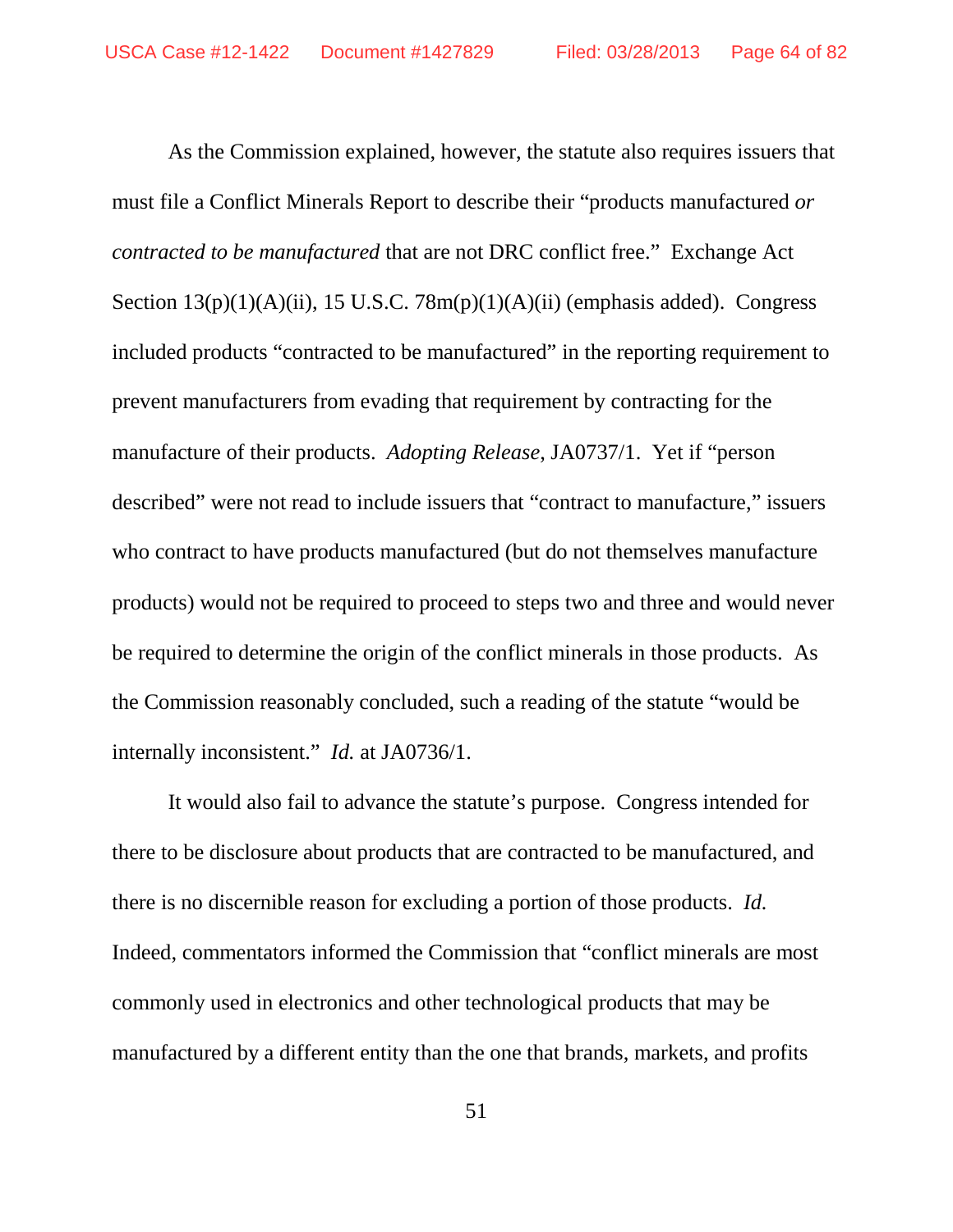from the product." Enough JA0280; Durbin JA0103 (stating that if issuers "that contract the manufacture of goods … are exempt from reporting, then a large, nontransparent use of the black market for DRC conflict minerals would remain, directly subverting the policy intention of the law"). Thus, the Commission's inclusion of issuers who contract to manufacture was reasonable.

Petitioners assert that "Congress's use of different terms … generally implies that different meanings were intended'" (Br.47) (citation omitted; ellipsis in original), and therefore the failure to include "contract to manufacture" in the definition of a "person described" precludes including issuers who contract to have products manufactured. "When interpreting statutes that govern agency action," however, this Court has "consistently recognized that a congressional mandate in one section and silence in another often 'suggests not a prohibition but simply a decision *not to mandate* any solution in the second context, *i.e.*, to leave the question to agency discretion.'" *Catawba County*, 571 F.3d at 36 (citations omitted) (emphasis in original).

Thus, Congress's inclusion of products "contracted to be manufactured" in the reporting requirement, but not in the definition of a "person described," does not unequivocally indicate a congressional intent to exclude issuers who contract to have products manufactured from the rule. *See United States v. Western Elec. Co.*,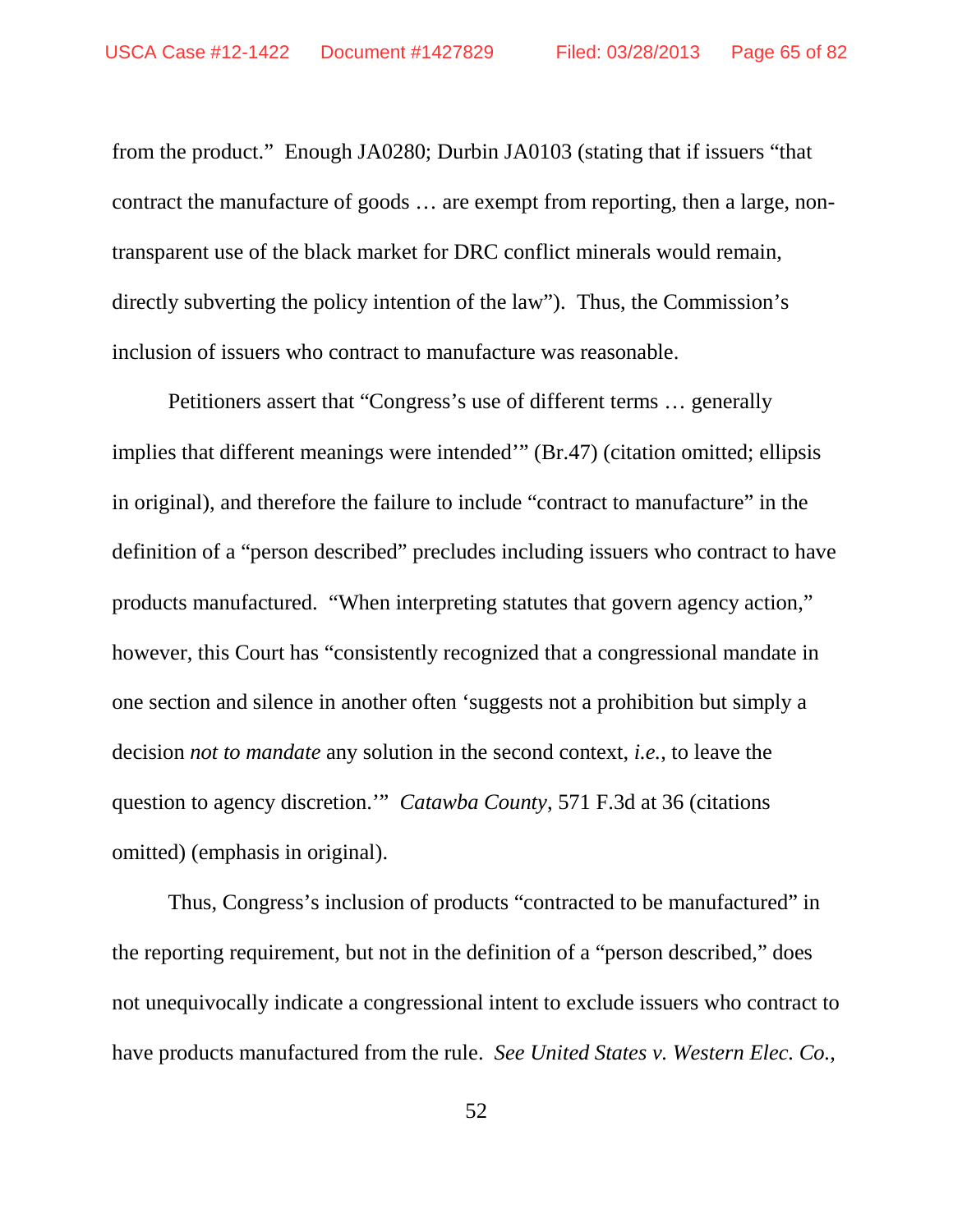894 F.2d 1387, 1391 & n.5 (D.C. Cir. 1990) (citing *Charles Peckat Mfg. Co. v. Jarecki*, 196 F.2d 849, 851 (7th Cir. 1952) (patent holder who contracts with fabricator is "manufacturer")); *cf. Aeronautical Repair Station Ass'n v. FAA*, 494 F.3d 161, 166-70 (D.C. Cir. 2007). Rather, as the Commission recognized, it merely "raised some question" as to whether such issuers should be included. *Adopting Release,* JA0733.

Petitioners also argue that by including products "contracted to be manufactured" in the reporting requirement, but not in the definition of a "person described," Congress chose "a narrower trigger in determining the companies to which the rule would apply" and then "expand[ed] the products to be included in those companies' reports." Br.48. But this reading of the statute would also be internally inconsistent. The requirement to perform due diligence under Section 1502 is triggered by a statutory reference to "such minerals." The phrase "such minerals," in turn, refers back to the definition of a person described. As a result, if the definition of a "person described" is not read to encompass issuers who contract to manufacture, manufacturing issuers would be required to describe products they contract to have manufactured that are not DRC conflict free in a Conflict Minerals Report without being required to perform the due diligence the statute requires to make this determination. *Adopting Release*, JA0736.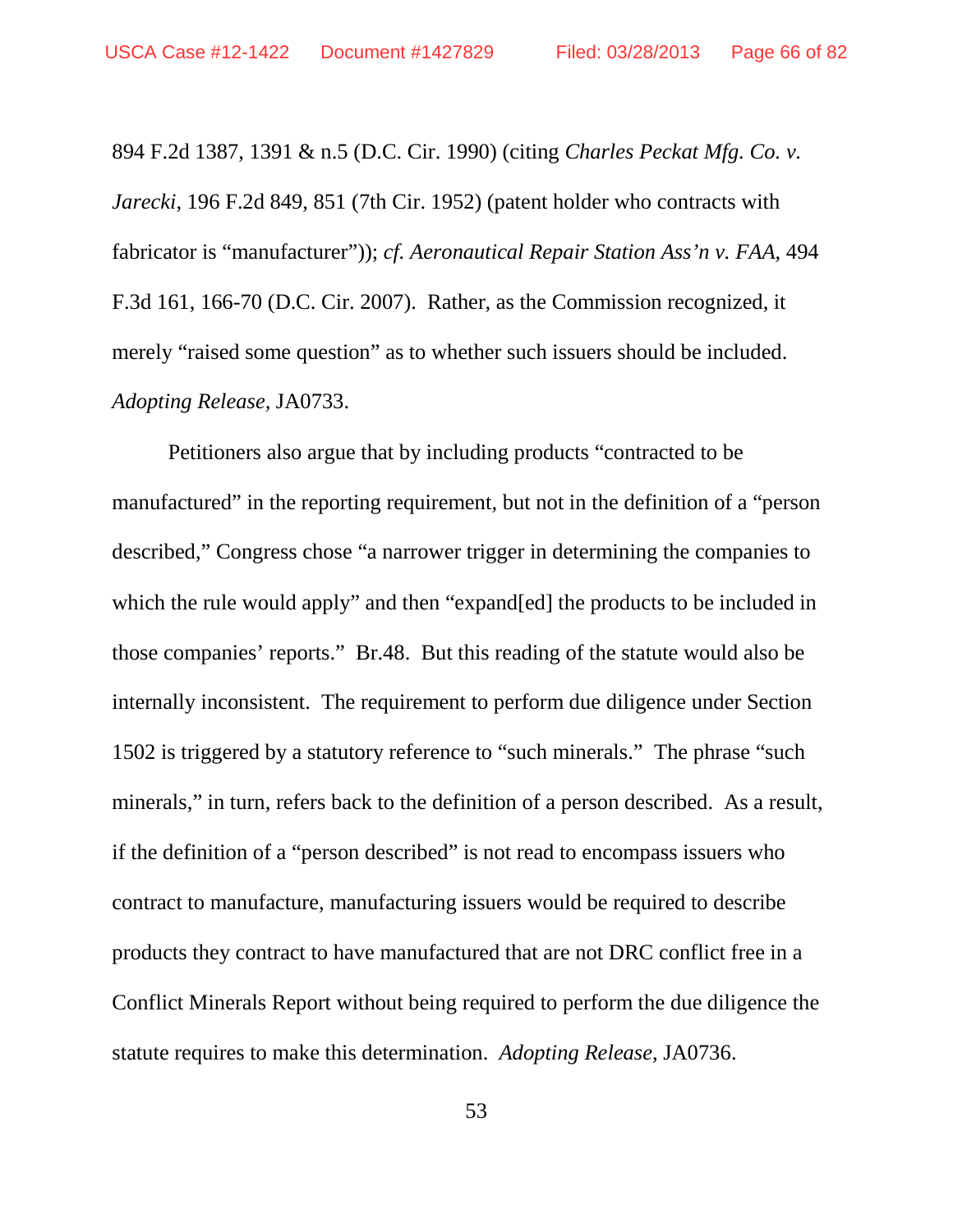Petitioners (Br.24) and amici (Industry Br.23) also ignore specific guidance the Commission gave regarding the scope of the term "contract to manufacture." In response to comments from petitioners and others, the Commission explained that an issuer is not viewed as contracting the manufacture of a product for purposes of the rule if it does "no more than": (1) specify or negotiate contractual terms with a manufacturer that do not directly relate to the manufacturing of the product; (2) "affix[] its brand, marks, logo, or label to a generic product manufactured by a third party"; or (3) "servic[e], maintain[], or repair[] a product manufactured by a third party." *Adopting Release*, JA0736/3.[10](#page-66-0)

# **C. The Commission's adoption of the reasonable country of origin inquiry was reasonable.**

Section 1502 requires companies to disclose "whether" their necessary conflict minerals "did originate" in the Covered Countries and, if so, to perform due diligence regarding the source of those minerals and submit an audited Conflict Minerals Report. Exchange Act Section 13(p)(1)(A), 15 U.S.C.  $78m(p)(1)(A)$ . The statute, however, does not specify the steps that an issuer must take to determine "whether" its conflict minerals "did originate" in the Covered Countries. *Adopting Release*, JA0758/3. The Commission clarified this ambiguity

<span id="page-66-0"></span><sup>&</sup>lt;sup>10</sup> The legislative history petitioners cite (Br.47) is consistent with the Commission's interpretation of Section 1502, which excludes pure retailers but includes issuers that have a role in the manufacturing of their products.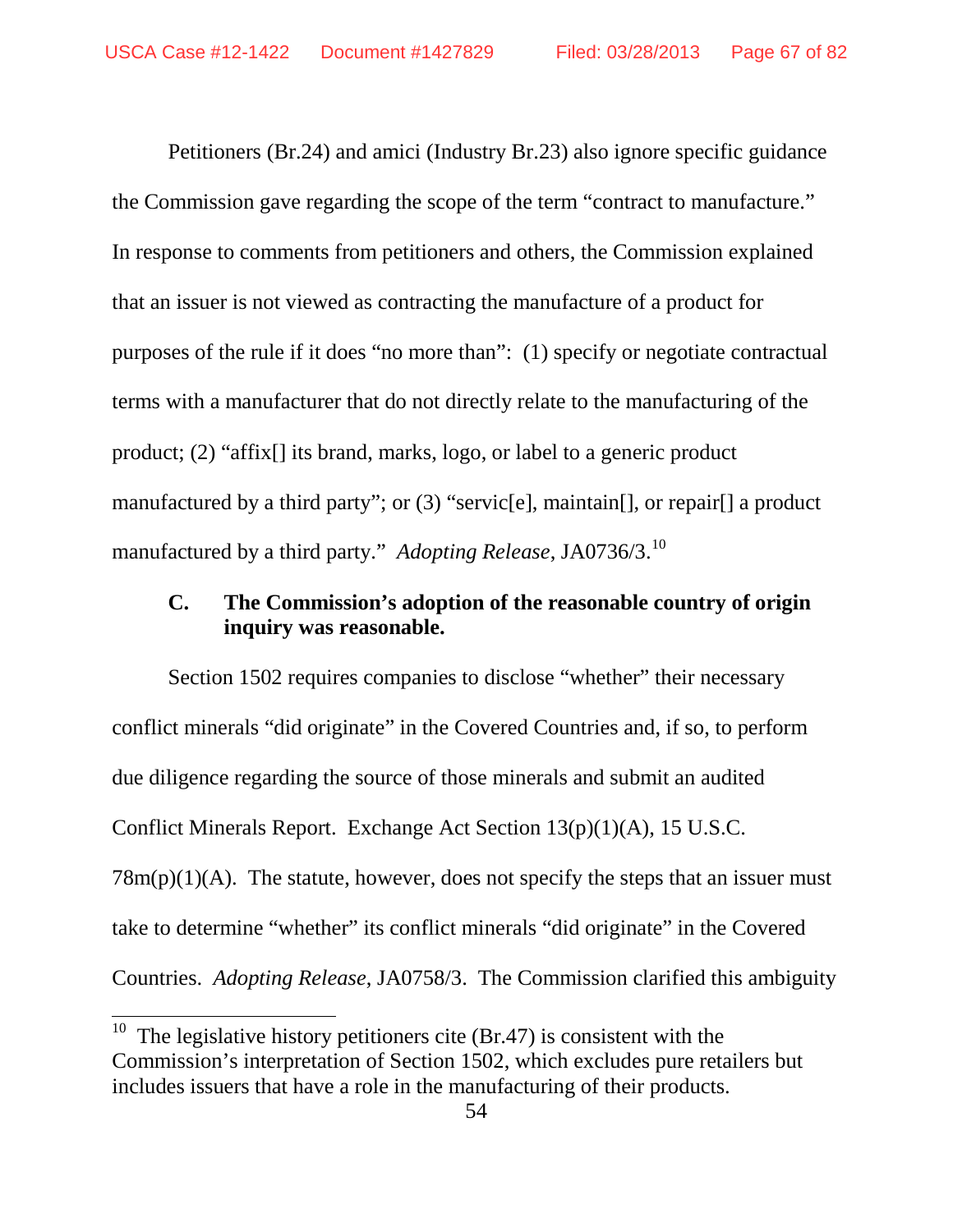by requiring issuers to perform a "reasonable country of origin" inquiry to make this threshold determination. *Id.* at JA0788/1; *see also* NAM JA0386-0387 (agreeing with this approach). Petitioners mistakenly argue both that the statute unambiguously forecloses the Commission's approach (Br.41-43) and that it is too onerous (Br.43-46).

*First*, petitioners argue that because Section 1502 requires that issuers conduct due diligence and submit a report when conflict minerals "did originate" in the Covered Countries, the Commission misread the statute by requiring that some issuers who do not know with certainty that their conflict minerals originated in the Covered Countries conduct due diligence. Br.41-43. This argument misreads both the rule and the statute.

Even if an issuer is unable to determine the origin of its conflict minerals with certainty, if its reasonable country of origin inquiry yields no reason to believe its minerals may have originated in the Covered Countries, it is not required to conduct due diligence. And contrary to petitioners' characterization (Br.41-42), if an issuer's reasonable country of origin inquiry does provide a reason to believe its minerals may have originated in the Covered Countries, the issuer is still not invariably required to submit an audited Conflict Minerals Report. Such an issuer must perform due diligence on its supply chain, but if that due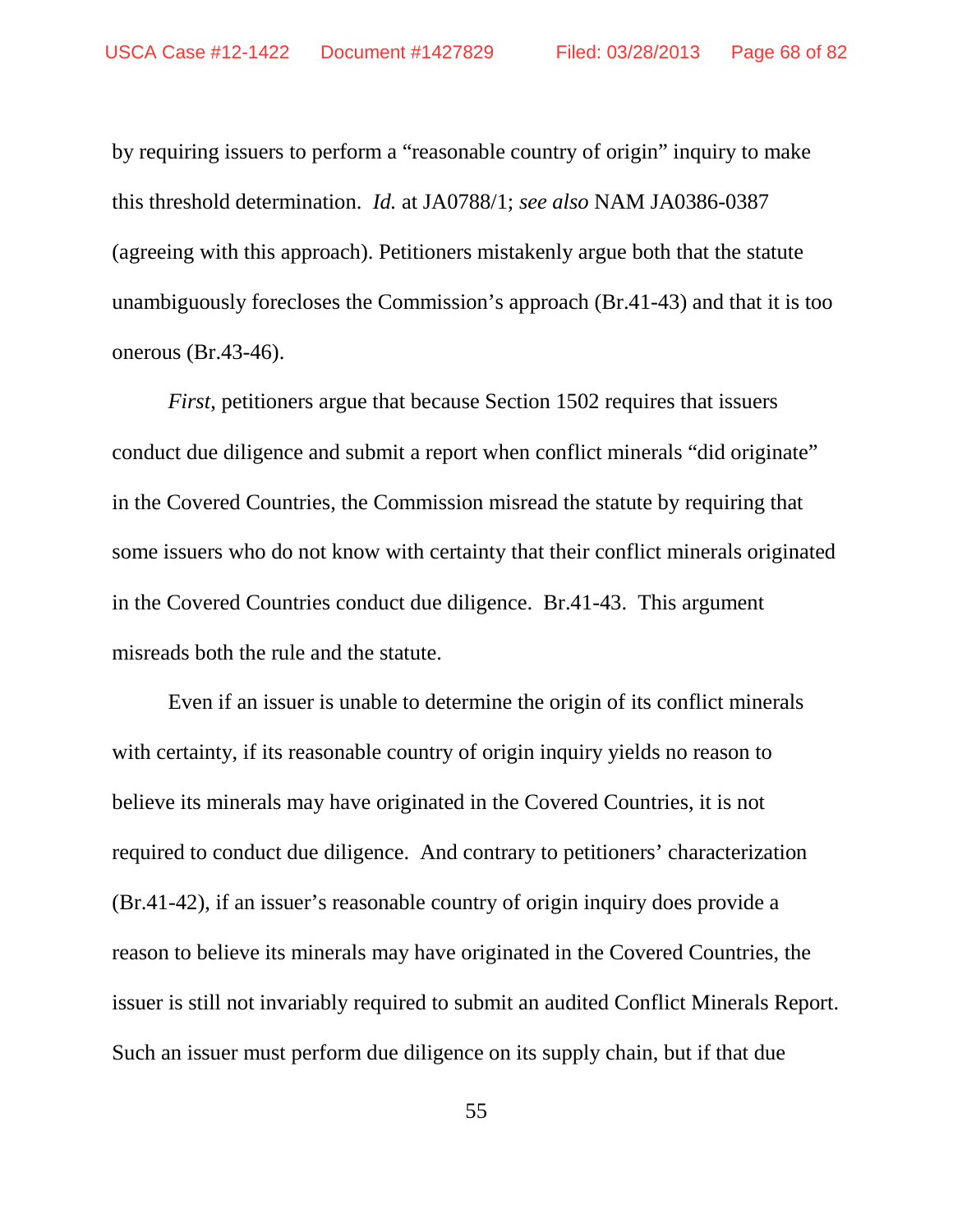diligence reveals either that the issuer's minerals did not originate in the Covered Countries or were from recycled or scrap sources, no report or audit is required. *Adopting Release*, JA0758-0759. A report is required only if an issuer encountered a red flag during its reasonable country of origin inquiry and its due diligence does not reveal the source of its minerals. But even then, an audit is not required in the first two (for large issuers) or four (for small issuers) years. *Id.* at JA0766-0767.

These requirements are consistent with the statute. Petitioners do not dispute that issuers must conduct *some* inquiry to determine where their conflict minerals originated. Br.43. And the statute is silent with respect to the disclosure obligations of issuers who, following that inquiry, do not know "whether" those minerals "did originate" in the Covered Countries. The Commission reasonably determined that requiring the further step of due diligence when (but only when) such issuers encounter red flags during their reasonable country of origin inquiry was necessary to achieve the disclosure aims of the statute. *Adopting Release*, JA0759/1. Petitioners argue that the Commission was unable to "point[] to any benefit" of this approach (Br.42), but, as the Commission reasoned, without such a requirement issuers would have an incentive to avoid learning the source of their minerals. *Adopting Release*, JA0759/1.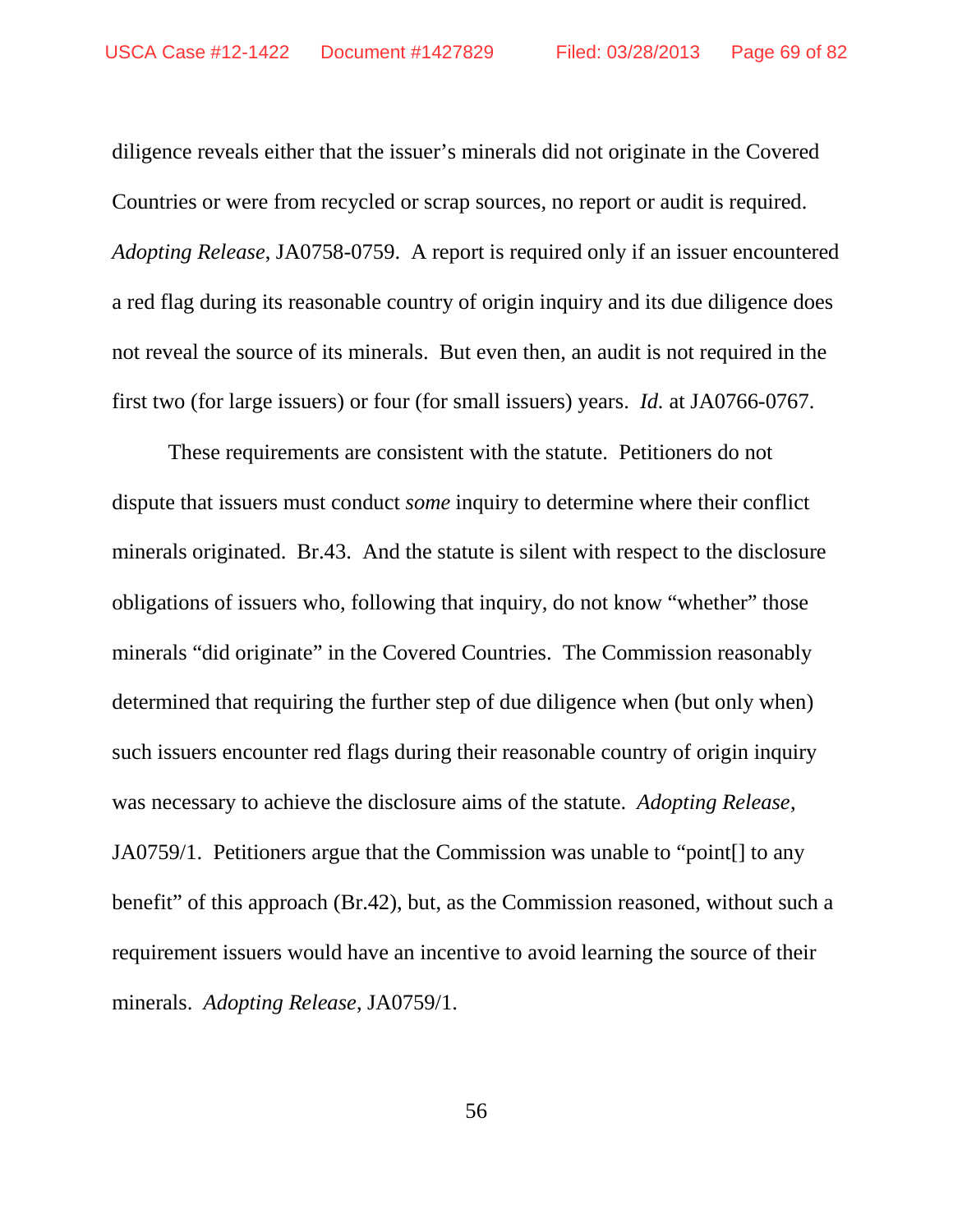Petitioners focus on the Commission's statement that allowing issuers that discover their conflict minerals came from a smelter using minerals from the Covered Countries to stop their inquiry would create an incentive for issuers to avoid learning the source of their minerals. Petitioners assert that this reasoning was "erroneous[]" because "in most cases, companies *will not be able to trace their minerals to the smelter*." Br.42-43 (emphasis in original). But this argument misses the point—the Commission's discussion presented only one example of a red flag that could be encountered in the reasonable country of origin inquiry. It is the proposition that issuers should be allowed to forgo due diligence despite encountering such red flags that the Commission rejected.

And petitioners' assertion that companies will not be able to trace their minerals to the smelter ignores record evidence demonstrating advances in infrastructure that have been made since the now-dated letters on which they rely. *See, e.g.*, ICGLR JA0193 ("[I]t is a straightforward task to track minerals from the smelter … all the way down through various middlemen and processors … to the level of the comptoir or mineral buying house."); Enough JA0693 (listing major companies that have "proven that it is possible to source clean minerals from Congo"); *see also* USAID, *The Responsible Minerals Trade (RMT) Program* (Oct. 2012), *available at* http://www.resolv.org/site-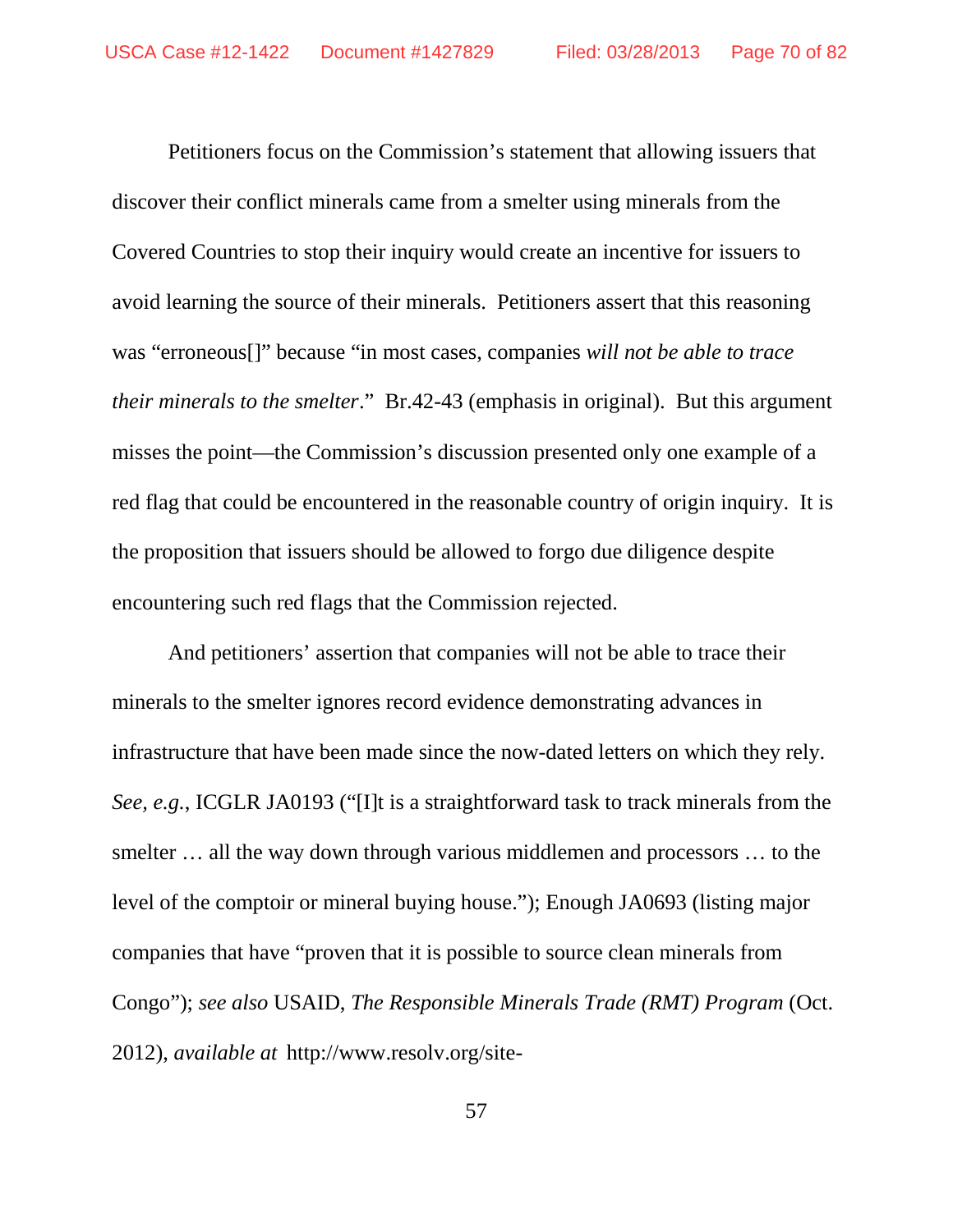ppa/files/2012/06/RMT\_DRC\_FactSheet\_Nov-15-2012-2.pdf. Indeed, two years ago, Apple, Inc. was able to map its entire supply chain "down to the smelter." Fafo JA0561; *see also* GAO-12-763 at 16-21 (discussing stakeholder-developed initiatives to facilitate tracing).

Petitioners also argue that because the rule requires issuers to conduct a good-faith inquiry, the Commission's concern about creating a disincentive for issuers to learn the source of their minerals is illusory. Br.43. But under petitioners' view, issuers could conduct a good-faith inquiry, encounter red flags, yet not be required to conduct due diligence because at that point they still did not know whether their minerals "did originate" in the Covered Countries. The Commission reasonably determined such an approach would undermine Congress's goals. *Adopting Release*, JA0759/1. And the Commission reasonably determined that allowing issuers that after due diligence *still* have reason to believe that their minerals may have originated in the Covered Countries to avoid reporting would undermine Congress's aims. *Id.* at JA0758-0759/1.

*Second*, petitioners contend that the reasonable country of origin inquiry is too onerous because it "apparently requires companies to undertake the extraordinarily burdensome task of attempting to trace their supply chains back to the smelters or refiners." Br.43. They also assert that the Commission arbitrarily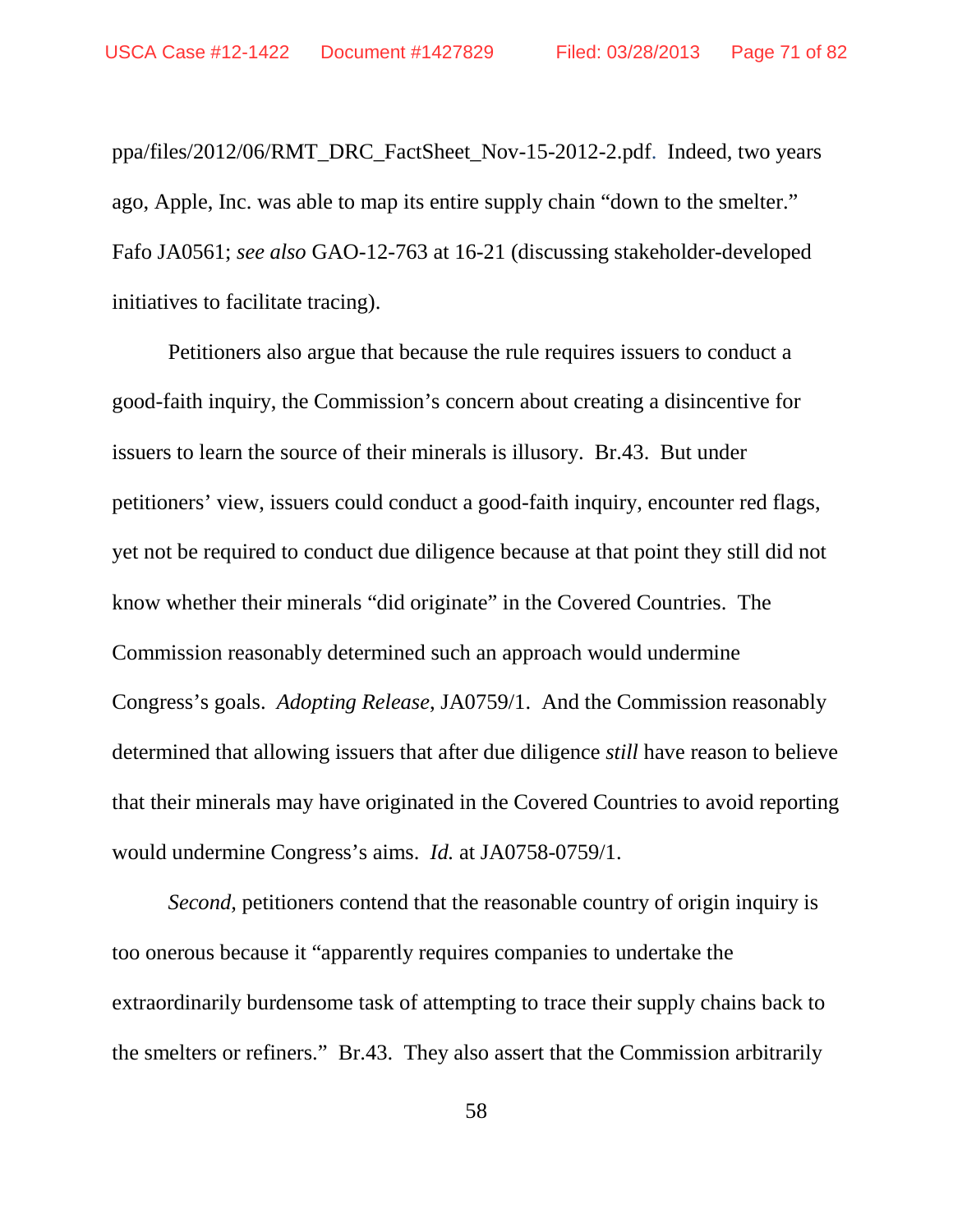rejected the "far less burdensome alternative" of allowing a manufacturer to "use 'flow-down clauses in supplier contracts.'" Br.45. These arguments lack merit.

The Commission did not prescribe the specific steps issuers must take to demonstrate compliance with the reasonable country of origin inquiry requirement. Instead, consistent with petitioners' comments, the Commission provided "general" guidance regarding that inquiry. It recognized that the inquiry could "differ among issuers" and would evolve with developments in "the available infrastructure" and emphasized that any findings of the inquiry need not be made to a "certainty." *Adopting Release*, JA0756-0759; *compare* NAM JA0389. Moreover, issuers are permitted to rely on reasonable representations from suppliers and/or smelters in certain circumstances. *Adopting Release*, JA0757. Thus, the rule does not require "exact tracking of every stage of a component's manufacture" as petitioners suggest. Br.44 (internal quotation omitted).

And while the Commission did not adopt petitioners' specific flow-down clauses proposal, consistent with its flexible approach, the Commission did not prohibit it either. Indeed, the proposal—which they describe as including verification of the credibility of suppliers' information (Br.45)—appears consistent with Commission guidance. *Adopting Release*, JA0757. Petitioners cite one example of this guidance in arguing that the Commission foreclosed the use of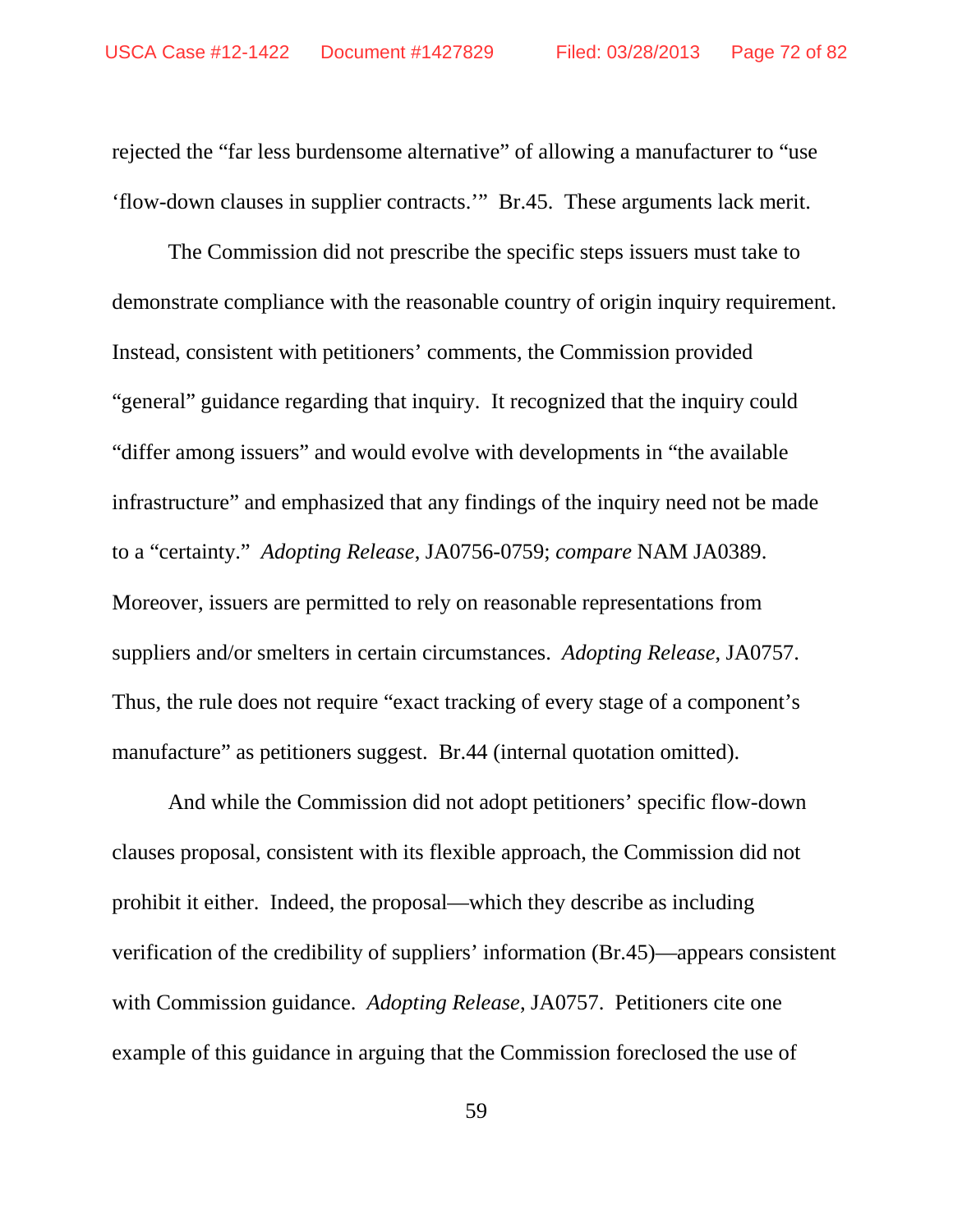flow-down contracts. Br.44 (citing *Adopting Release*, JA0757 (an issuer satisfies the reasonable country of origin inquiry if it "seeks and obtains reasonably reliable representations indicating the facility at which its conflict minerals were processed and demonstrating that those conflict minerals did not originate in the Covered Countries or came from recycled or scrap sources")). But this example is merely—as it purports to be—guidance regarding one of many ways issuers may satisfy the reasonable country of origin inquiry.

#### **D. The transition period the Commission adopted was reasonable.**

The Commission determined that a two-year transition period during which issuers can describe their products as conflict undeterminable in their Conflict Minerals Report would be appropriate "to allow the necessary traceability systems in the Covered Countries to be established." *Adopting Release*, JA0754/3. The Commission extended the transition period to four years for smaller reporting issuers "because these issuers may lack the leverage to obtain detailed information regarding the source of a particular conflict mineral." *Id.* at JA0768/1. Petitioners' contention (Br.49-50) that the Commission acted arbitrarily in providing this longer transition period for smaller issuers is unfounded.

In petitioners' view, because many smaller companies are part of larger companies' supply chains, if small issuers "cannot comply for four years," larger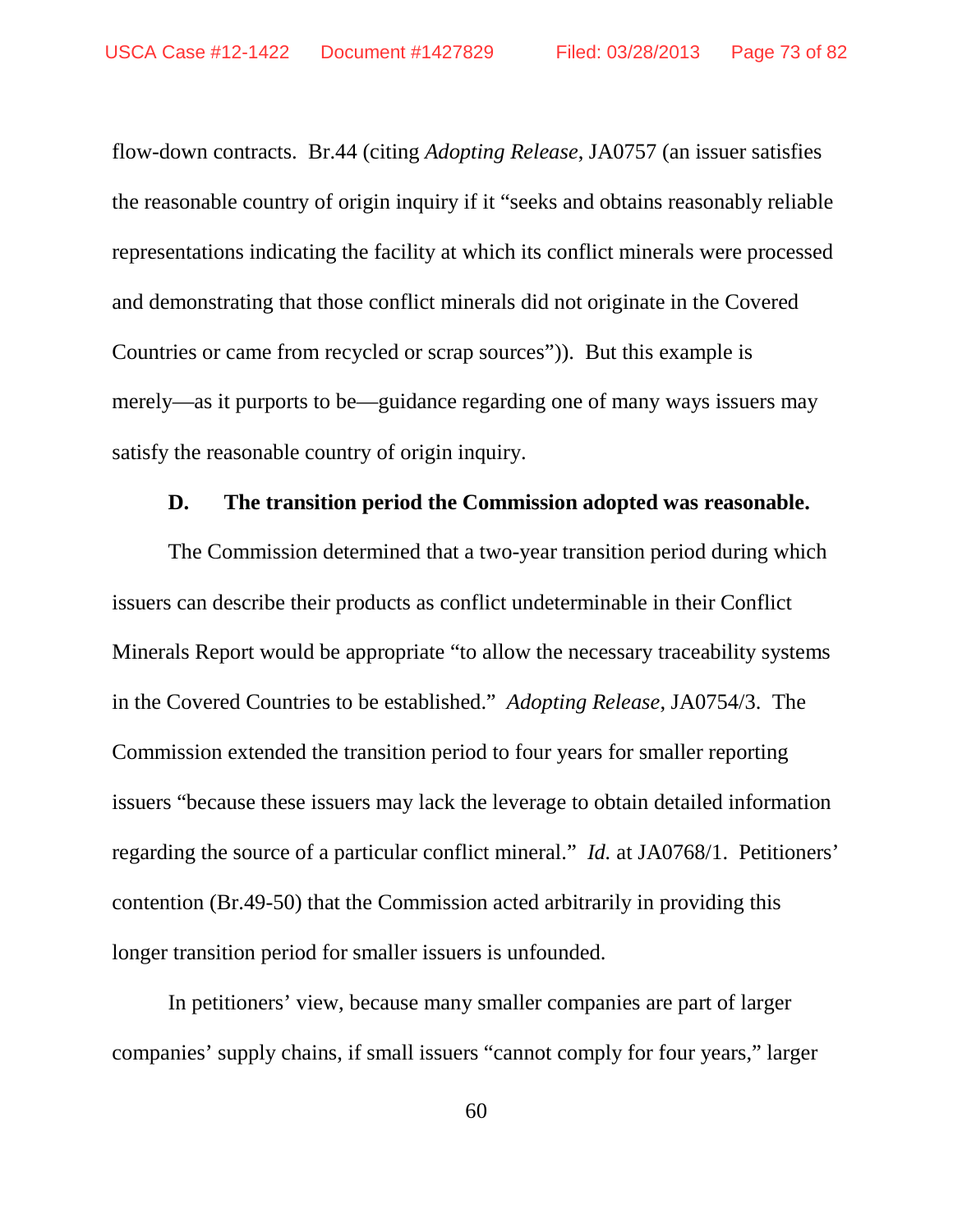issuers who rely on small companies cannot be expected to comply in two years. Br.49-50. But the transition period does not alter any issuer's obligation to trace the source of its conflict minerals. The transition period simply allows issuers whose reasonable country of origin inquiry and due diligence do not determine the source of their minerals to describe their products as "DRC conflict undeterminable" and not audit their Conflict Minerals Report. Thus any smaller issuers in a larger issuer's supply chain will still be tracing their necessary minerals.<sup>[11](#page-73-0)</sup>

And even if those smaller issuers do not themselves have the leverage to obtain detailed information regarding a particular conflict mineral's origin in two years, larger issuers should still be able to comply. *Adopting Release*, JA0768/1 n.570. Just as reasonably reliable representations indicating the origin of conflict minerals may come "*either* directly from that facility *or* indirectly through the issuer's immediate suppliers" (*id.* at JA0757/1) (emphasis added), larger issuers should be able to utilize their greater leverage to determine whether their products are DRC conflict free within two years. *See id.* at JA0767/3 n.568 (citing JVC JA0309 (since smaller reporting companies "lack the leverage to pressure suppliers

<span id="page-73-0"></span> $11$  For the same reason, petitioners are incorrect in asserting that the transition period is inconsistent with the Commission's statement, in declining to exempt small businesses from the rule, that small issuers "'could still be required to track and provide their conflict minerals information for larger issuers'" (Br.50).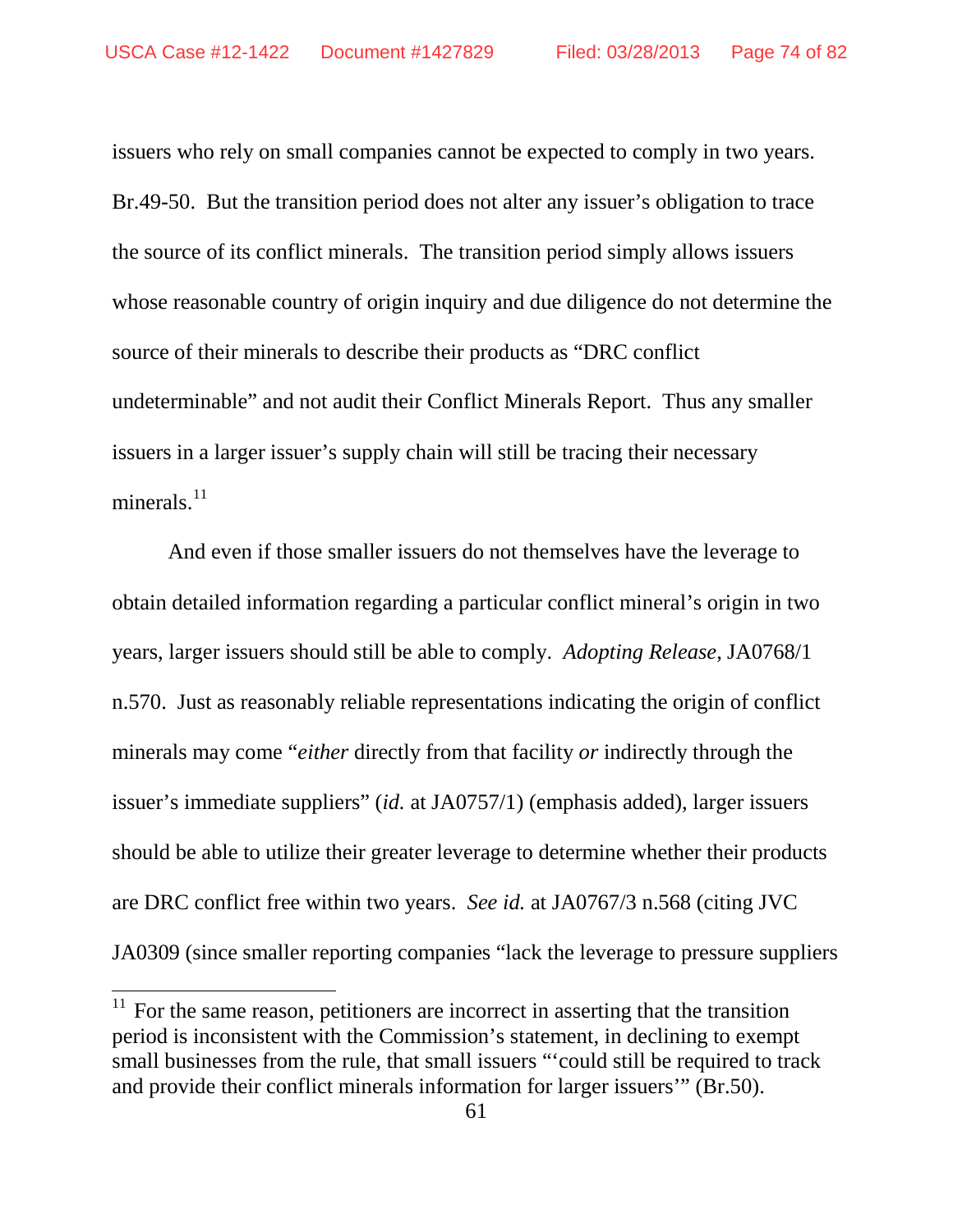and smelters to certify regarding the source of a particular conflict mineral," "we believe it would be appropriate to allow smaller reporting companies even more time" than larger companies to comply with the rule)).

Moreover, some small issuers subject to the four-year transition period may not be part of a large issuer's supply chain. In those circumstances, the purported inconsistency petitioners complain of would not exist. And larger issuers will be relying on some small suppliers in their supply chains that are not reporting companies subject to the rule at all. There is no reason the allowance of a longer transition period for those small suppliers that *are* subject to the rule and therefore required to trace the origin of their conflict minerals increases the burden on large issuers.

### **III. Section 1502 Does Not Violate the First Amendment.**

Petitioners argue that Section 1502's requirement that certain issuers disclose that their products have not been found to be conflict free violates the First Amendment. But mandatory disclosures of purely factual information have never been understood to "compel speech" in violation of the First Amendment. *See, e.g.*, *Pharm. Care Mgmt. Ass'n v. Rowe*, 429 F.3d 294, 316 (1st Cir. 2005) (contrasting "compelled speech" cases with "routine disclosures of economically significant information designed to forward ordinary regulatory purposes"); *Envtl.*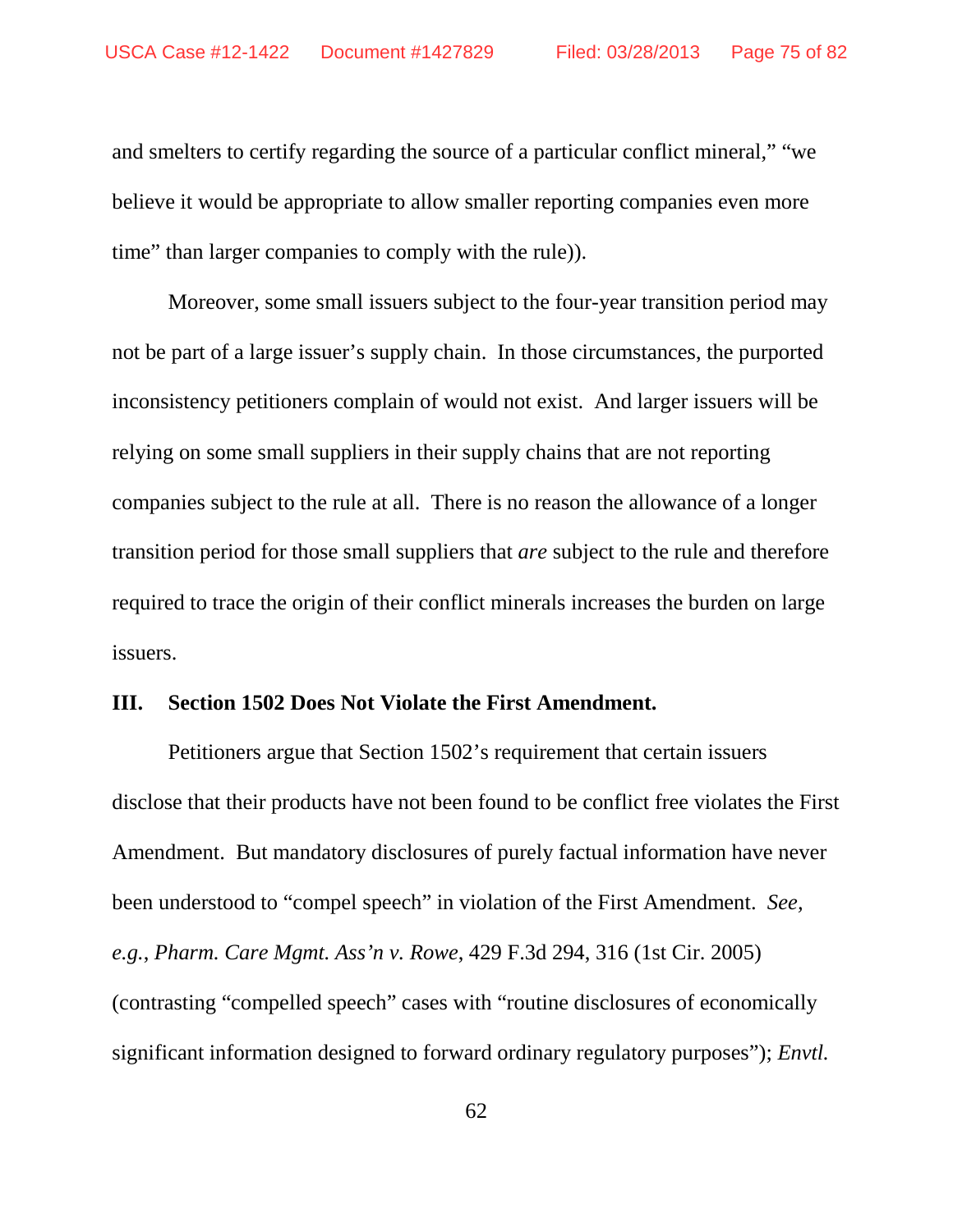*Def. Ctr. v. EPA*, 344 F.3d 832, 849 & n.27 (9th Cir. 2003) (contrasting compelled disclosure of an "ideological message" with required disclosures of the "hazards of improper waste disposal"). Indeed, courts have found it "neither wise nor constitutionally required" to subject "[i]nnumerable federal and state regulatory programs [that] require the disclosure of product and other commercial information" to "searching scrutiny" under the First Amendment. *Nat'l Elec. Mfrs. Ass'n v. Sorrell*, 272 F.3d 104, 116 (2d Cir. 2001).

Moreover, Section 1502 is wholly unlike the statutes compelling speech that have been subjected to strict scrutiny under the First Amendment. It does not compel an individual to express or subsidize a message with which he disagrees. *See, e.g.*, *West Virginia Bd. of Educ. v. Barnette*, 319 U.S. 624 (1943); *Wooley v. Maynard*, 430 U.S. 705 (1977); *United States v. United Foods, Inc.*, 533 U.S. 405 (2001). It does not require speakers to alter the content of their own message. *See, e.g.*, *Riley v. Nat'l Fed'n of the Blind of N.C.*, 487 U.S. 781, 798 (1988); *Hurley v. Irish-American Gay, Lesbian and Bisexual Group of Boston*, 515 U.S. 557, 569 (1995); *Miami Herald Publ'g Co. v. Tornillo*, 418 U.S. 241, 258 (1974). And finally, it does not infringe on the rights of political association or belief. *See, e.g.*, *John Doe No. 1 v. Reed*, 130 S.Ct. 2811, 2818 (2010); *Davis v. FEC*, 128 S.Ct. 2759, 2777 (2008); *Buckley v. Valeo*, 424 U.S 1, 66 (1976). In requiring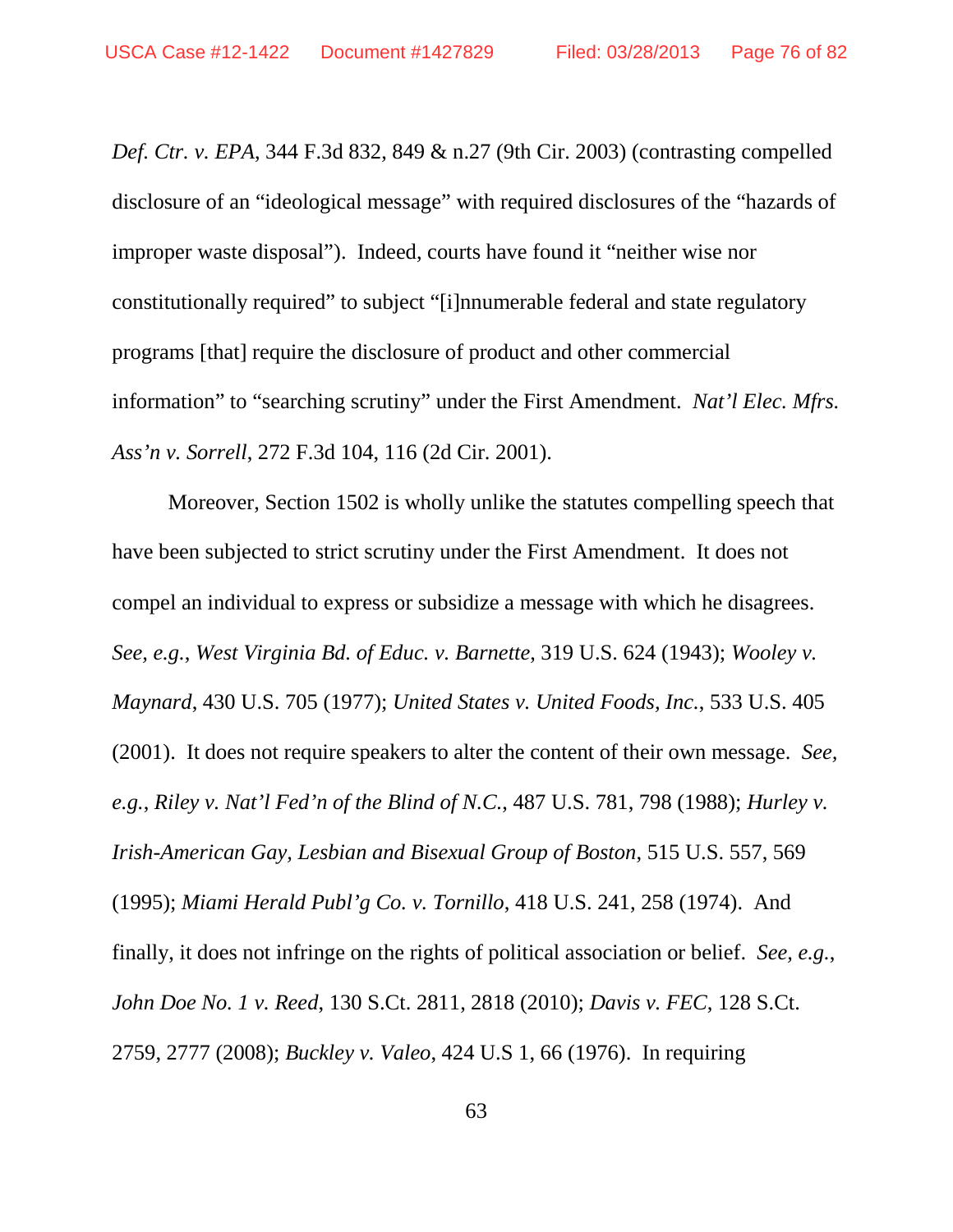disclosures by regulated entities of accurate, factual information, Section 1502 does not "compel speech" in a manner that implicates core First Amendment concerns.

Petitioners argue that the required disclosures are not "purely factual" because they "will frequently be false" for issuers "unable to trace their supply chains to determine the minerals' origins." Br.52. But under the final rule the disclosure requirement applies only to issuers who know that their conflict minerals originated in the Covered Countries or had reason to believe that they did and have been unable to dispel that belief after two or four years of due diligence. The final rule also changed the language of the disclosure to require that companies disclose their products that have "*not been found to be* 'DRC conflict free'" and allows issuers to "add disclosure or clarification" to include the statutory definition of DRC conflict free or "otherwise address their particular situation." *Adopting Release*, JA0767/1-2 (emphasis added). These changes ensure that the rule always compels "an accurate disclosure" of factual information. *Id.* at JA0768/2.

Petitioners also contend that the revised disclosure is not "purely factual and uncontroversial" because it will "stigmatize" issuers. Br.52, 55. However, petitioners' asserted fear of "stigma" arising from factually accurate disclosures is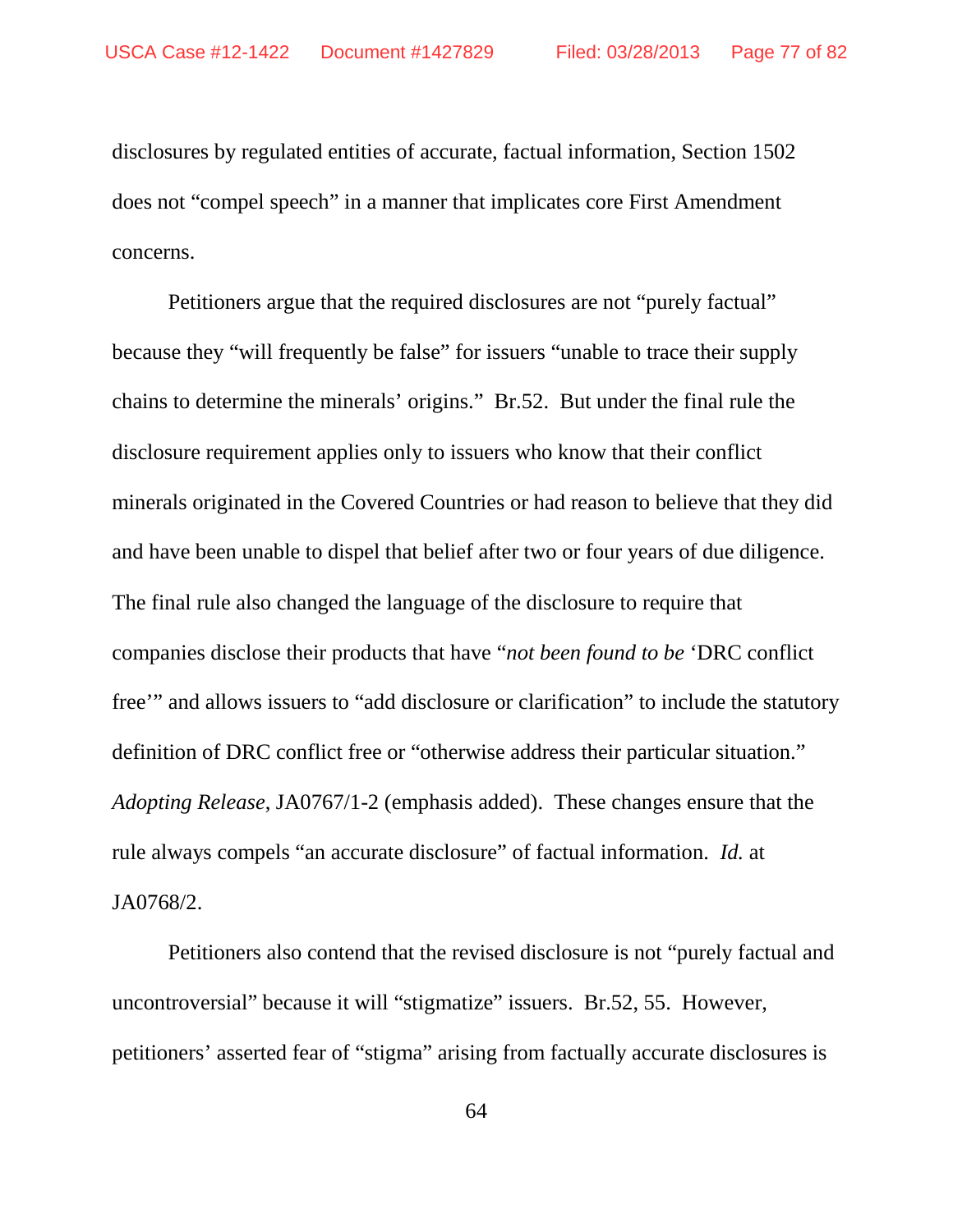not sufficient to invoke strict scrutiny. *See Meese v. Keene*, 481 U.S. 465, 478-85 (1987) (rejecting argument that requirement that materials be labeled "political propaganda" violated the First Amendment because the public would attach an "unsavory connotation" to the term).

Petitioners also err in arguing that, "even if the disclosure were commercial," Section 1502 would be subject to "intermediate scrutiny." Br.53. In *R.J. Reynolds Tobacco Co. v. FDA*, 696 F.3d 1205 (D.C. Cir. 2012), cited by petitioners, this Court applied intermediate scrutiny because the graphic warnings at issue did "not constitute the type of 'purely factual and uncontroversial' information, or 'accurate statement[s],' to which the *Zauderer* [rational basis] standard may be applied." *Id.* at 1216 (citing *Zauderer v. Office of Disciplinary Counsel of Supreme Court of Ohio*, 471 U.S. 626 (1985)). As already discussed, the rule requires the disclosure of purely factual and uncontroversial information.

Petitioners further argue that the statute is "unduly burdensome" because it is costly. Br.53. The "burdens" relevant to a First Amendment analysis, however, are not monetary ones, but rather burdens on the right to free speech (*see, e.g., Zauderer*, 471 U.S. at 651-53). As discussed above, in tailoring the regulations implementing Section 1502 the Commission took a number of steps that minimize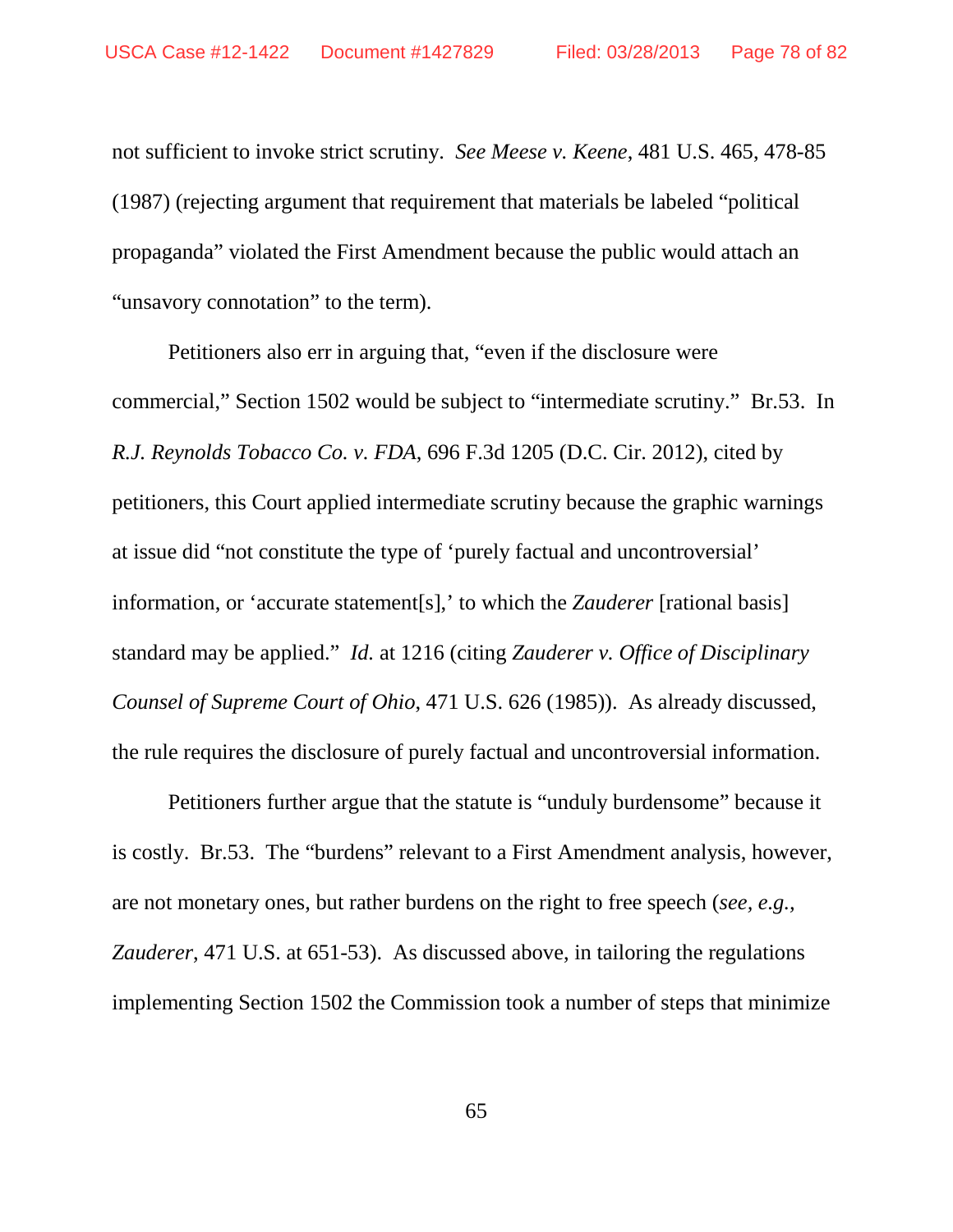any burdens on speech, including revising the disclosure, allowing additional disclosure, and allowing a transition period.

Finally, petitioners assert that Section 1502 "does not 'directly and materially advance[]'" a government interest, citing this Court's recent statement that "'the government cannot satisfy its burden by mere speculation or conjecture.'" Br.53 (citing *R.J. Reynolds*, 696 F.3d at 1218-19). "Publicity," however, "is justly commended as a remedy for social and industrial diseases." LOUIS BRANDEIS, OTHER PEOPLE'S MONEY 62 (1933). Here, Congress's determination that promoting peace and security in the DRC required greater transparency is a "value judgment based on the common sense of the people's representatives." *Nat'l Ass'n of Mfrs. v. Taylor*, 582 F.3d 1, 16 (D.C. Cir. 2009)*.* And, as this Court has held, the "fact that a congressional directive reflects unprovable assumptions about what is good for the people … is not a sufficient reason to find that statute unconstitutional." *Id.* (citation omitted).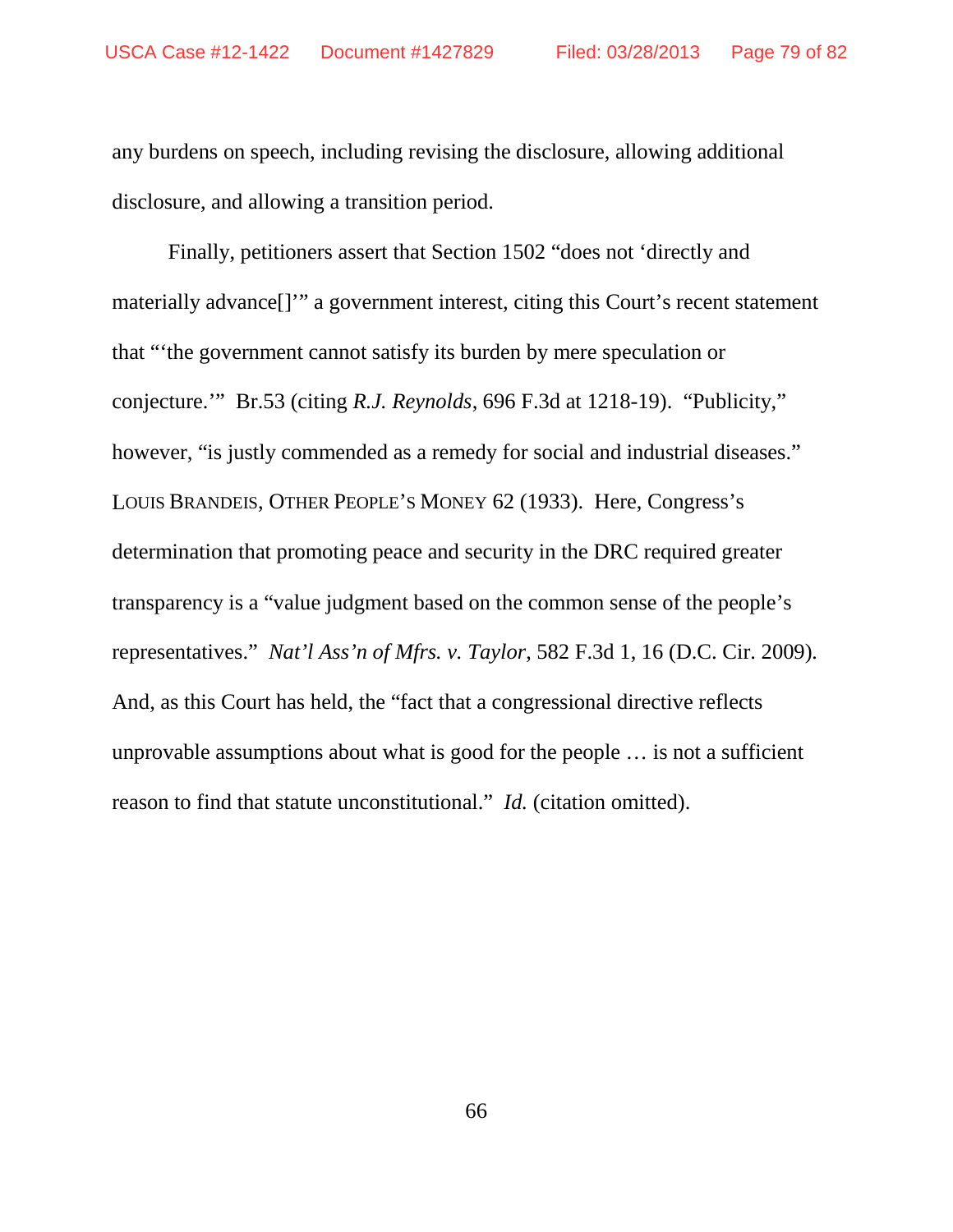\* \* \*

Because petitioners' challenges fail for the reasons discussed above, vacatur must be denied. In any event, the appropriate remedy is assessed on a case-by-case

basis. *See Allied-Signal, Inc. v. NRC*, 988 F.2d 146, 150 (D.C. Cir. 1993).

### **CONCLUSION**

For the foregoing reasons, the order of the Commission should be affirmed.

Respectfully submitted,

GEOFFREY ARONOW General Counsel

MICHAEL A. CONLEY Deputy General Counsel

JOHN W. AVERY Deputy Solicitor

TRACEY A. HARDIN Assistant General Counsel

BENJAMIN L. SCHIFFRIN Senior Litigation Counsel

DANIEL STAROSELSKY Senior Counsel

*/s/ Daniel Staroselsky*  Securities and Exchange Commission 100 F Street, NE Washington, DC 20549 (202) 551-5774 (Staroselsky)

March 2013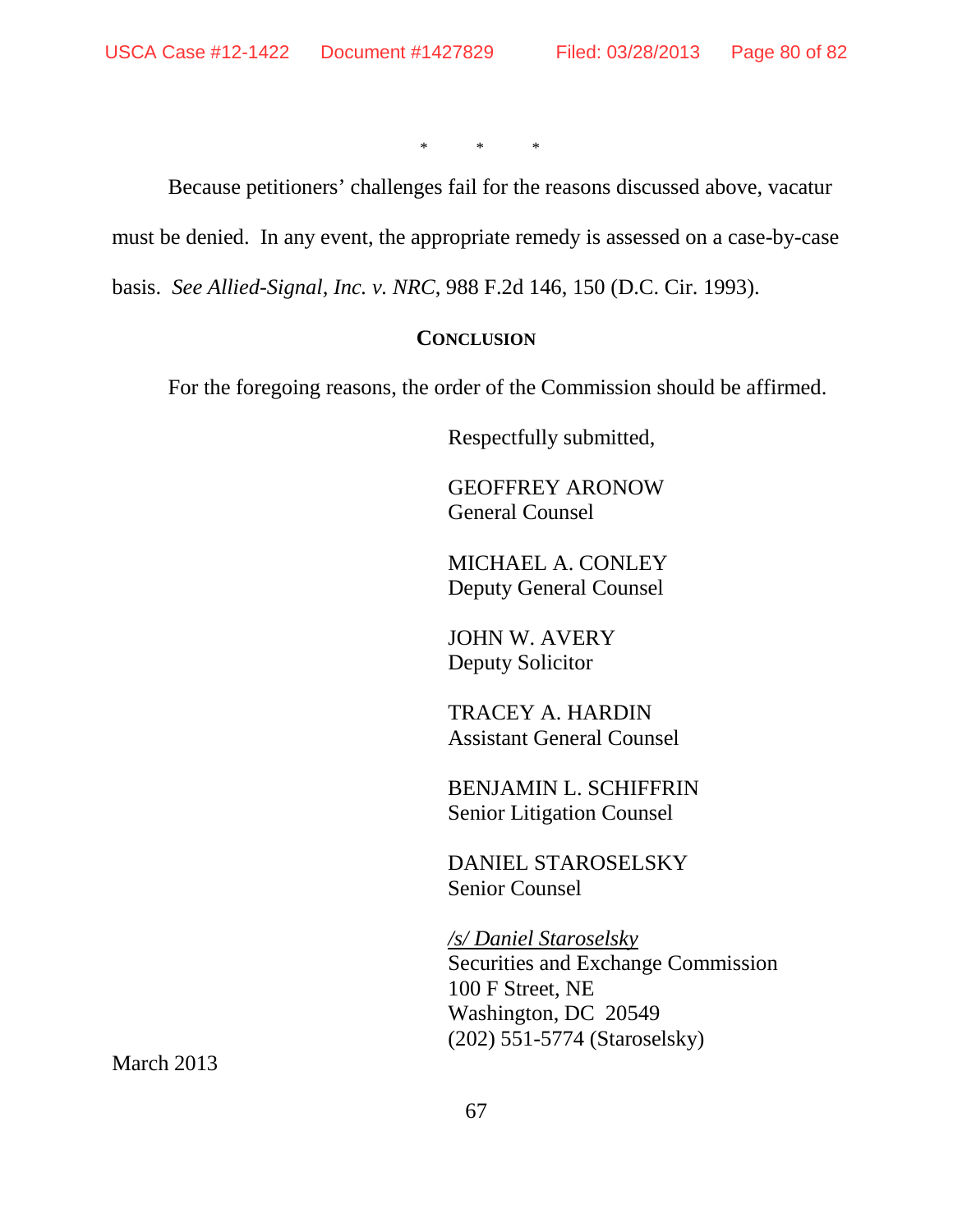## **CERTIFICATE OF COMPLIANCE**

I certify that this brief complies with the type-volume limitation of Fed. R. App. P. 32(a)(7)(B) because it contains 13,843 words, excluding the parts exempted by Fed. R. App. P.  $32(a)(7)(B)(iii)$  and Circuit Rule  $32(a)(1)$ .

I also certify that this brief complies with the typeface requirements of Fed. R. App. P. 32(a)(5) and the type style requirements of Fed. R. App. P. 32(a)(6) because it has been prepared in a proportionally-spaced typeface using Word Perfect in 14-Point Times New Roman.

*/s/ Daniel Staroselsky*